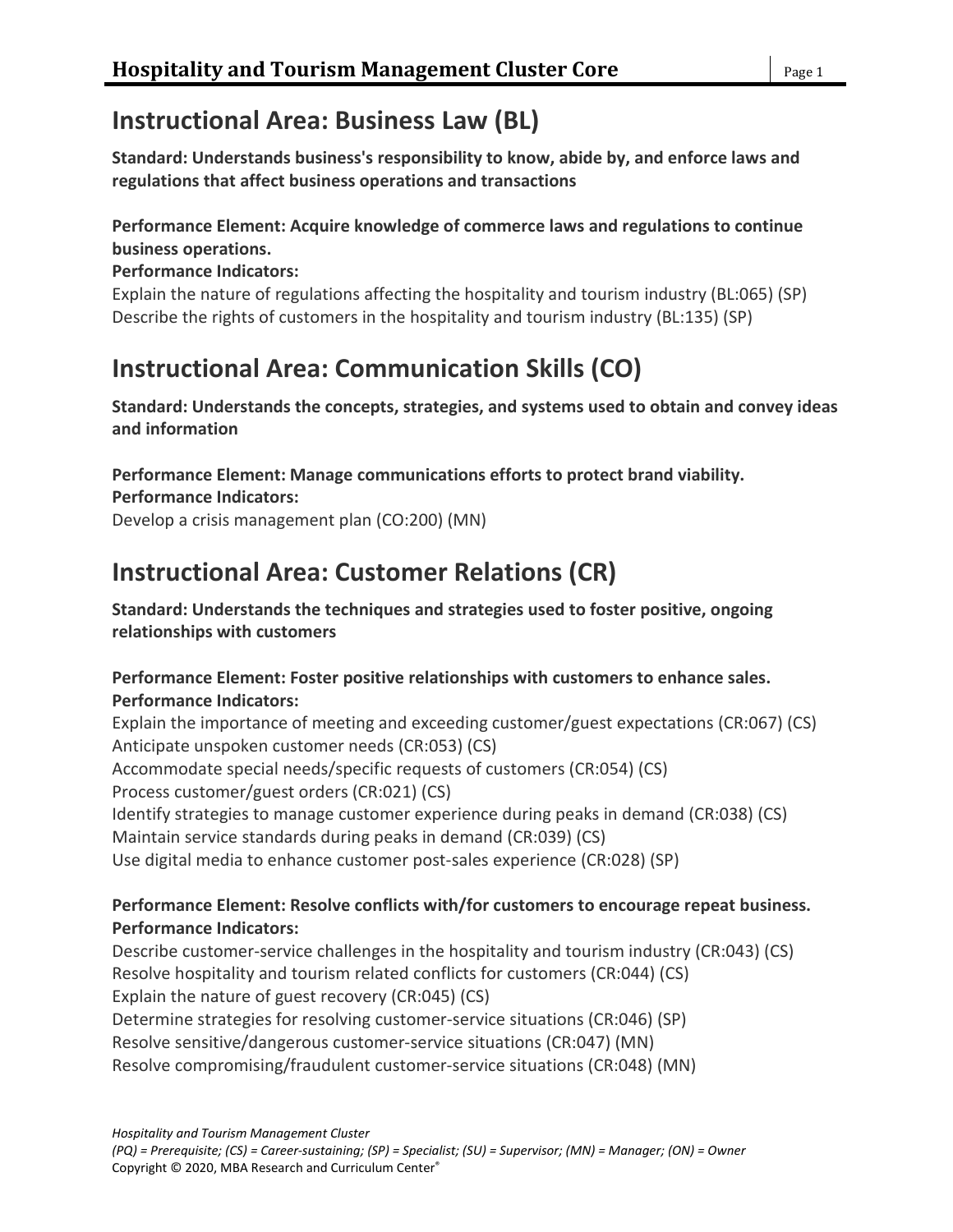## **Performance Element: Reinforce company's image to exhibit the company's brand promise. Performance Indicators:**

Explain the nature of customer service in the hospitality and tourism industry (CR:049) (CS) Identify factors affecting customer-service practices in hospitality and tourism (CR:051) (CS) Identify factors associated with positive customer experiences (CR:052) (CS) Deliver positive moments of truth (CR:055) (CS)

# **Instructional Area: Economics (EC)**

**Standard: Understands the economic principles and concepts fundamental to business operations**

## **Performance Element: Understand the nature of business to show its contributions to society. Performance Indicators:**

Explain the relationship between the economy and hospitality and tourism (EC:136) (SP)

# **Instructional Area: Emotional Intelligence (EI)**

**Standard: Understands techniques, strategies, and systems used to foster self-understanding and enhance relationships with others**

#### **Performance Element: Develop personal traits to foster career advancement. Performance Indicators:**

Describe personal traits important to success in hospitality and tourism (EI:090) (PQ)

# **Instructional Area: Financial Analysis (FI)**

**Standard: Understands tools, strategies, and systems used to maintain, monitor, control, and plan the use of financial resources**

**Performance Element: Implement accounting procedures to track money flow and to determine financial status. Performance Indicators:**

Determine product-line profitability (FI:322) (MN)

## **Performance Element: Manage financial resources to ensure solvency.**

### **Performance Indicators:**

Discuss considerations in accepting credit-card payments (FI:789) (SP) Calculate credit-card processing costs (FI:790) (SP) Interpret cash-flow statements (FI:541) (SP) Monitor business's profitability (FI:542) (MN)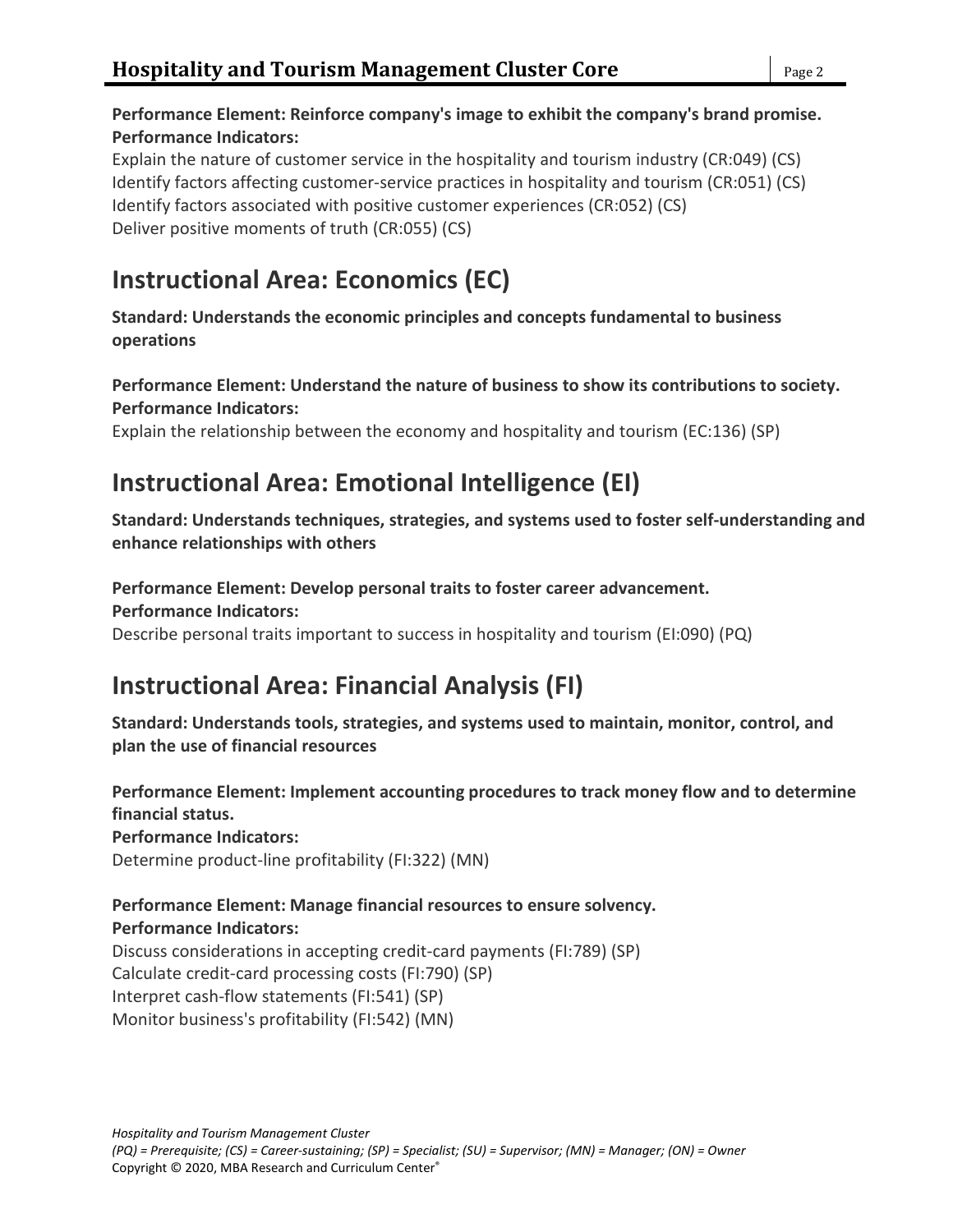**Performance Element: Maintain cash controls to track cash flow. Performance Indicators:** Explain cash control procedures (e.g., signature cards, deposit slips, internal/external controls, cash clearing, etc.) (FI:113) (CS) Reconcile cash (FI:396) (CS) Set up cash collection and deposit systems (FI:785) (MN)

## **Instructional Area: Human Resources Management (HR)**

**Standard: Understands the tools, techniques, and systems that businesses use to plan, staff, lead, and organize its human resources**

**Performance Element: Control human resources management activities to maintain workforce standards. Performance Indicators:** Manage employee turnover (HR:512) (MN)

## **Performance Element: Understand staff issues/problems to enhance productivity and improve employee relationships.**

### **Performance Indicators:**

Explain labor-relations issues (HR:452) (SP) Discuss issues associated with workplace diversity (e.g., ethnic, generational, religious, gender) (HR:515) (SP)

## **Instructional Area: Marketing (MK)**

**Standard: Understands the tools, techniques, and systems that businesses use to create exchanges and satisfy organizational objectives**

**Performance Element: Understand marketing's role and function in business to facilitate economic exchanges with customers.**

**Performance Indicators:**

Differentiate between service marketing and product marketing (MK:008) (CS)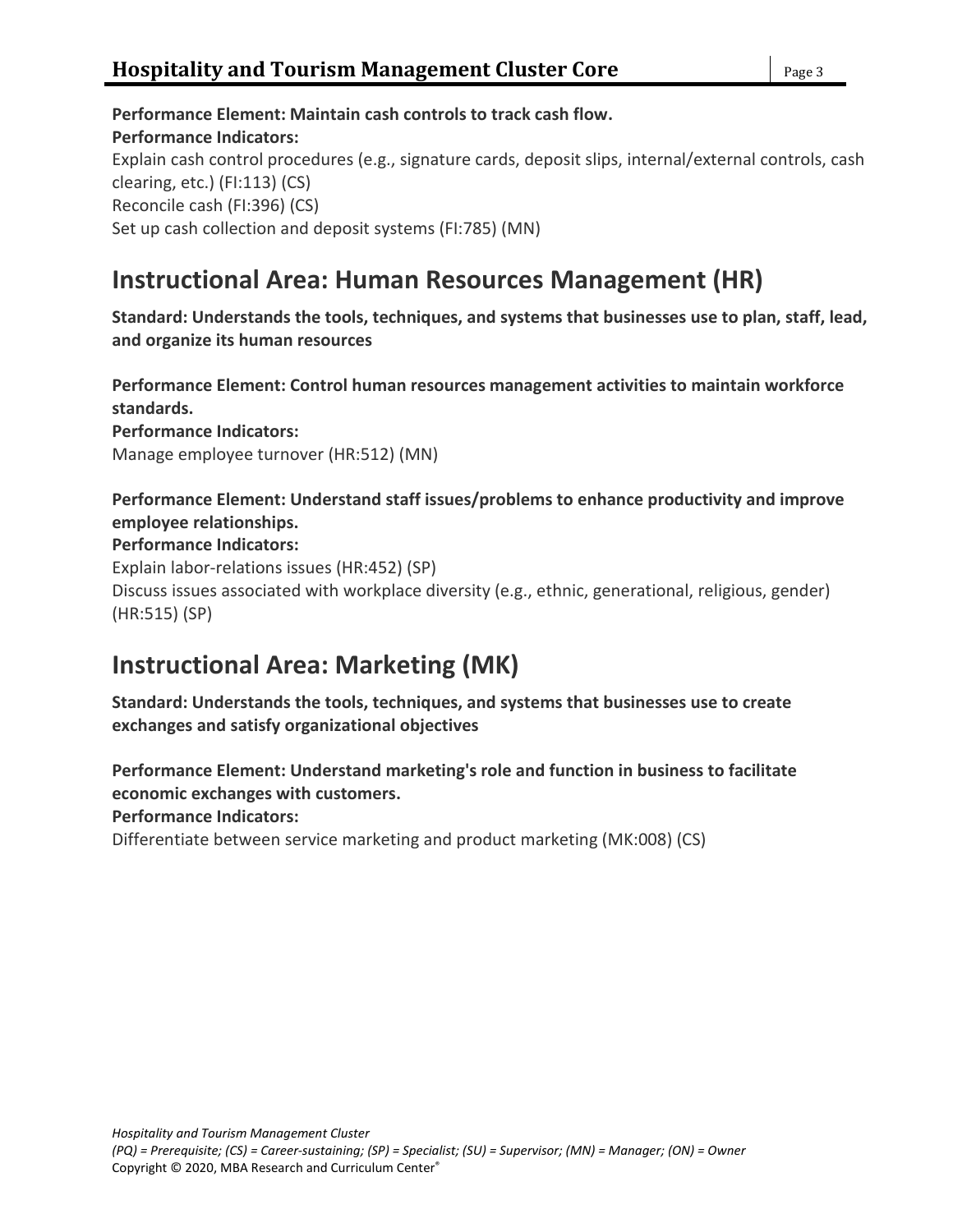# **Instructional Area: Information Management (NF)**

**Standard: Understands tools, strategies, and systems needed to access, process, maintain, evaluate, and disseminate information to assist business decision-making**

## **Performance Element: Utilize information-technology tools to manage and perform work responsibilities.**

## **Performance Indicators:**

Explain ways that technology impacts the hospitality and tourism industry (NF:060) (PQ) Describe the impact of mobile technology on the hospitality and tourism industry (NF:313) (SP) Use database for information analysis (NF:185) (SP) Use software to automate services (NF:106) (SP) Use analytical tracking tools (NF:205) (SP)

### **Performance Element: Acquire information to guide business decision-making. Performance Indicators:**

Explain the need for hospitality and tourism business information (NF:279) (CS) Describe current issues and trends in the hospitality and tourism industry (NF:048) (SP) Identify information monitored for business decision making (NF:280) (SP) Explain sources of secondary hospitality and tourism information (NF:281) (SP) Explain types of primary hospitality and tourism market information (NF:282) (SP)

## **Performance Element: Understand data-collection methods to evaluate their appropriateness for a business problem/issue.**

## **Performance Indicators:**

Describe methods used to collect hospitality and tourism business information (e.g., observations, mail, telephone, Internet, discussion groups, interviews) (NF:283) (SP)

## **Performance Element: Collect secondary business data to ensure accuracy and adequacy of information for hospitality and tourism decision-making.**

## **Performance Indicators:**

Obtain business information from customer databases (NF:284) (CS) Identify challenges with the use of unstructured business data (NF:285) (SP) Obtain hospitality and tourism information from online sources (e.g., search engines, online databases, blogs, forums, listservs, web analytics, social media, geolocation services) (NF:286) (SP) Track environmental changes that impact hospitality and tourism (e.g., technological changes, guest trends, economic changes, regulatory changes) (NF:287) (SP) Monitor hospitality and tourism sales data (NF:288) (SP)

## **Performance Element: Interpret research data into information for business decision-making. Performance Indicators:**

Explain the use of descriptive statistics in business decision making (NF:236) (SP) Interpret descriptive statistics for business decision making (NF:237) (SP)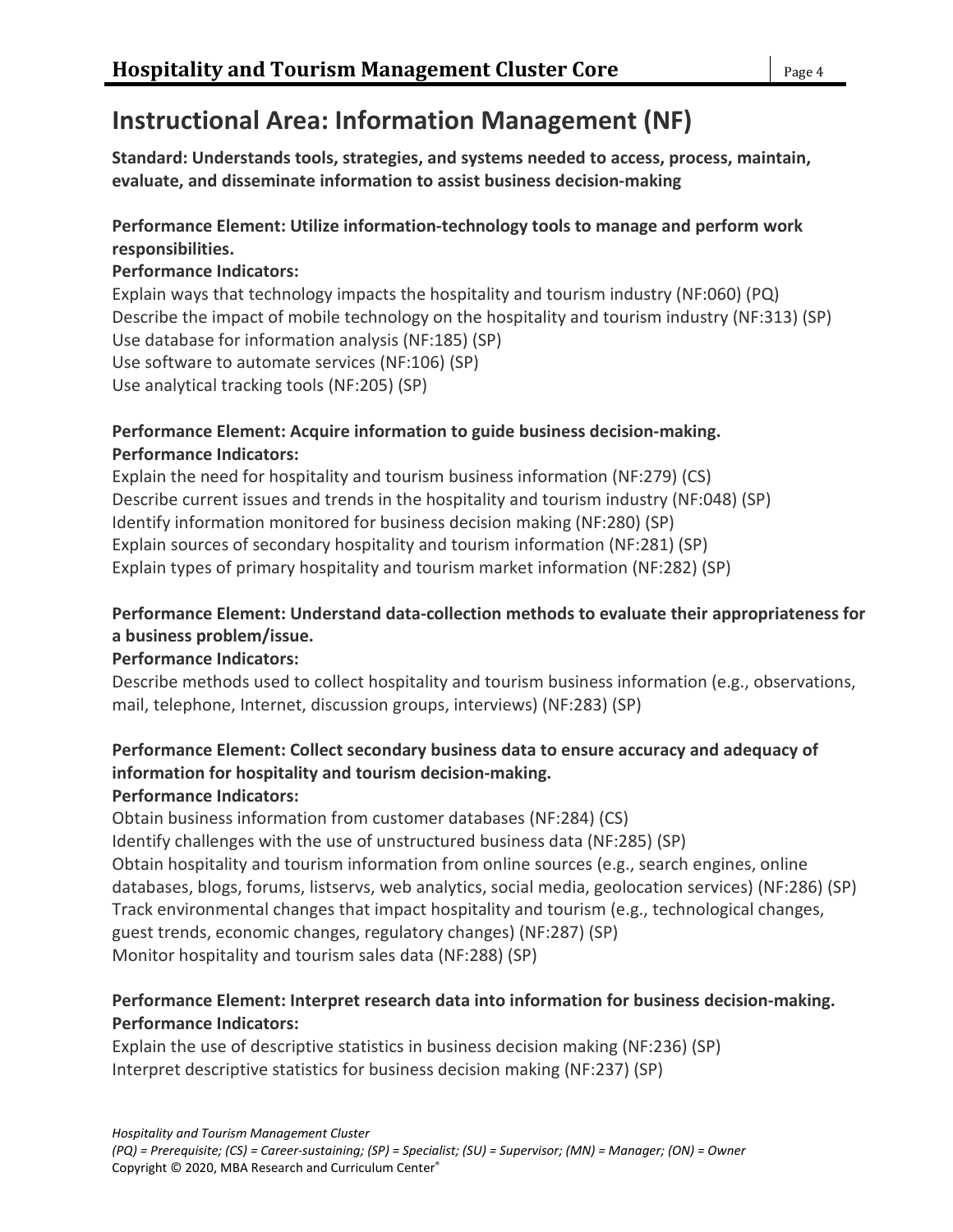## **Performance Element: Report findings to communicate information to others. Performance Indicators:**

Display hospitality and tourism data in charts/graphs or in tables (NF:289) (SP) Prepare and use presentation software to aid in making oral reports (NF:290) (SP) Present hospitality and tourism findings orally (NF:291) (SP) Prepare written reports for hospitality and tourism decision-making (NF:292) (SP)

# **Instructional Area: Operations (OP)**

### **Standard: Understands the processes and systems implemented to monitor, plan, and control the day-to-day activities required for continued business functioning**

## **Performance Element: Implement safety procedures to minimize loss. Performance Indicators:**

Handle emergency situations in hospitality and tourism (OP:119) (CS) Provide first-aid (OP:657) (CS) Identify factors affecting evacuation procedures/protocols (OP:527) (SP)

### **Performance Element: Implement security policies/procedures to minimize chance for loss. Performance Indicators:**

Explain security considerations in the hospitality and tourism industry (OP:115) (CS) Identify credit-card fraud prevention methods (OP:653) (CS) Explain the nature of identity theft controls (OP:654) (CS)

### **Performance Element: Comply with security rules, regulations, and codes (e.g., property, privacy, access, confidentiality) to protect customer and company information, reputation, and image. Performance Indicators:**

Comply with strategies for protecting business' digital assets (e.g., website, social media, email, etc.) (OP:517) (SP)

Comply with strategies to protect digital customer data (e.g., information about customers, customers' credit-card numbers, passwords, customer transactions) (OP:518) (SP)

### **Performance Element: Develop policies/procedures to protect workplace security. Performance Indicators:**

Coordinate money handling (OP:655) (SU) Monitor cash-handling procedures (OP:656) (MN) Develop procedures for safeguarding cash (OP:528) (MN)

## **Performance Element: Implement purchasing activities to obtain business supplies, equipment, resources, and services.**

## **Performance Indicators:**

Describe types of purchase orders (OP:250) (CS) Discuss types of inventory (OP:336) (CS)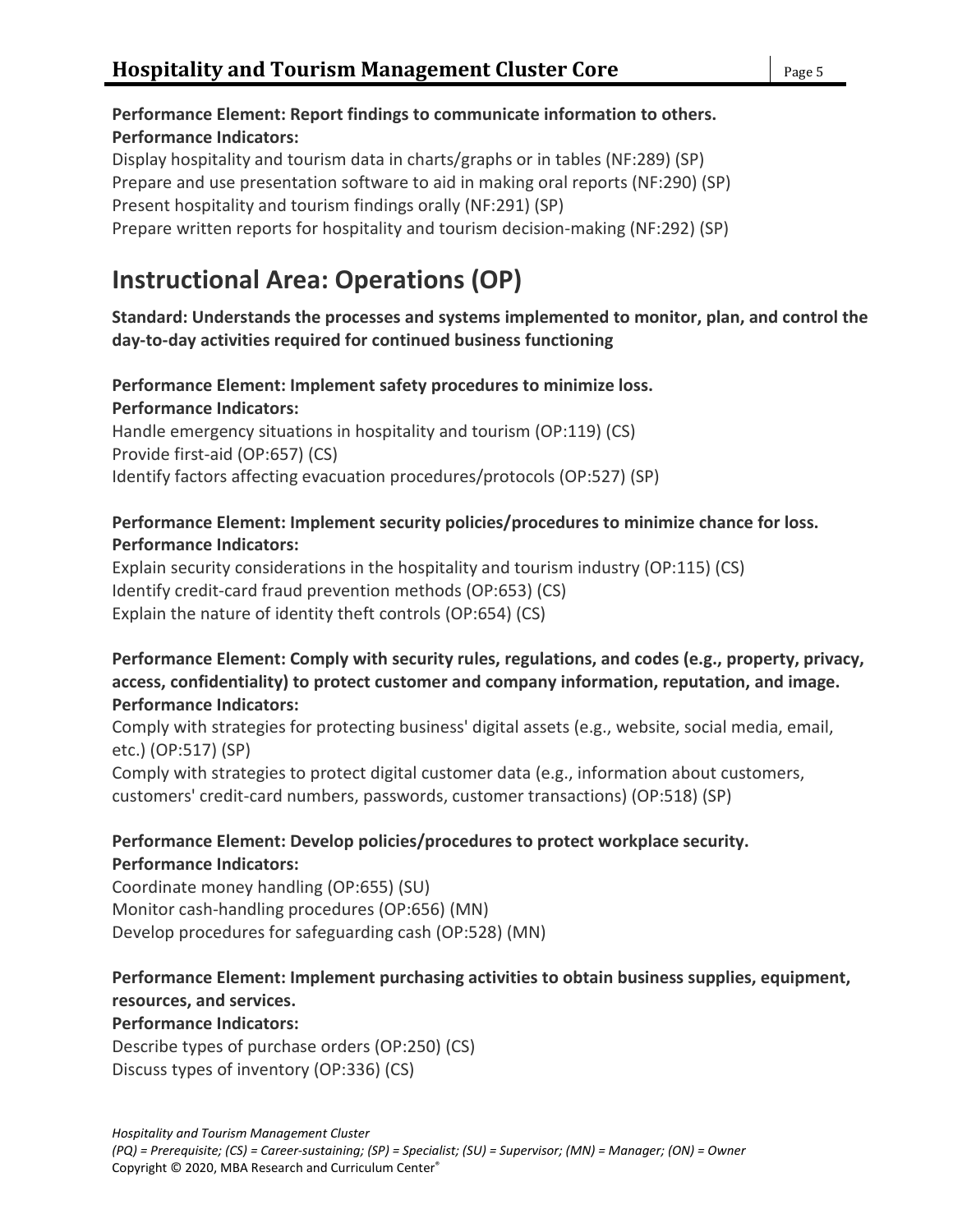## **Performance Element: Determine technology security strategies needed to protect customer information and company image.**

### **Performance Indicators:**

Evaluate strategies for protecting business' digital assets (e.g., website, social media, email, etc.), customer data, and other protected information (OP:473) (MN) Develop strategies to protect digital data (OP:105) (MN)

## **Performance Element: Implement expense-control strategies to enhance a business's financial wellbeing.**

**Performance Indicators:** Track invoices (OP:184) (CS)

### **Performance Element: Acquire foundational knowledge of distribution to understand its role and function.**

### **Performance Indicators:**

Explain the nature and scope of distribution (OP:522) (CS) Explain the concept of place (distribution) in the hospitality and tourism industry (OP:529) (CS) Explain the relationship between customer service and distribution (OP:523) (CS)

## **Performance Element: Manage facilities to reduce costs and minimize social impact.**

### **Performance Indicators:**

Practice safe and sanitary handling/disposal of wastes/recyclables (OP:134) (PQ) Identify environmental sustainability issues in hospitality and tourism (OP:658) (SP)

# **Instructional Area: Professional Development (PD)**

**Standard: Understands concepts, tools, and strategies used to explore, obtain, and develop in a business career**

## **Performance Element: Acquire industry knowledge to aid in making career choices. Performance Indicators:**

Describe the nature of the hospitality and tourism industry (PD:111) (CS) Describe the development of the hospitality and tourism industry (PD:105) (CS) Explain the roles and responsibilities of hospitality and tourism organizations (PD:398) (CS) Describe the interdependence of segments of the hospitality and tourism industry (PD:399) (SP)

## **Performance Element: Acquire foundation knowledge of hospitality and tourism processes and activities to facilitate workplace activities.**

## **Performance Indicators:**

Discuss the role of ethics in hospitality and tourism (PD:400) (SP)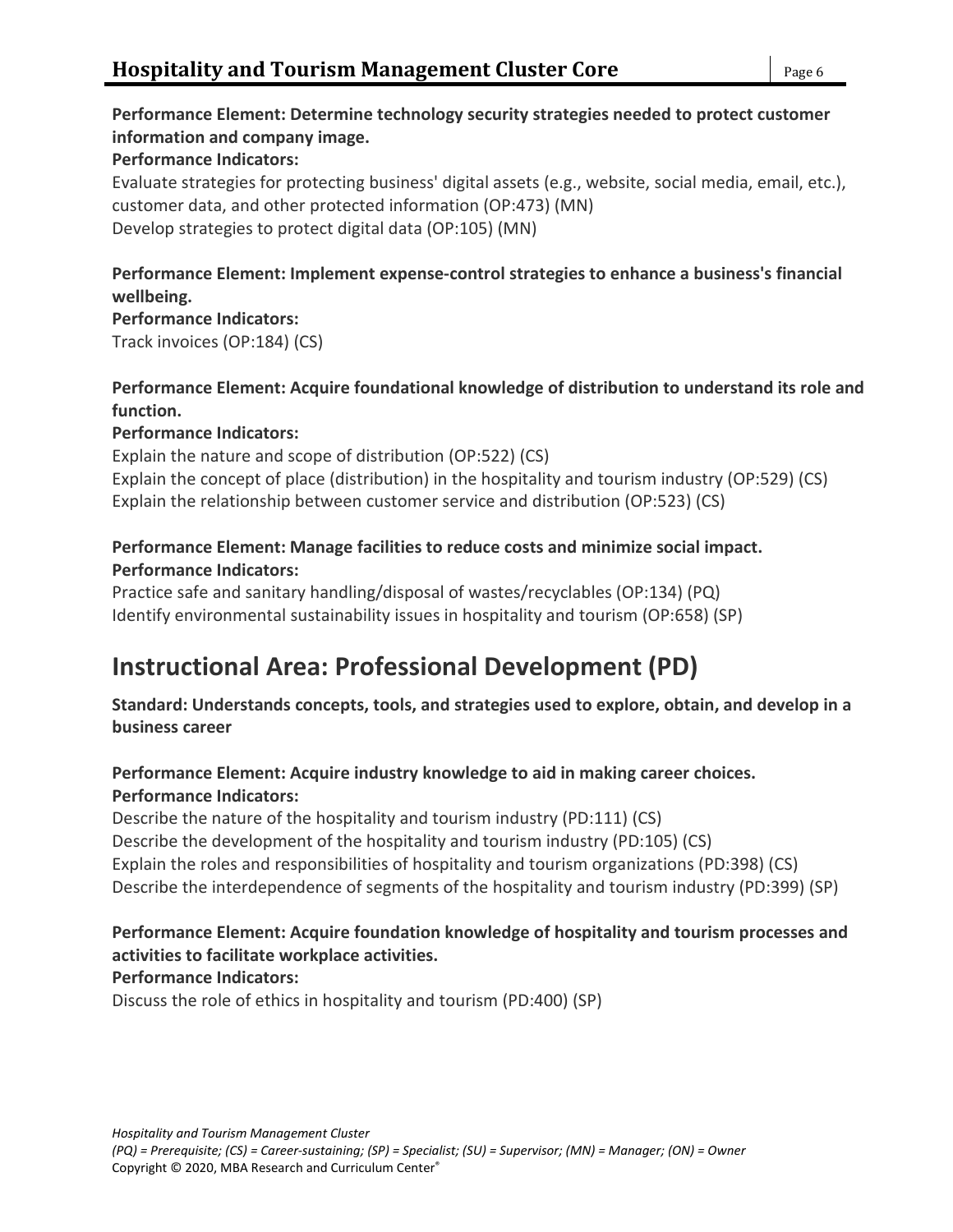**Performance Element: Acquire information about hospitality and tourism to aid in making career choices.**

### **Performance Indicators:**

Explain career opportunities in hospitality and tourism (PD:272, LAP-PD-022) (CS)

# **Instructional Area: Strategic Management (SM)**

**Standard: Understands tools, techniques, and systems that affect a business's ability to plan, control, and organize an organization/department**

**Performance Element: Recognize management's role to understand its contribution to business success.**

### **Performance Indicators:**

Discuss the nature of managerial planning (SM:063) (SP) Explain managerial considerations in organizing (SM:064, LAP-SM-064) (SP) Describe managerial considerations in staffing (SM:065, LAP-SM-065) (SP) Discuss managerial considerations in directing (SM:066, LAP-SM-066) (SP)

## **Instructional Area: Knowledge Management (KM)**

**Standard: Understands the systems, strategies, and techniques used to collect, organize, analyze, and share information known in an organization**

### **Performance Element: Use knowledge management strategies to improve the performance and competitive advantage of an organization.**

**Performance Indicators:**

Identify techniques that can be used to capture and transfer knowledge in an organization (KM:005) (SP) Develop operations manual (KM:026) (MN)

# **Instructional Area: Product/Service Management (PM)**

**Standard: Understands the concepts and processes needed to obtain, develop, maintain, and improve a product or service mix in response to market opportunities and to build brand for the organization**

### **Performance Element: Acquire a foundational knowledge of product/service management to understand its nature and scope.**

## **Performance Indicators:**

Explain the concept of product in the hospitality and tourism industry (PM:081) (CS) Explain the nature and scope of the product/service management function (PM:001, LAP-PM-017) (SP)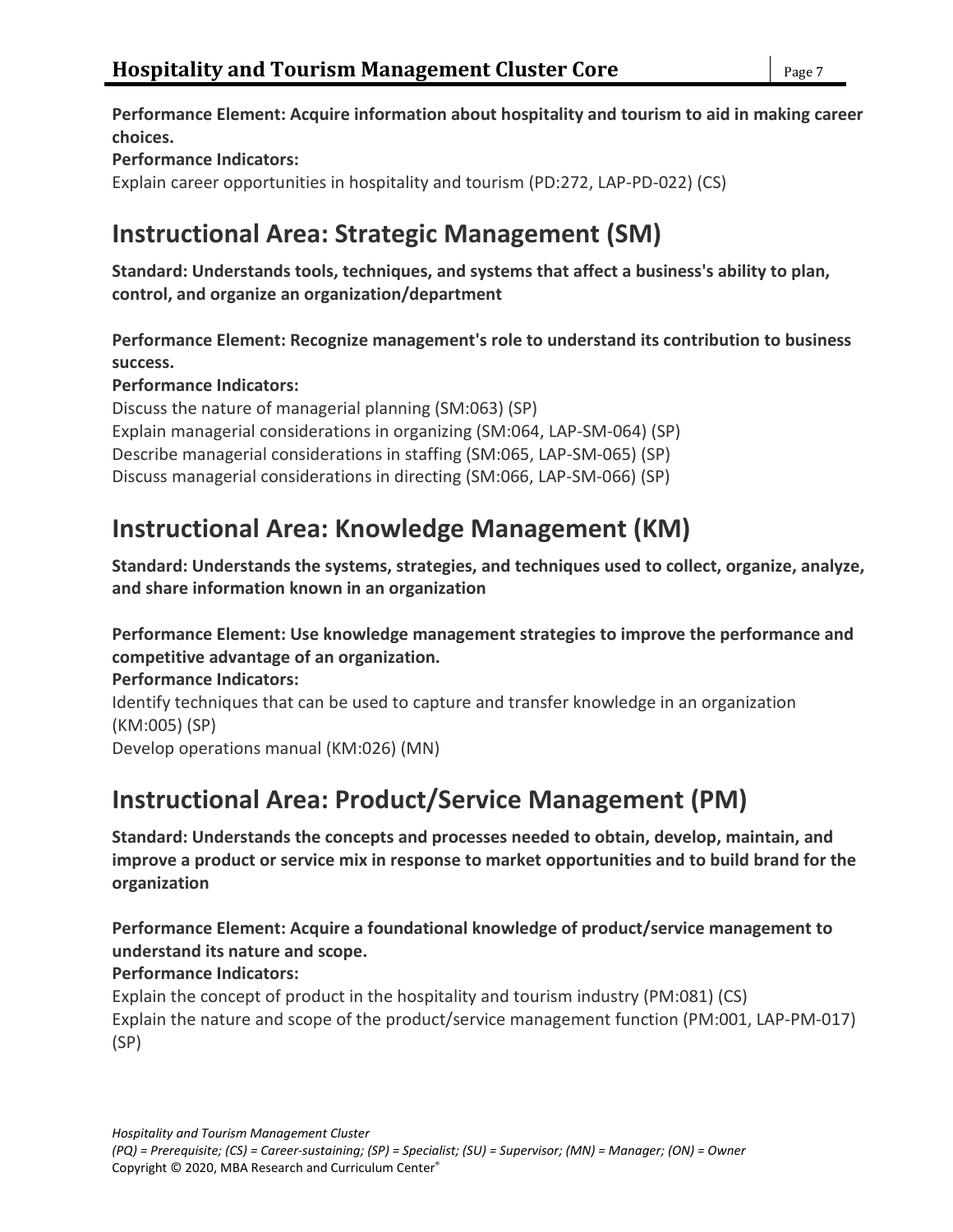## **Performance Element: Apply quality assurances to enhance product/service offerings. Performance Indicators:**

Explain guarantees in hospitality and tourism (PM:314) (CS)

### **Performance Element: Employ product-mix strategies to meet customer expectations. Performance Indicators:**

Describe services offered by the hospitality and tourism industry (PM:095) (CS) Explain the concept of product mix (PM:003, LAP-PM-003) (SP) Describe the nature of product bundling (PM:041) (SP) Explain the nature of product extensions in the hospitality and tourism industry (PM:099) (SP)

## **Performance Element: Position company to acquire desired business image. Performance Indicators:**

Explain the nature of corporate branding (PM:206, LAP-PM-020) (SP) Describe the role of customer voice in hospitality and tourism branding (PM:317) (SP)

### **Performance Element: Analyze vendor performance to choose vendors and goods/services. Performance Indicators:**

Evaluate vendors' goods and services (PM:239) (SP) Choose hospitality and tourism vendors (PM:318) (SP) Negotiate terms with hospitality and tourism suppliers (PM:319) (SP)

### **Performance Element: Position products/services to acquire desired business image. Performance Indicators:**

Explain the nature of product/service branding (PM:021, LAP-PM-006) (SP) Communicate core values of product/service (PM:214) (SP) Identify product's/service's competitive advantage (PM:246) (SP) Analyze customer touchpoints' impact on brand strategy (PM:315) (MN) Evaluate consistency in delivering brand values and service guarantees (PM:316) (MN)

# **Instructional Area: Market Planning (MP)**

**Standard: Understands the concepts and strategies utilized to determine and target marketing strategies to a select audience**

## **Performance Element: Select target market appropriate for product/business to obtain the best return on marketing investment (ROMI).**

## **Performance Indicators:**

Explain the concept of market and market identification (MP:003, LAP-MP-003) (CS) Identify ways to segment hospitality and tourism markets (MP:035) (CS)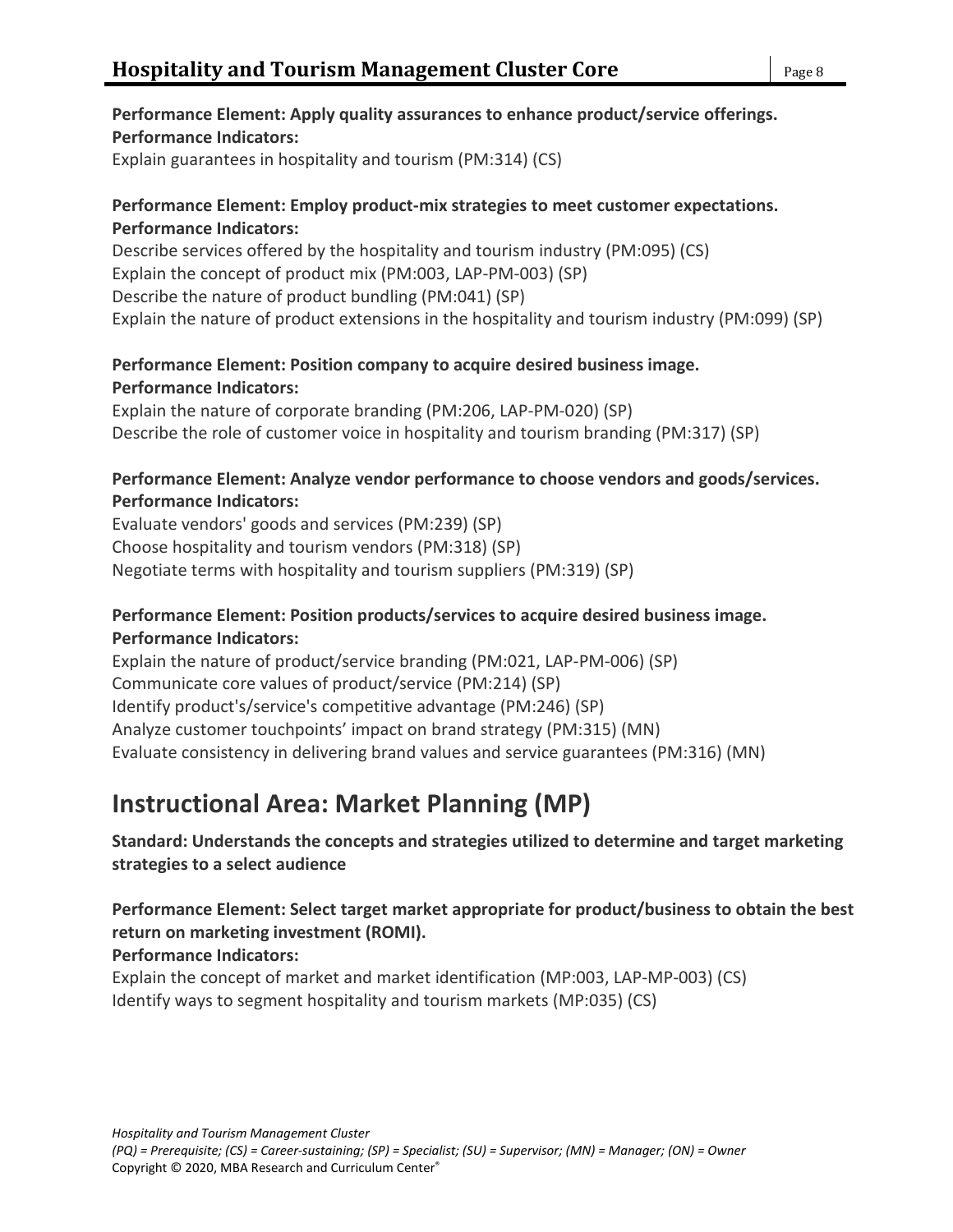## **Performance Element: Employ marketing-information to plan marketing activities. Performance Indicators:**

Explain the use of marketing strategies in hospitality and tourism (MP:041) (SP)

# **Instructional Area: Pricing (PI)**

## **Standard: Understands concepts and strategies utilized in determining and adjusting prices to maximize return and meet customers' perceptions of value**

### **Performance Element: Develop a foundational knowledge of pricing to understand its role. Performance Indicators:**

Explain the nature and scope of the pricing function (PI:001, LAP-PI-001) (SP) Explain the concept of price in the hospitality and tourism industry (PI:029) (CS)

### **Performance Element: Employ pricing strategies to determine optimal pricing. Performance Indicators:**

Determine price objectives (PI:088) (MN) Calculate break-even point (PI:006, LAP-PI-006) (MN) Negotiate charges with vendors (PI:051) (MN) Select pricing strategies (PI:046) (MN) Determine discounts and allowances that can be used to adjust base prices (PI:022) (MN) Set prices (PI:007) (MN) Adjust prices to maximize profitability (PI:008) (MN)

## **Performance Element: Assess pricing strategies to identify needed changes and to improve profitability.**

**Performance Indicators:** Evaluate pricing decisions (PI:057) (MN)

# **Instructional Area: Promotion (PR)**

**Standard: Understands the concepts and strategies needed to communicate information about products, services, images, and/or ideas to achieve a desired outcome**

## **Performance Element: Acquire a foundational knowledge of promotion to understand its nature and scope.**

## **Performance Indicators:**

Explain the role of promotion as a marketing function (PR:001, LAP-PR-002) (CS) Explain the types of promotion (i.e., institutional, product) (PR:002, LAP-PR-004) (CS) Identify the elements of the promotional mix (PR:003, LAP-PR-001) (SP) Describe the concept of promotion in the hospitality and tourism industry (PR:121) (CS) Explain promotional methods used by the hospitality and tourism industry (PR:082) (SP) Explain the relationship between promotion and brand (PR:422) (SP)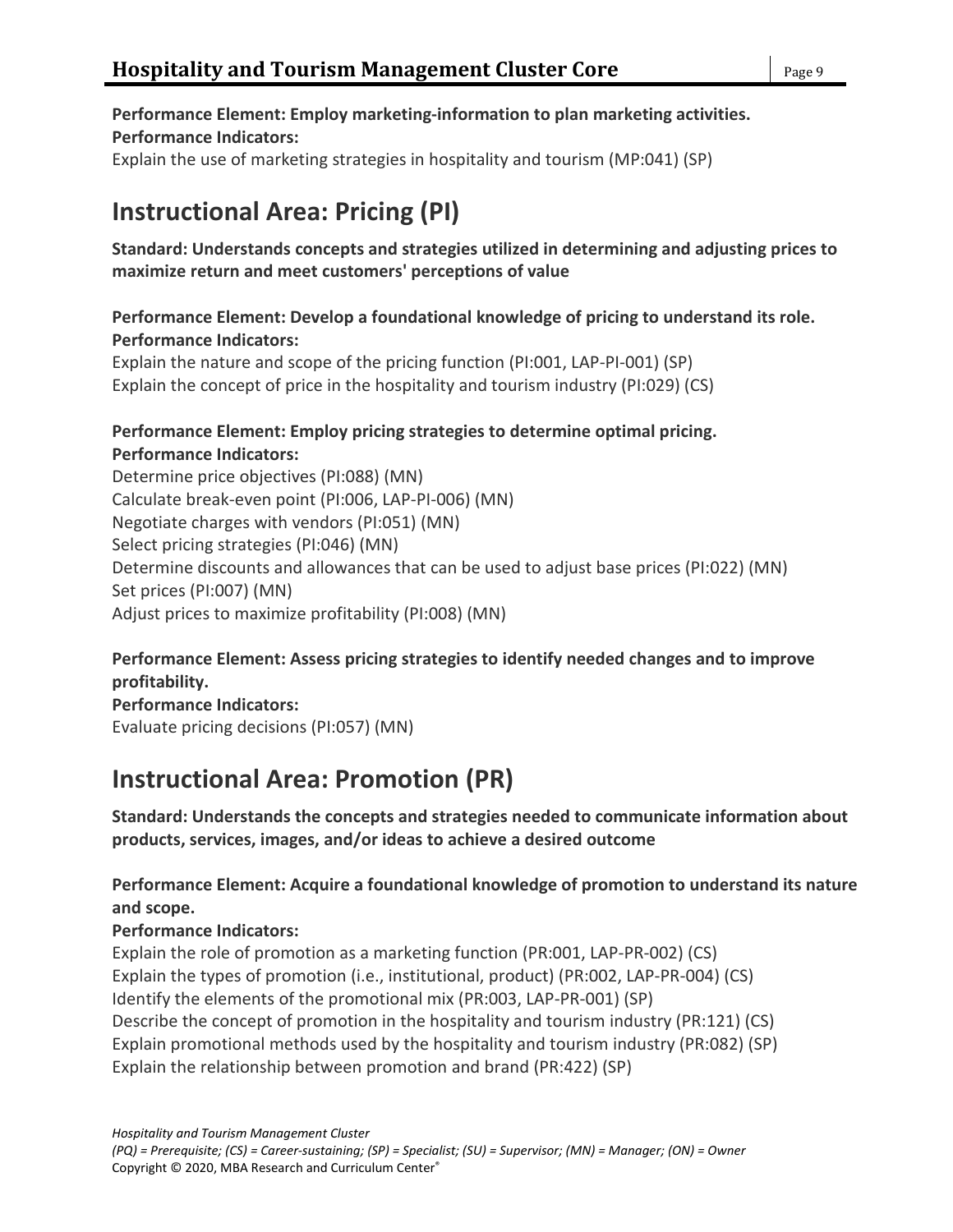# **Instructional Area: Quality Management (QM)**

**Standard: Understands the need for standards and the strategies and techniques used to implement, monitor, and evaluate them**

## **Performance Element: Understand the role and function of quality management to obtain a foundational knowledge of its nature and scope.**

**Performance Indicators:**

Explain the nature of quality management (QM:001, LAP-QM-001) (SP) Discuss the need for continuous improvement of the quality process (QM:003) (SP)

# **Instructional Area: Risk Management (RM)**

**Standard: Understands risk-management strategies and techniques used to minimize business loss**

**Performance Element: Explore risk control to understand its relationship to risk management. Performance Indicators:**

Discuss the nature of risk control (i.e., internal and external) (RM:058) (SP)

#### **Performance Element: Manage risk to protect a business's well-being. Performance Indicators:**

Describe types of indicators used to manage business risk (e.g., key risk indicators, key performance indicators, key process indicators) (RM:088) (SP) Discuss the nature of enterprise risk management (ERM) (RM:062) (SP) Coordinate contingency planning (RM:068) (MN) Evaluate contingency planning (RM:069) (MN) Select risk-management strategies (RM:089) (MN)

# **Instructional Area: Selling (SE)**

**Standard: Understands the concepts and actions needed to determine client needs and wants and respond through planned, personalized communication that influences purchase decisions and enhances future business opportunities**

## **Performance Element: Acquire a foundational knowledge of selling to understand its nature and scope.**

## **Performance Indicators:**

Explain the nature and scope of the selling function (SE:017, LAP-SE-017) (CS) Explain the role of customer service as a component of selling relationships (SE:076, LAP-SE-076) (CS) Explain company selling policies (SE:932, LAP-SE-932) (CS)

Explain key factors in building a clientele (SE:828, LAP-SE-828) (SP)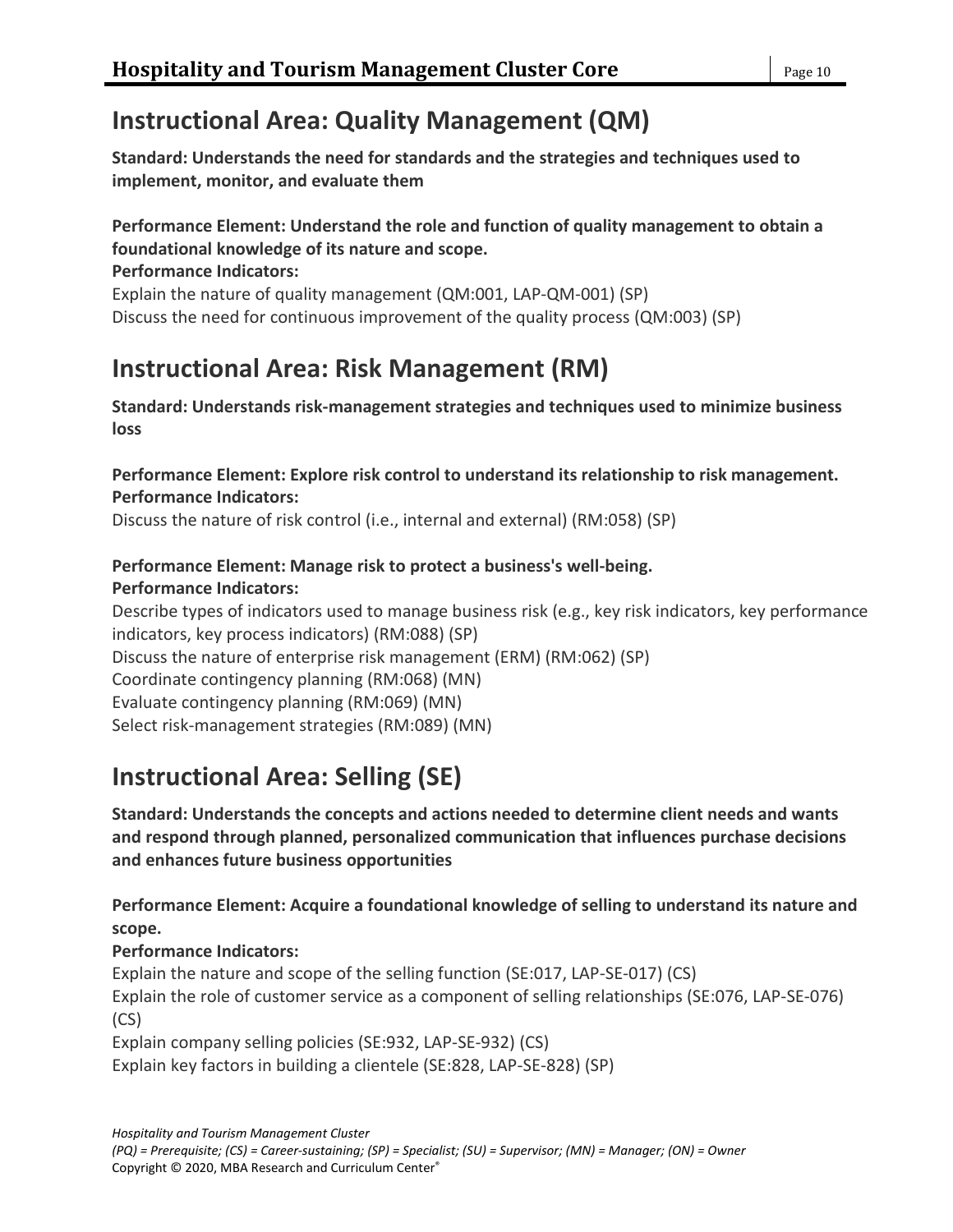### **Performance Element: Acquire product knowledge to communicate product benefits and to ensure appropriateness of product for the customer. Performance Indicators:** Acquire product information for use in selling (SE:062, LAP-SE-062) (CS)

#### **Performance Element: Understand sales processes and techniques to enhance customer relationships and to increase the likelihood of making sales.**

#### **Performance Indicators:**

Explain the selling process (SE:048, LAP-SE-048) (CS)

## **Performance Element: Employ sales processes and techniques to enhance customer relationships and to increase the likelihood of making sales.**

### **Performance Indicators:**

Establish relationship with hospitality and tourism customer/guest (SE:499) (CS) Determine hospitality and tourism customer/guest needs (SE:500) (CS) Explain factors that motivate people to choose a hospitality and tourism site (SE:220) (SP) Recommend hospitality and tourism services (SE:221) (SP) Up-sell to enhance customer experience (SE:476) (SP)

### **Performance Element: Implement support activities to facilitate the selling process. Performance Indicators:**

Process telephone orders in hospitality and tourism (SE:477) (CS) Process special orders in hospitality and tourism (SE:478) (CS) Sell gift certificates in hospitality and tourism (SE:479) (CS)

### **Performance Element: Collect payment from customer to complete customer transaction. Performance Indicators:**

Process complimentary offers and coupons/discounts (SE:149) (CS) Process sales transactions (e.g., cash, credit, check) (SE:329) (CS)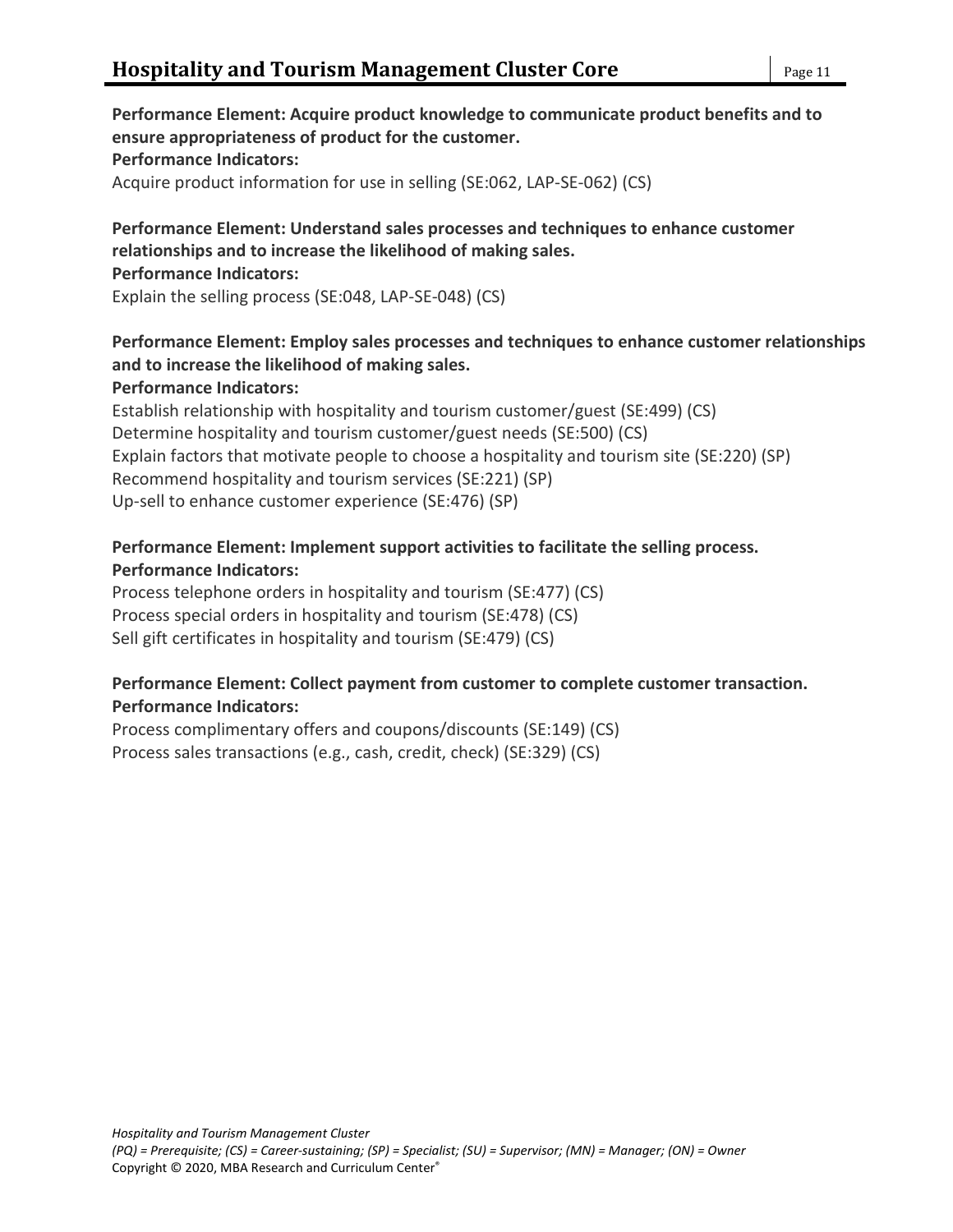## **Instructional Area: Business Law (BL)**

**Standard: Understands business's responsibility to know, abide by, and enforce laws and regulations that affect business operations and transactions**

## **Performance Element: Acquire foundational knowledge of business laws and regulations to understand their nature and scope.**

#### **Performance Indicators:**

Describe legal issues affecting the event management industry (BL:165) (SP)

**Performance Element: Understand tax laws and regulations to adhere to government requirements. Performance Indicators:** Describe the nature of tax regulations affecting events (BL:166) (SP)

## **Performance Element: Apply knowledge of business contracts to establish business relationships. Performance Indicators:**

Issue a service/goods contract (BL:087) (MN) Comply with intellectual-property use restrictions (BL:167) (MN)

# **Instructional Area: Communication Skills (CO)**

**Standard: Understands the concepts, strategies, and systems used to obtain and convey ideas and information**

**Performance Element: Write internal and external business correspondence to convey and obtain information effectively. Performance Indicators:** Solicit event sponsors/vendors/speakers (CO:211) (SP)

Write funding requests (CO:212) (SP) Respond to proposals (CO:213) (MN)

# **Instructional Area: Customer Relations (CR)**

**Standard: Understands the techniques and strategies used to foster positive, ongoing relationships with customers**

### **Performance Element: Foster positive relationships with customers to enhance company image. Performance Indicators:**

Identify factors affecting attendee satisfaction with events (CR:056) (SP)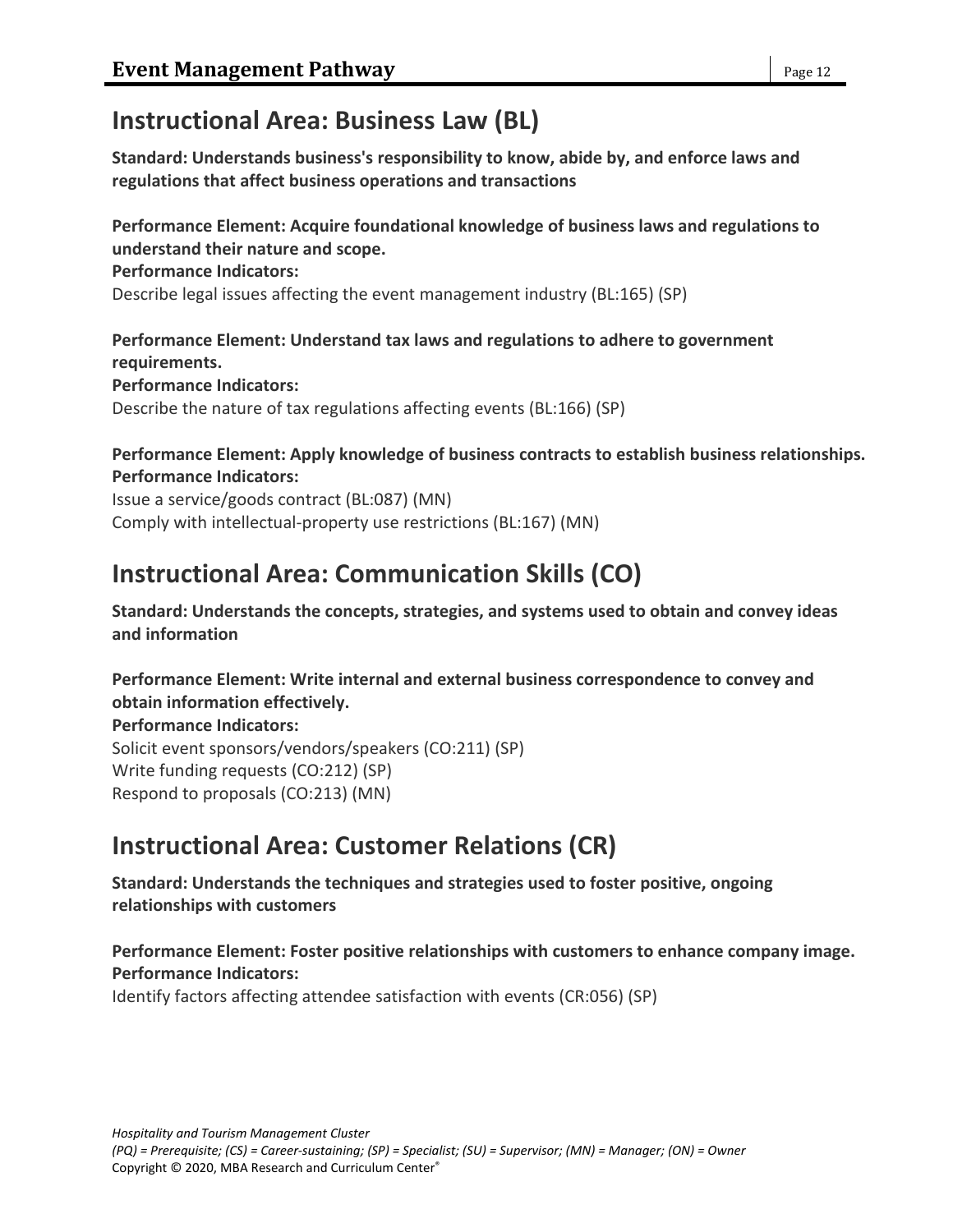# **Instructional Area: Economics (EC)**

**Standard: Understands the economic principles and concepts fundamental to business operations**

### **Performance Element: Analyze cost/profit relationships to guide business decision-making. Performance Indicators:**

Describe the impact of unions on the event industry (EC:053) (SP)

# **Instructional Area: Financial Analysis (FI)**

**Standard: Understands tools, strategies, and systems used to maintain, monitor, control, and plan the use of financial resources**

**Performance Element: Use risk management products to protect a business's financial wellbeing.**

### **Performance Indicators:**

Explain the need for event insurance (FI:793) (SP)

#### **Performance Element: Manage financial resources to ensure solvency. Performance Indicators:**

Describe the nature of event budgeting (FI:794) (SP) Develop event budget (FI:795) (SP) Forecast revenue (FI:796) (MN) Determine economic impact of events (FI:797) (MN)

## **Instructional Area: Human Resources Management (HR)**

**Standard: Understands the tools, techniques, and systems that businesses use to plan, staff, lead, and organize its human resources**

## **Performance Element: Adjust the staffing capacity of an organization to meet predicted demands.**

## **Performance Indicators:**

Identify alternative staffing options (HR:557) (SP) Determine staffing needs for events (HR:558) (SP) Develop staffing plan to meet predicted demand (HR:559) (MN)

## **Performance Element: Manage staff growth and development to increase productivity and promote customer/guest satisfaction**

## **Performance Indicators:**

Orient volunteers (HR:560) (SU) Coach volunteers (HR:561) (SU) Supervise volunteers (HR:562) (SU)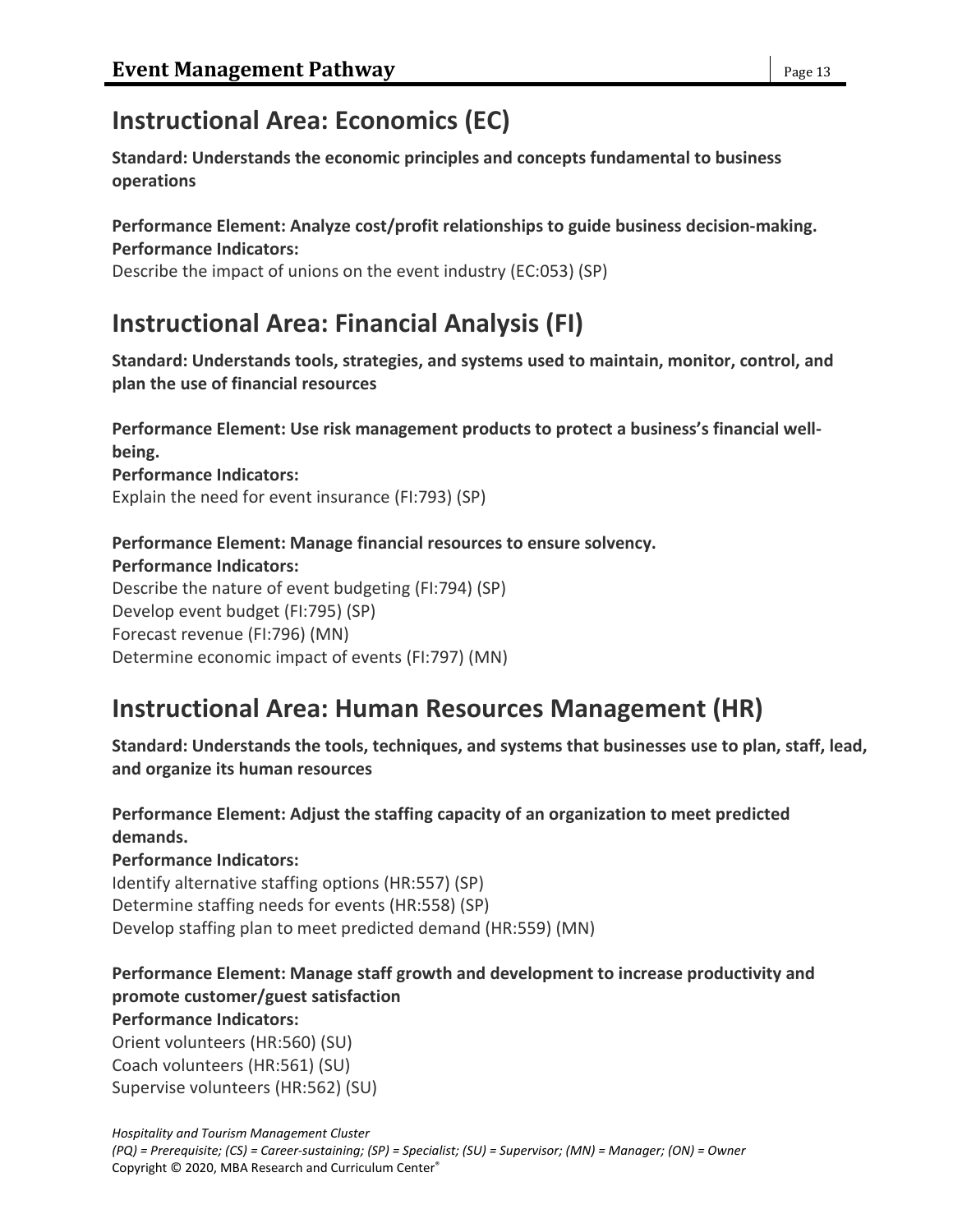**Performance Element: Utilize techniques to staff an event Performance Indicators:** Evaluate event volunteer needs (HR:563) (SP) Staff key volunteer positions for events (HR:564) (MN)

# **Instructional Area: Marketing (MK)**

**Standard: Understands the tools, techniques, and systems that businesses use to create exchanges and satisfy organizational objectives**

**Performance Element: Understand marketing's role and function in business to facilitate economic exchanges with customers. Performance Indicators:** Explain the nature of event marketing (MK:024) (CS)

# **Instructional Area: Information Management (NF)**

**Standard: Understands tools, strategies, and systems needed to access, process, maintain, evaluate, and disseminate information to assist business decision-making**

**Performance Element: Utilize information-technology tools to manage and perform work responsibilities.**

**Performance Indicators:**

Utilize project-management software (NF:130) (SP) Explain the role of event management systems (NF:293) (SP) Discuss event registration and attendee management systems (NF:294) (SP) Demonstrate secure document sharing applications (NF:295) (SP) Utilize mobile applications for event participation (NF:296) (SP) Use event-management tools to monitor and communicate event planning progress (NF:297) (SP) Establish specifications for event mobile applications (NF:298) (MN)

# **Instructional Area: Operations (OP)**

**Standard: Understands the processes and systems implemented to monitor, plan, and control the day-to-day activities required for continued business functioning**

**Performance Element: Implement purchasing activities to obtain business supplies, equipment, resources, and services.**

**Performance Indicators:**

Determine event-hosted merchandise/products to buy (OP:534) (SP) Determine quantities of event-hosted merchandise/products to buy (OP:535) (SP) Purchase event-hosted merchandise/products for resale (OP:536) (SP)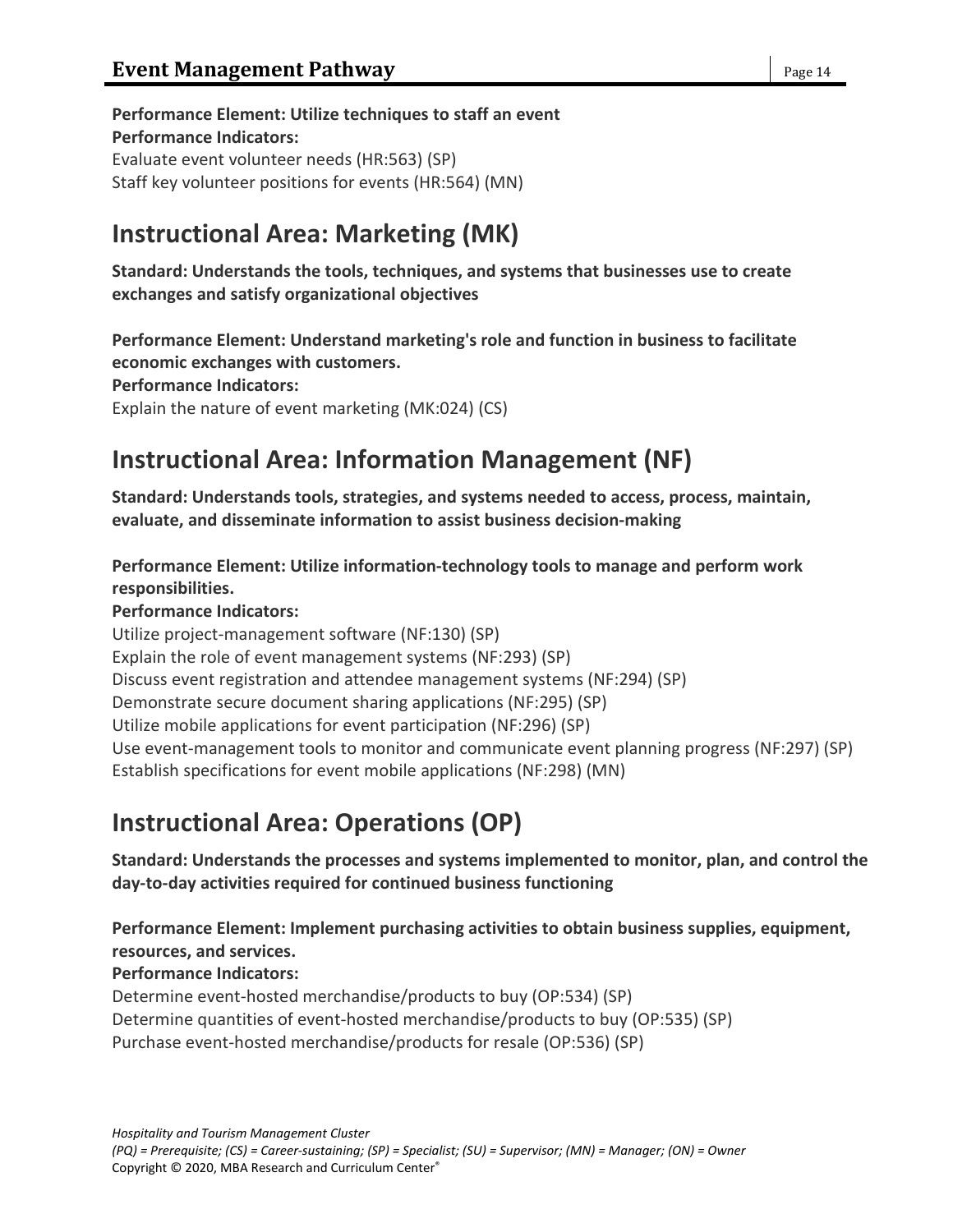## **Performance Element: Implement organizational skills to improve efficiency and work flow. Performance Indicators:**

Coordinate design of event-related activities (OP:532) (SP) Coordinate design of event-related materials (OP:533) (SP)

# **Instructional Area: Professional Development (PD)**

**Standard: Understands concepts, tools, and strategies used to explore, obtain, and develop in a business career**

## **Performance Element: Acquire industry knowledge to aid in making career choices.**

**Performance Indicators:**

Explain types of events (PD:346) (SP) Describe the nature of the event industry (PD:347) (SP)

## **Performance Element: Participate in career planning to enhance job-success potential. Performance Indicators:**

Describe the duties of event planners (PD:348) (SP) Explain employment opportunities in event planning (PD:349) (SP) Describe the duties of event managers (PD:350) (SP) Explain employment opportunities in event management (PD:351) (SP)

## **Performance Element: Utilize career-advancement activities to enhance professional development.**

## **Performance Indicators:**

Explain the services of professional organizations in event planning and management (PD:352) (SP) Employ career-advancement strategies in event planning and management (PD:353) (SP) Explain certifications available to event planners and managers (PD:354) (SP)

# **Instructional Area: Product/Service Management (PM)**

**Standard: Understands the concepts and processes needed to obtain, develop, maintain, and improve a product or service mix in response to market opportunities and to build brand for the organization**

### **Performance Element: Position company to acquire desired business image. Performance Indicators:**

Explain the nature of event branding (PM:288) (SP) Describe factors used to position events (PM:289) (SP) Create social-media brand identity (PM:290) (SP) Implement brand-development process (PM:291) (MN) Create brand (PM:292) (MN) Develop strategies to position events (PM:293) (MN)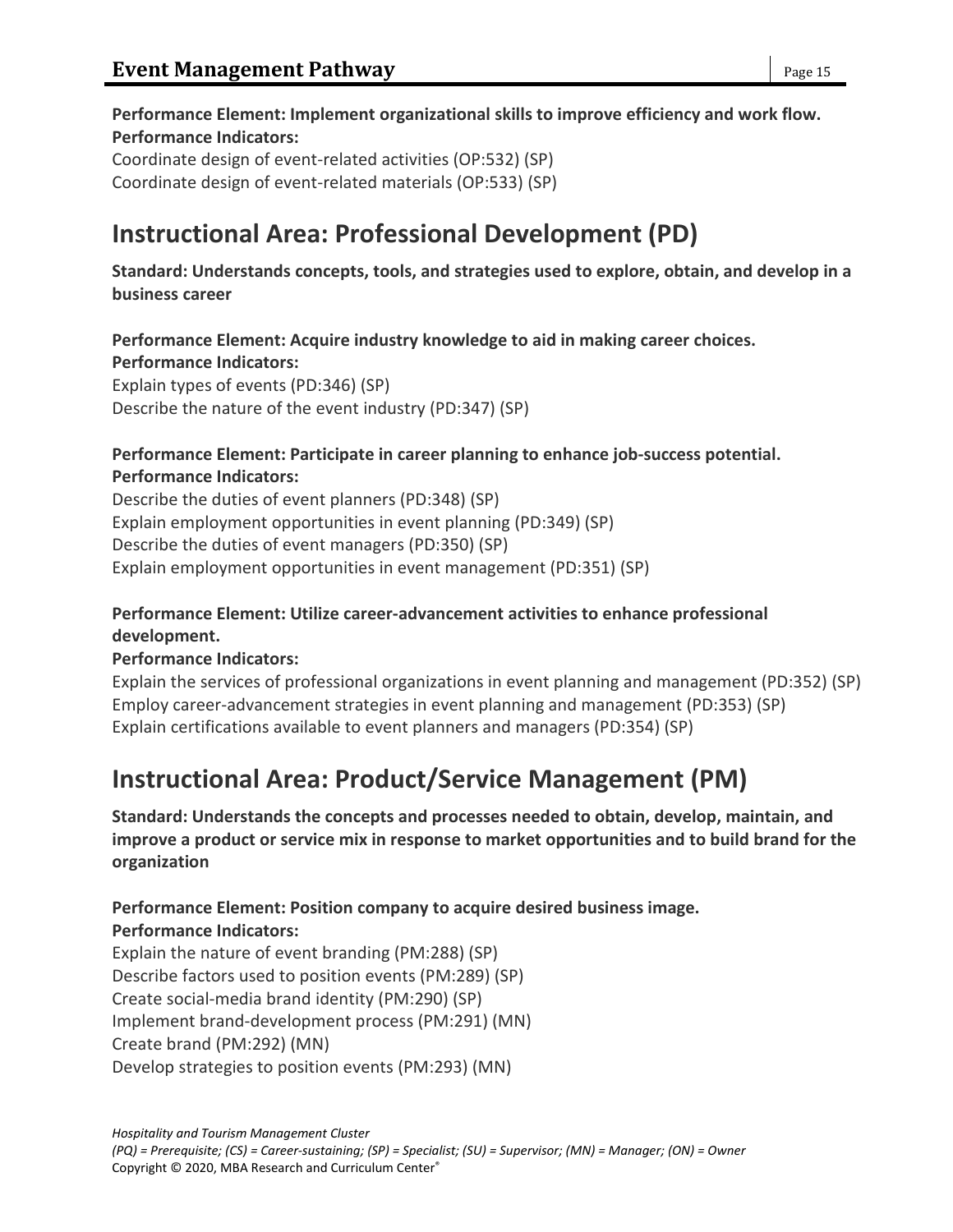**Performance Element: Analyze potential vendors performance to choose those who would meet event needs. Performance Indicators:** Analyze responses to Request for Proposals (RFP) (PM:294) (MN)

## **Instructional Area: Market Planning (MP)**

**Standard: Understands the concepts and strategies utilized to determine and target marketing strategies to a select audience**

**Performance Element: Develop marketing strategies to guide marketing tactics. Performance Indicators:** Explain the concept of marketing strategies (MP:001, LAP-MP-002) (CS)

## **Performance Element: Select target market appropriate for product/business to obtain the best return on marketing investment (ROMI).**

**Performance Indicators:**

Explain the concept of event market identification (MP:042) (CS) Identify event market segments (MP:043) (SP) Develop event participant profile (MP:044) (SP)

# **Instructional Area: Pricing (PI)**

**Standard: Understands concepts and strategies utilized in determining and adjusting prices to maximize return and meet customers' perceptions of value**

## **Performance Element: Employ pricing strategies to determine optimal pricing. Performance Indicators:**

Explain considerations in event pricing (PI:071) (SP) Determine cost of event (breakeven, profit margin) (PI:072) (MN) Establish participant pricing objectives (PI:073) (MN) Establish vendor/sponsor pricing objectives (PI:074) (MN) Negotiate venue charges (PI:075) (MN) Negotiate hotel/lodging rates and amenities (PI:076) (MN) Negotiate tour packages and participant activity charges (PI:077) (MN) Establish pricing structure (e.g., levels, discount percentages) (PI:078) (MN) Set event prices (PI:079) (MN)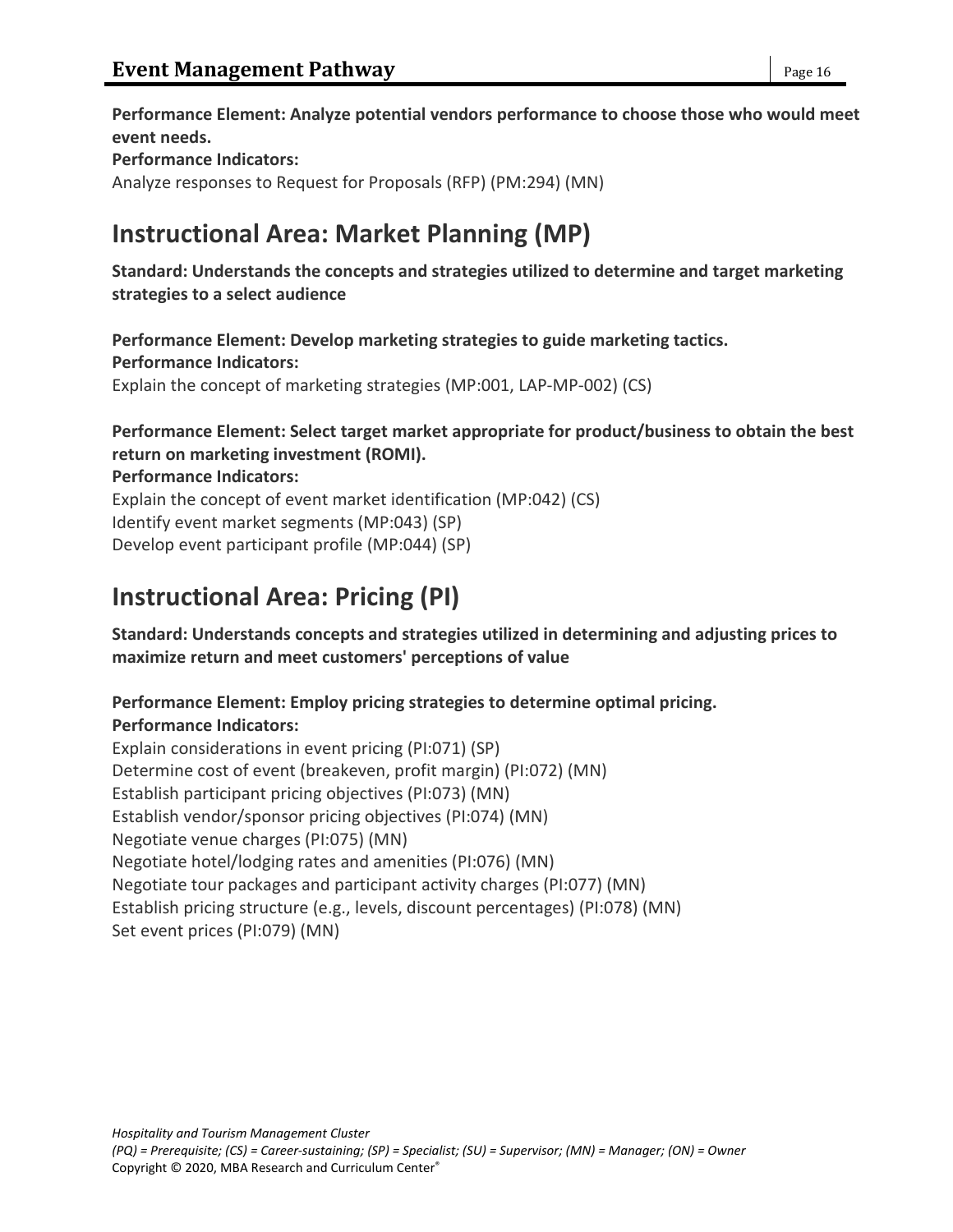# **Instructional Area: Project Management (PJ)**

**Standard: Understands tools, techniques, and systems that are used to plan, implement, monitor, and evaluate business projects**

## **Performance Element: Understand the foundational principles of event planning and management to recognize their roles in event success.**

### **Performance Indicators:**

Explain the nature of event planning (PJ:011) (SP)

Describe the nature of event management (PJ:012) (SP)

Explain the role of situation analysis in the event planning process (PJ:013) (SP)

Explain the role of feasibility analysis in the event planning process (PJ:014) (SP)

## **Performance Element: Define the event to facilitate planning and to ensure event meets intended goals.**

## **Performance Indicators:**

Conduct pre-event research (e.g., event history, event brand image, event risks) (PJ:015) (SP) Define event concept (PJ:016) (MN) Determine event vision, mission, and goals (PJ:017) (MN) Identify event's stakeholders and their concerns (PJ:018) (MN)

Determine strategies to respond to and manage stakeholder concerns (PJ:019) (MN)

Set attendance or participation goals (PJ:020) (MN)

Determine sponsorship/vendor goals and objectives (PJ:021) (MN)

Determine metrics for evaluating event success (e.g., participation or attendance, revenue goals,

desired sponsorships, cost containment, satisfaction levels) (PJ:022) (MN)

Establish event evaluation process (PJ:023) (MN)

Develop scope overview of event (PJ:024) (MN)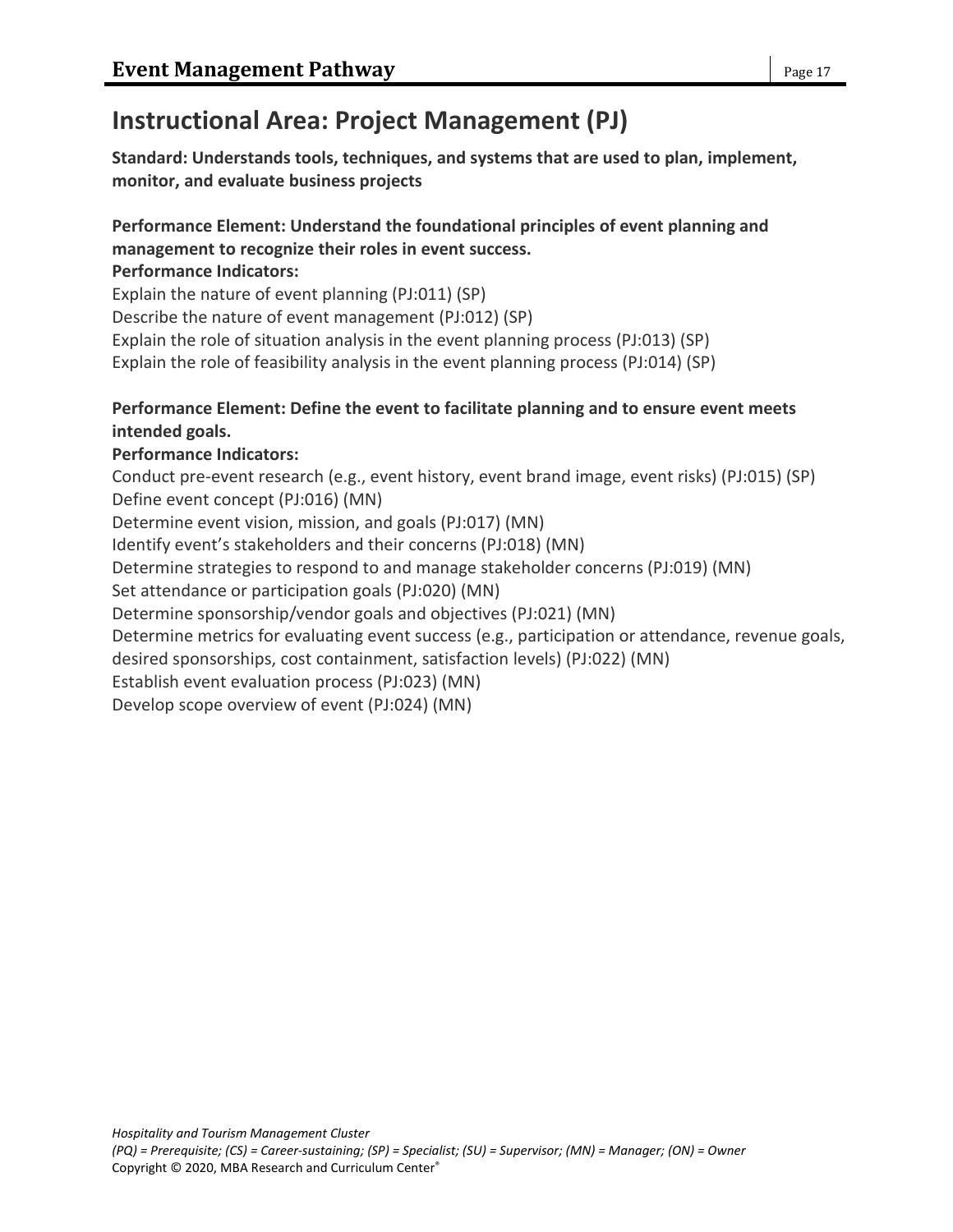## **Performance Element: Determine event needs to create actionable event plan. Performance Indicators:** Identify resources needed for event (PJ:025) (SP) Determine accessibility needs (PJ:026) (SP) Determine signage needs (PJ:027) (SP) Identify audio/visual requirements (PJ:028) (SP) Identify transportation requirements (PJ:029) (SP) Determine on-site communication requirements (PJ:030) (SP) Define conference room/banquet room requirements (PJ:031) (SP) Determine guest transportation needs (PJ:032) (SP) Identify required guest services (PJ:033) (SP) Determine event planning timeline (PJ:034) (SP) Determine event registration process (PJ:035) (SP) Identify health and safety requirements (PJ:036) (SP) Identify food and beverage requirements (PJ:037) (SP) Determine event's required contracts, licenses, and intellectual property use restrictions (PJ:038) (MN)

## **Performance Element: Create needed plans to guide event implementation. Performance Indicators:**

Determine site selection criteria (PJ:039) (SP) Determine site layout (PJ:040) (SP) Select event décor (PJ:041) (SP) Determine event amenities (PJ:042) (SP) Establish speaker/performer selection criteria (PJ:043) (MN) Develop transportation plan (PJ:044) (MN) Develop crowd-management plan (PJ:045) (MN) Develop marketing communications plan (PJ:046) (MN) Develop event production schedule (PJ:047) (MN) Develop event call sheets (PJ:048) (MN) Create facilities plan (PJ:049) (MN) Develop event specification guides (PJ:050) (MN) Set event budget (PJ:051) (MN) Create event milestone schedule (PJ:052) (MN) Develop event plan (PJ:053) (MN)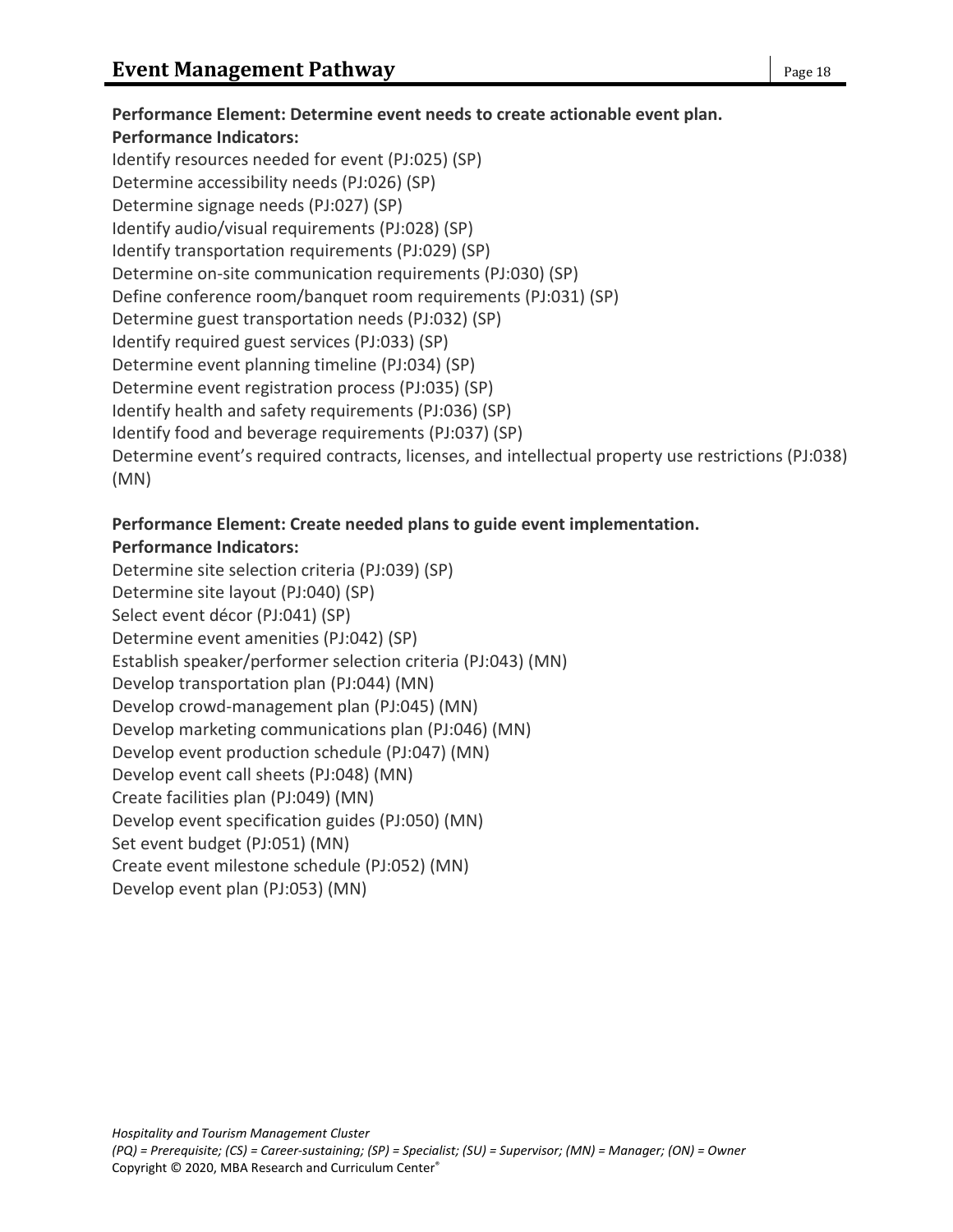### **Performance Element: Execute event plan to achieve desired outcomes Performance Indicators:** Secure guest services required to support events (PJ:054) (SP)

Prepare materials for attendees (PJ:055) (SP) Secure in-house/outsourced services to support events (PJ:056) (SP) Complete room specification sheets (PJ:057) (SP) Document functional site specifications (PJ:058) (SP) Select speakers/performers (PJ:059) (MN) Select venue (PJ:060) (MN)

## **Performance Element: Manage pre-event logistics to help to ensure operational efficiencies. Performance Indicators:**

Set up banquet/conference rooms (PJ:061) (CS) Check audio-visual set up (PJ:062) (CS) Confirm vendors/speakers/sponsors/transportation (PJ:063) (SP) Verify site layout/specifications (PJ:064) (SP) Check signage/displays (PJ:065) (SP)

### **Performance Element: Conduct event to meet goals and objectives. Performance Indicators:**

Maintain registration area (PJ:066) (CS) Disseminate event materials (PJ:067) (CS) Check people into the event (PJ:068) (CS) Accept payments (PJ:069) (CS) Use crowd management strategies (PJ:070) (SP) Monitor event areas (PJ:071) (SP) Implement guest transportation plans (PJ:072) (MN) Implement facilities plan (PJ:073) (MN) Implement event staffing plan (PJ:074) (MN)

## **Performance Element: Manage post-event activities to help to ensure operational efficiencies. Performance Indicators:**

Tear down event areas (banquet rooms, meeting rooms, tents, temporary seating, staging, carpeting, etc.) (PJ:075) (CS) Box and ship exhibition materials (PJ:076) (CS)

### **Performance Element: Close event to determine goal achievement and lessons learned. Performance Indicators:**

Determine whether goals/objectives were met (PJ:077) (MN) Determine event-improvement needs (PJ:078) (MN) Document lessons learned (PJ:079) (MN)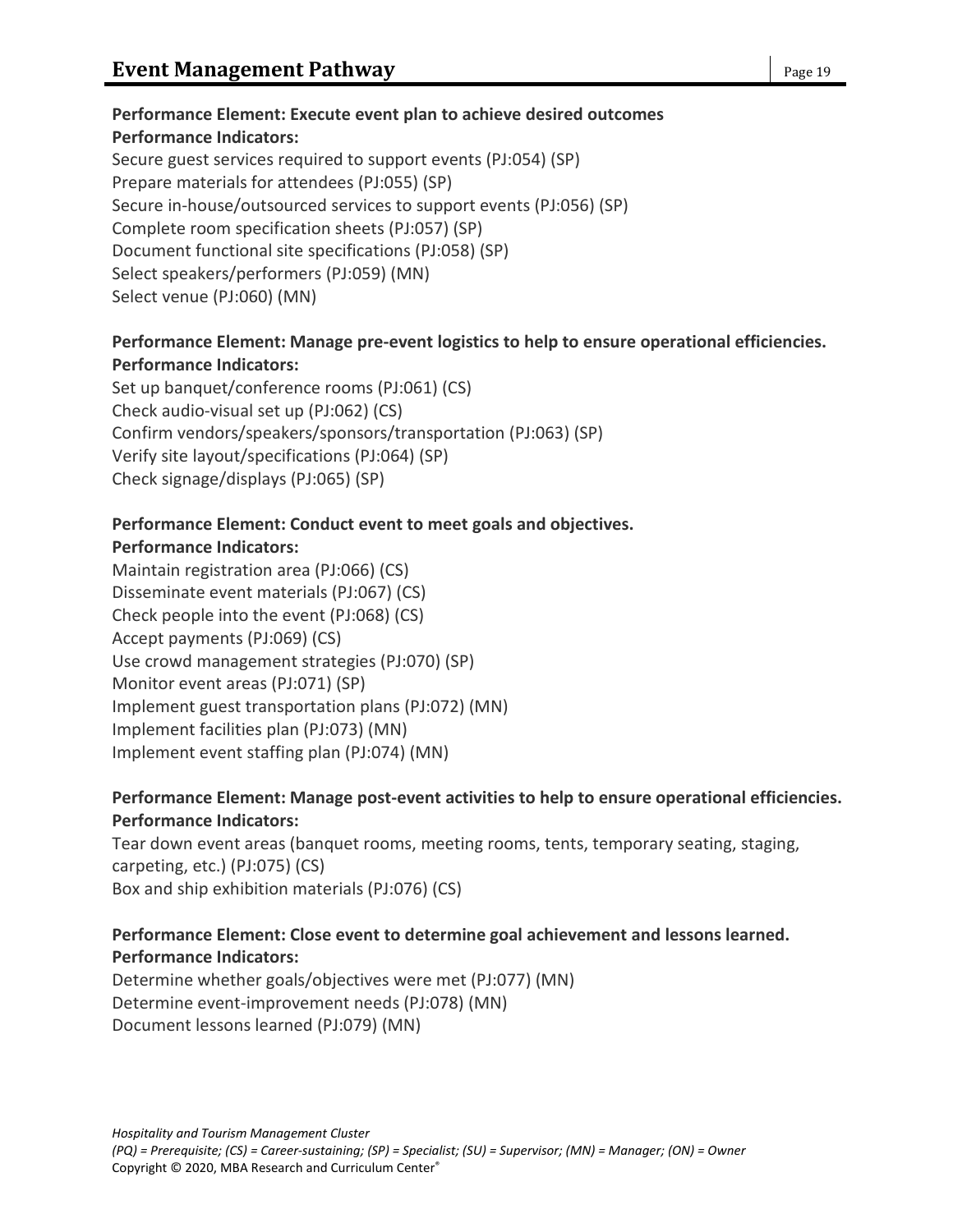# **Instructional Area: Promotion (PR)**

**Standard: Understands the concepts and strategies needed to communicate information about products, services, images, and/or ideas to achieve a desired outcome**

## **Performance Element: Understand the use of public-relations activities to communicate with targeted audiences.**

### **Performance Indicators:**

Identify types of public-relations activities (PR:252) (SP) Discuss internal and external audiences for public-relations activities (PR:253) (SP)

## **Performance Element: Implement display techniques to attract customers and increase sales potential.**

### **Performance Indicators:**

Create promotional banners/signs (PR:410) (SP) Select promotional booth configurations/specifications (PR:411) (SP) Determine promotional gadgets/participation draws (PR:412) (SP) Set-up promotional space (PR:413) (SP)

## **Performance Element: Manage promotional activities to maximize return on promotional efforts. Performance Indicators:**

Develop media schedule (PR:421) (SP)

## **Performance Element: Utilize word-of-mouth strategies to build brand and to promote products. Performance Indicators:**

Explain the nature of word-of-mouth (WOM) strategies (PR:319) (SP) Discuss the role of customer voice in word-of-mouth strategies (PR:363) (SP) Select word-of-mouth strategies appropriate for promotional objectives (PR:355) (MN) Explain the nature of buzz-marketing (PR:317) (SP) Develop buzz-marketing strategies (PR:229) (MN)

## **Performance Element: Understand the use of direct marketing to attract attention and to build brand.**

## **Performance Indicators:**

Discuss types of direct mail tactics (PR:301) (SP) Explain the nature of email marketing tactics (PR:165) (SP) Explain the use of social media for digital marketing (PR:365) (SP) Describe the use of blogging for marketing communications (PR:281) (SP) Explain the use of video/images for digital marketing (PR:366) (SP) Describe mobile marketing tactics (PR:276) (SP) Explain mobile marketing applications (PR:367) (SP) Discuss the use of search-engine optimization tactics for digital marketing (PR:299) (SP)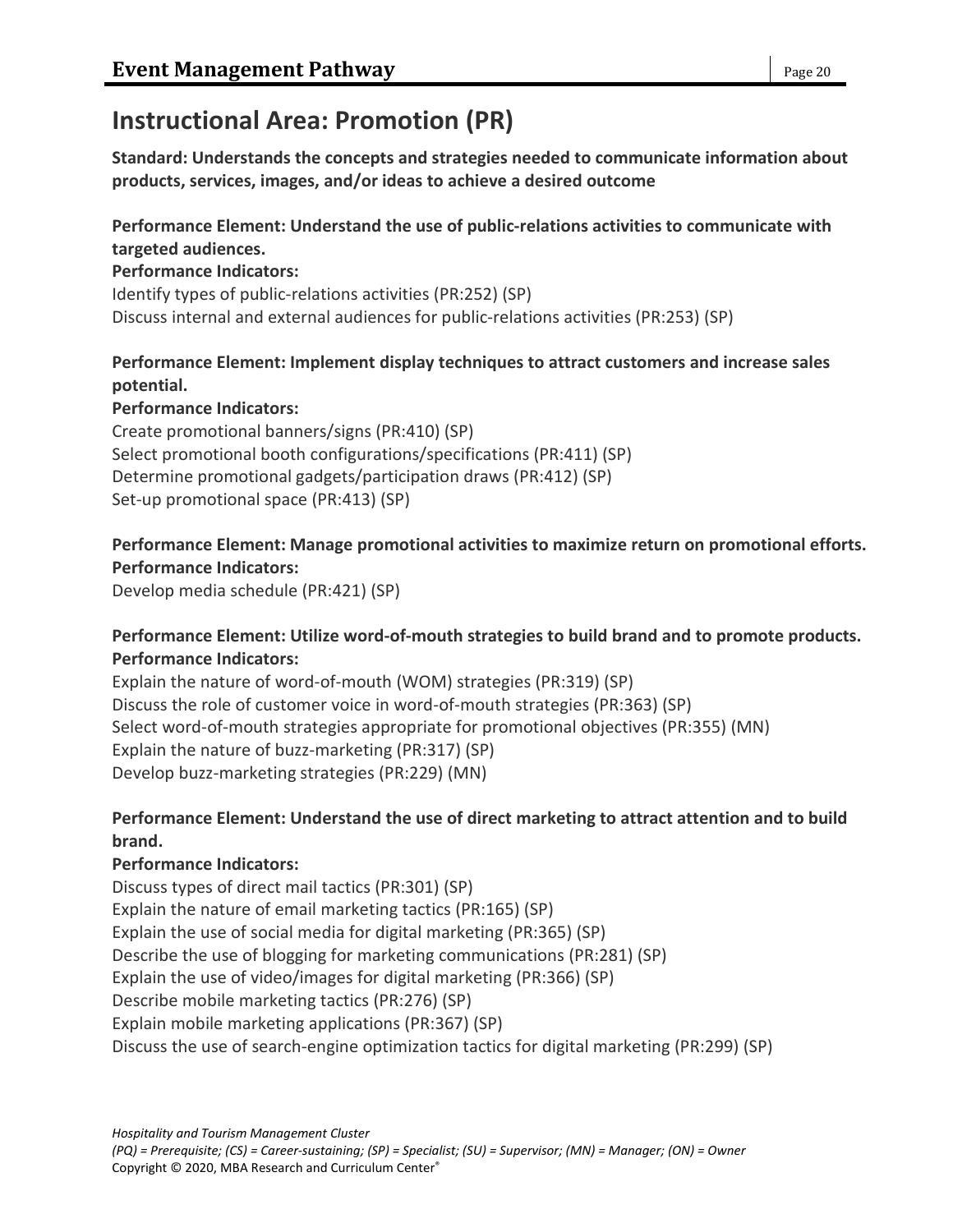## **Performance Element: Develop content for use in marketing communications to create interest in product/business/idea.**

## **Performance Indicators:**

Describe participation factors evaluated by event sponsors/speakers (PR:399) (SP) Identify effective promotional headlines (PR:400) (SP) Explain the use of storytelling in promoting events (PR:401) (SP) Discuss effective print promotional content (PR:414) (SP) Describe effective electronic promotional content (PR:415) (SP) Write promotional content for use on the website (PR:416) (SP) Write promotional content for use in social media (PR:417) (SP) Repurpose promotional content for use in multiple platforms (PR:418) (SP) Develop promotional messages for targeted audience (PR:419) (MN) Design event-related materials (PR:402) (SP) Develop requests for proposals (RFPs) to solicit interest in event participation (PR:403) (MN) Create sponsorship package materials (PR:404) (MN)

## **Performance Element: Understand design principles to be able to communicate needs to designers.**

## **Performance Indicators:**

Describe the use of color in advertisements (PR:123) (SP) Describe the elements of design (PR:222) (SP) Explain the use of illustrations in advertisements (PR:322) (SP) Discuss the nature of typography (PR:295) (SP) Explain type styles used in advertisements (PR:326) (SP) Describe effective advertising layouts (PR:275) (SP)

## **Performance Element: Understand how a website presence can be used to promote business/product.**

## **Performance Indicators:**

Explain website-development process (PR:328) (SP) Identify strategies for attracting targeted audience to website (PR:333) (SP) Identify technologies to improve website ranking/positioning on search engines/directories (PR:278) (MN) Explain website linking strategies (PR:327) (MN) Identify website design/components (PR:336) (MN)

## **Performance Element: Develop promotional materials to gain attention, interest, and action of clients.**

## **Performance Indicators:**

Develop promotional brochures (PR:420) (SP)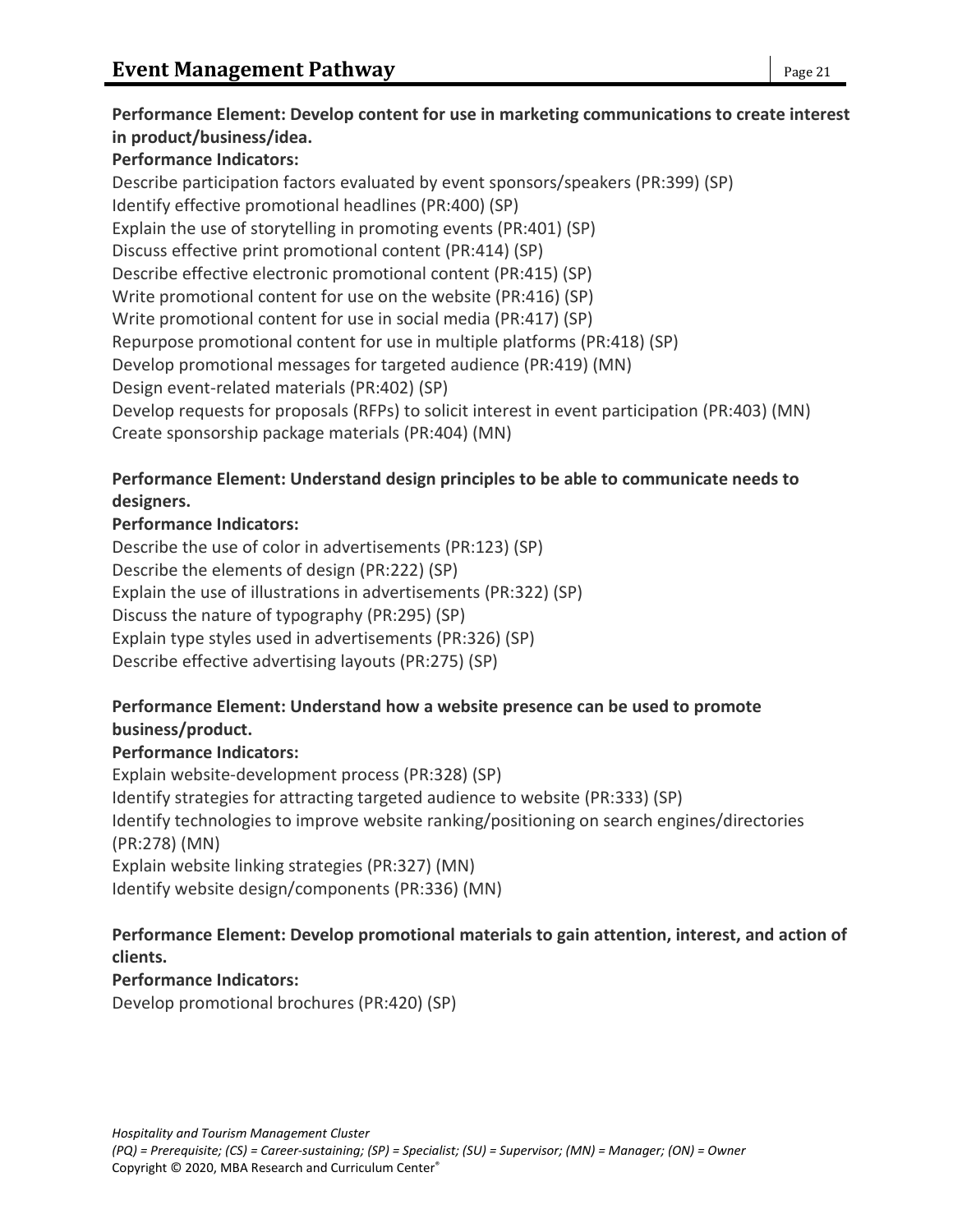### **Performance Indicators:**

Determine advertising reach of media (PR:225) (SP) Calculate media costs (PR:009) (SP) Select advertising media (PR:010) (MN) Choose appropriate media outlets (PR:230) (MN) Buy ad space/time (PR:104) (SP) Develop a media plan (includes budget, media allocation, and timing of ads) (PR:285) (MN)

## **Performance Element: Utilize publicity to inform stakeholders of business activities.**

**Performance Indicators:** Write a press release (PR:057) (SP) Cultivate media relationships (PR:185) (SP) Obtain publicity (PR:055) (MN)

## **Performance Element: Employ sales-promotion activities to inform or remind customers of business/product.**

### **Performance Indicators:**

Participate in the design of collateral materials to promote special events (PR:234) (SP) Select event signage (PR:407) (SP) Determine event-related activities to engage participants (PR:408) (SP) Promote participant packages (PR:409) (SP)

## **Performance Element: Utilize public-relations strategies to create positive image of organization/company.**

**Performance Indicators:** Plan a public-relations strategy (PR:405) (MN)

# **Instructional Area: Risk Management (RM)**

**Standard: Understands risk-management strategies and techniques used to minimize business loss**

## **Performance Element: Manage risks to protect a business's financial well-being.**

## **Performance Indicators:**

Identify risks to successful event execution (RM:098) (SP) Develop event contingency plan (RM:099) (MN) Determine risk management plan (RM:100) (MN)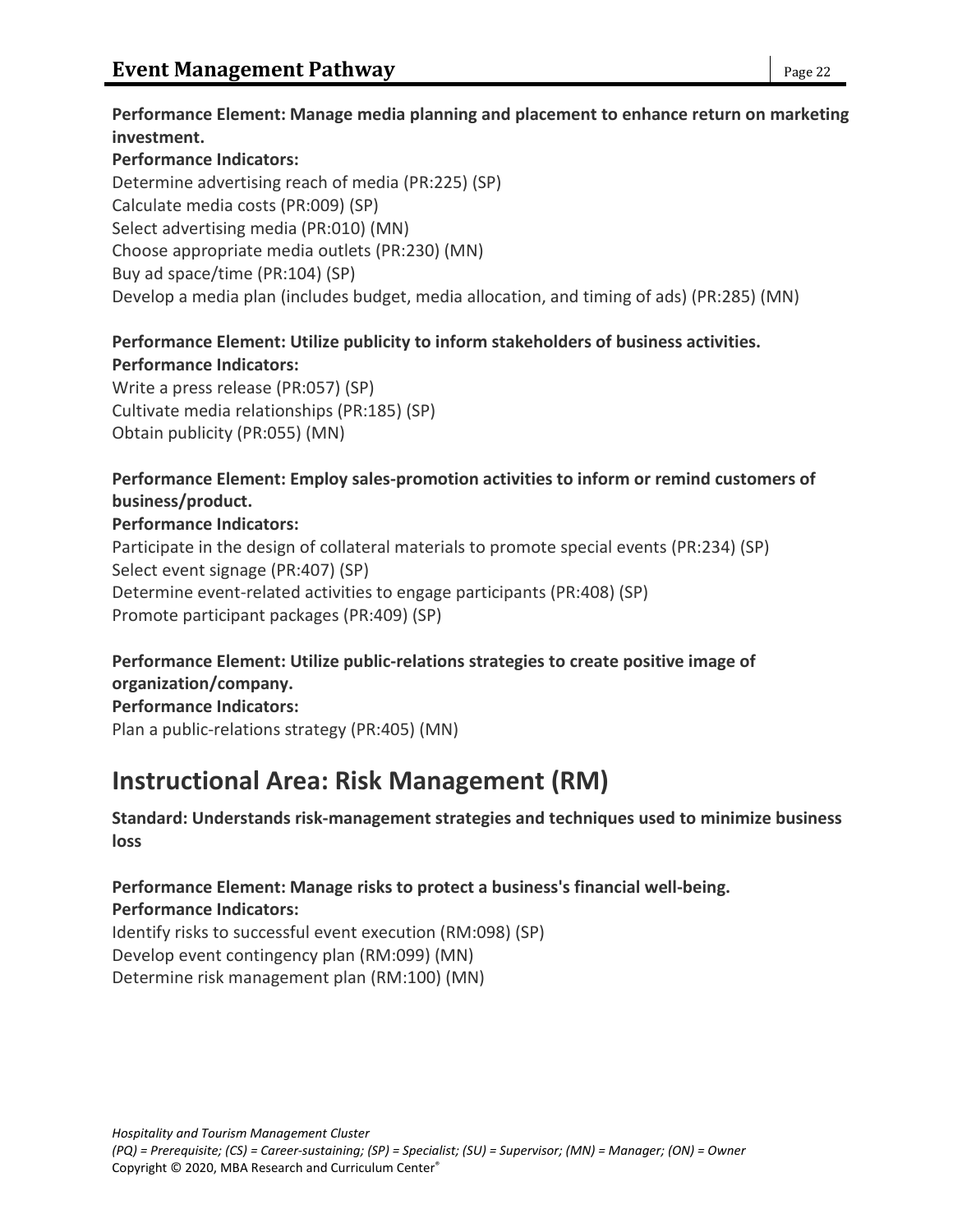## **Instructional Area: Business Law (BL)**

**Standard: Understands business's responsibility to know, abide by, and enforce laws and regulations that affect business operations and transactions**

## **Performance Element: Understand the civil foundations of the legal environment of business to demonstrate knowledge of contracts.**

**Performance Indicators:**

Distinguish between letters of agreement and contracts (BL:168) (SP) Explain the use of hotel management contracts (BL:169) (SP)

## **Performance Element: Acquire knowledge of commerce laws and regulations to continue business operations.**

**Performance Indicators:**

Explain the nature of regulations affecting the hotel/lodging industry (BL:170) (SP) Describe the rights of guests in the hotel/lodging industry (BL:171) (SP)

# **Instructional Area: Communication Skills (CO)**

**Standard: Understands the concepts, strategies, and systems used to obtain and convey ideas and information**

**Performance Element: Apply verbal skills to obtain and convey information.**

**Performance Indicators:**

Route telephone calls (CO:214) (CS)

# **Instructional Area: Customer Relations (CR)**

**Standard: Understands the techniques and strategies used to foster positive, ongoing relationships with customers**

## **Performance Element: Foster positive relationships with customers to enhance company image. Performance Indicators:**

Orient guests to lodging facility (CR:057) (SP) Offer services to guests (CR:058) (SP)

## **Performance Element: Resolve conflicts with/for customers to encourage repeat business. Performance Indicators:**

Recommend alternative lodging facilities for guests (CR:059) (SP) Process guest room changes (CR:060) (SP) Resolve reservation issues (CR:061) (SP)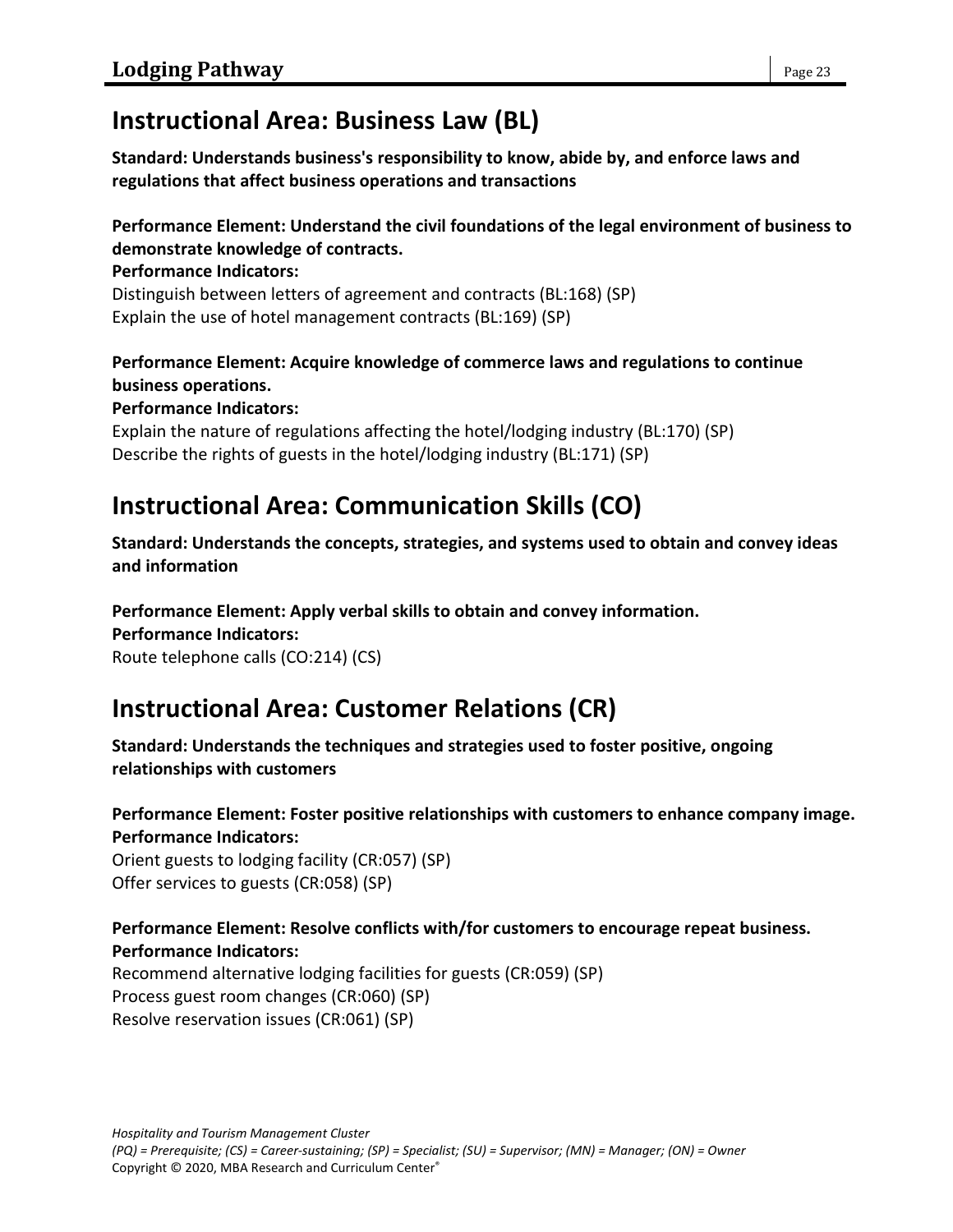# **Instructional Area: Financial Analysis (FI)**

**Standard: Understands tools, strategies, and systems used to maintain, monitor, control, and plan the use of financial resources**

## **Performance Element: Classify, record, and summarize data to produce needed financial information.**

### **Performance Indicators:**

Discuss the nature of lodging accounting systems (FI:798) (SP) Discuss lodging tax structures (FI:799) (SP) Explain the purpose of night audits (FI:800) (SP) Complete a night audit (FI:801) (SP) Reconcile accounting issues (FI:802) (SP) Produce daily reports (FI:803) (SP)

#### **Performance Element: Maintain cash controls to track cash flow. Performance Indicators:**

Check cashiers in/out (FI:804) (SU) Verify banks at shift end (FI:805) (SU) Complete bank deposits/records (FI:806) (SU)

**Performance Element: Perform accounts payable functions to record, control, and disburse payments to vendors. Performance Indicators:** Process refunds (FI:807) (SP)

## **Performance Element: Perform accounts receivable functions to record, control, and collect payments due from the sale of goods and services.**

### **Performance Indicators:**

Process advance deposits (FI:808) (SP) Track credit availability/usage (FI:809) (SP) Post charges to guest folios (FI:810) (SP) Resolve billing/folio disputes (FI:811) (MN)

## **Performance Element: Utilize managerial accounting methods to guide business decision-making Performance Indicators:**

Explain metrics used to measure lodging property performance (e.g., RevPar, Average Daily Rate [ADR], Average Room Rate [ARR], occupancy rates) (FI:812) (MN) Forecast room rates (FI:813) (MN) Forecast occupancy rates (FI:814) (MN) Manage yield (FI:815) (MN) Analyze room rates (FI:816) (MN) Analyze departmental allocations (FI:817) (MN) Determine lodging property's financial performance (FI:818) (MN)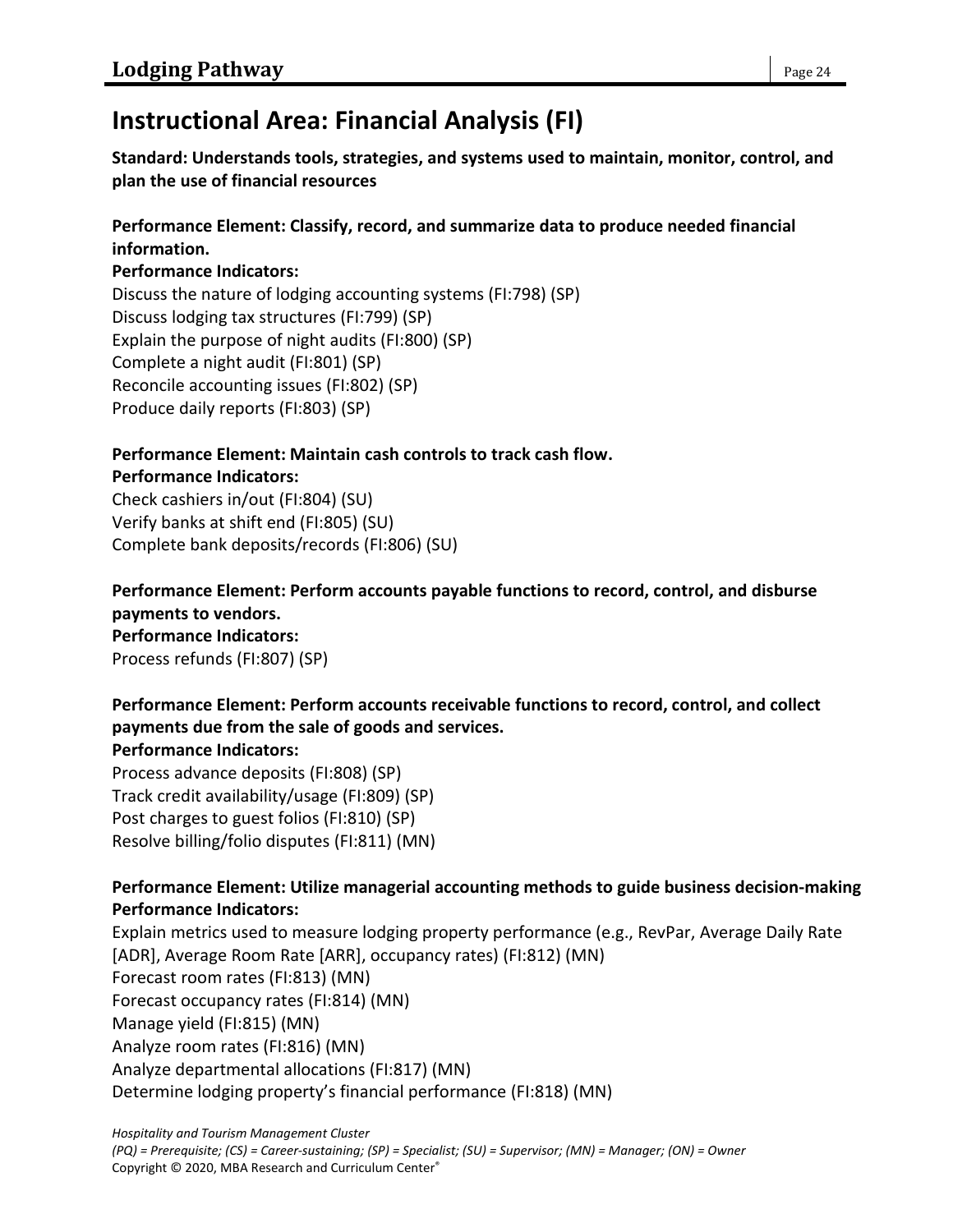## **Instructional Area: Human Resources Management (HR)**

**Standard: Understands the tools, techniques, and systems that businesses use to plan, staff, lead, and organize its human resources**

**Performance Element: Utilize techniques to staff an organization or a department within an organization.**

#### **Performance Indicators:**

Evaluate adequacy of staffing levels (HR:402) (MN)

**Performance Element: Manage staff growth and development to increase productivity and employee satisfaction.**

#### **Performance Indicators:**

Ensure staff understanding of responsibilities, duties, functions, and authority levels (HR:401) (SU) Supervise unionized staff (HR:565) (SU)

**Performance Element: Implement organizational skills to facilitate others' work efforts. Performance Indicators:**

Schedule staff (HR:566) (SU)

## **Instructional Area: Marketing (MK)**

**Standard: Understands the tools, techniques, and systems that businesses use to create exchanges and satisfy organizational objectives**

**Performance Element: Understand marketing's role and function in business to facilitate economic exchanges with customers. Performance Indicators:** Explain the nature of hotel/lodging marketing (MK:025) (SP)

#### **Performance Element: Acquire foundational knowledge of customer/client/business behavior to understand what motivates decision-making. Performance Indicators:**

Identify factors that influence guest experiences throughout the guest life cycle (MK:027) (SP) Describe property features that influence customer appeal (MK:028) (SP)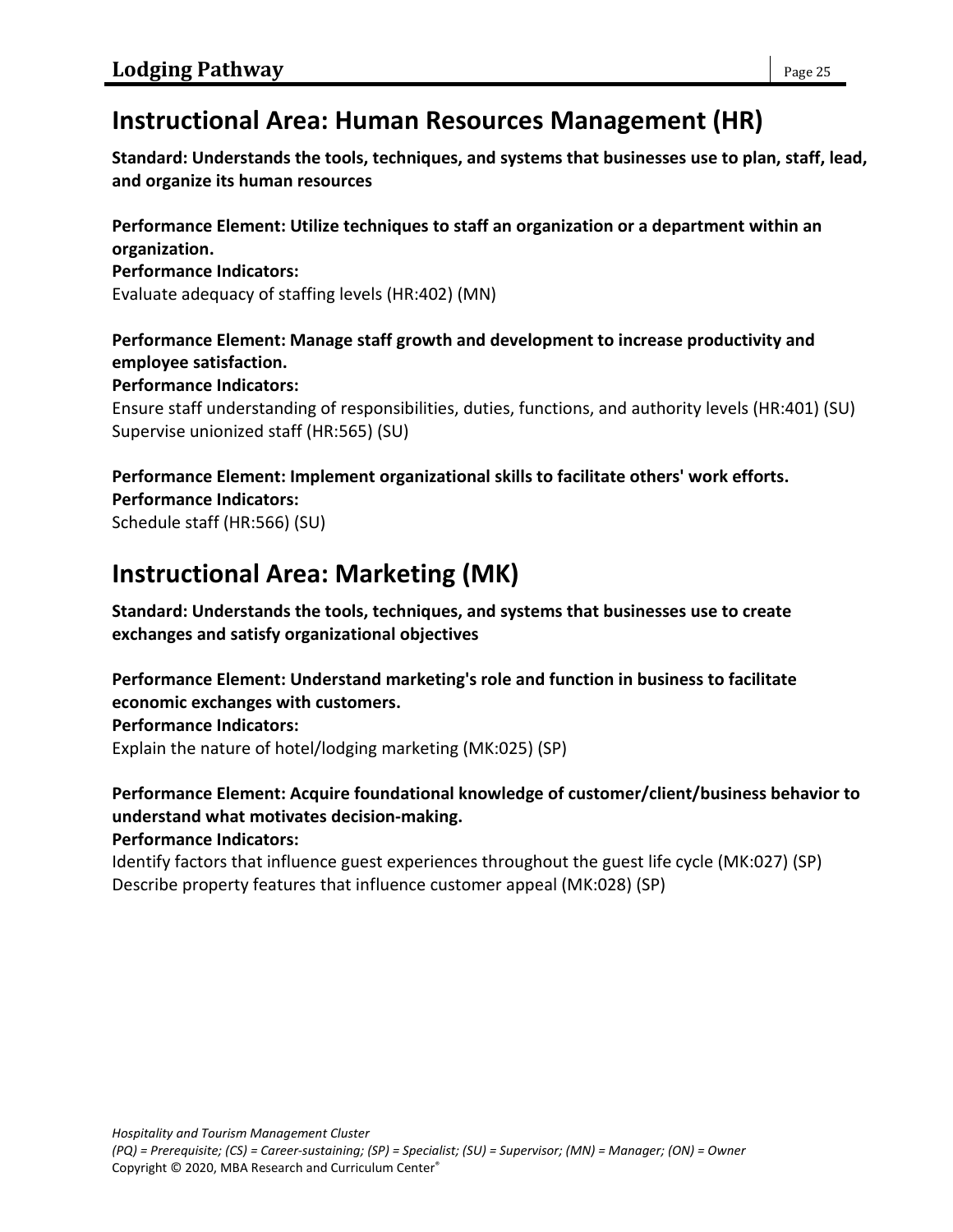# **Instructional Area: Information Management (NF)**

**Standard: Understands tools, strategies, and systems needed to access, process, maintain, evaluate, and disseminate information to assist business decision-making**

## **Performance Element: Utilize information-technology tools to manage and perform work responsibilities.**

## **Performance Indicators:**

Explain ways that technology impacts the hotel/lodging industry (NF:299) (SP) Explain the role and components of property management systems (NF:300) (SP) Discuss online guest reservation systems (NF:301) (SP) Maintain accurate guest room status/accounts (NF:302) (SP) Utilize property management system applications (NF:303) (SP) Describe system integration challenges in hotel management (NF:304) (SP)

## **Performance Element: Acquire information to guide business decision-making. Performance Indicators:**

Describe current issues and trends in the hotel/lodging industry (NF:305) (SP)

# **Instructional Area: Operations (OP)**

## **Standard: Understands the processes and systems implemented to monitor, plan, and control the day-to-day activities required for continued business functioning**

## **Performance Element: Implement safety procedures to minimize loss.**

## **Performance Indicators:**

Explain procedures for handling robbery situations (OP:113) (CS) Handle emergency situations in hotel/lodging establishments (OP:537) (CS)

## **Performance Element: Implement biohazard safety procedures to minimize chance for loss. Performance Indicators:**

Identify hazardous chemicals/waste (OP:538) (CS) Label/store hazardous chemicals/waste (OP:539) (CS) Describe strategies for responding to biohazard incidents (OP:540) (SP)

## **Performance Element: Determine needed safety policies/procedures to protect employees and guests.**

## **Performance Indicators:**

Enhance guest safety through access control procedures (OP:541) (MN) Develop policies and procedures for responsible alcohol service and intervention (OP:542) (MN) Develop safety policies/procedures to prevent sanitation problems (OP:543) (MN) Develop emergency procedures for a hospitality establishment (OP:544) (MN)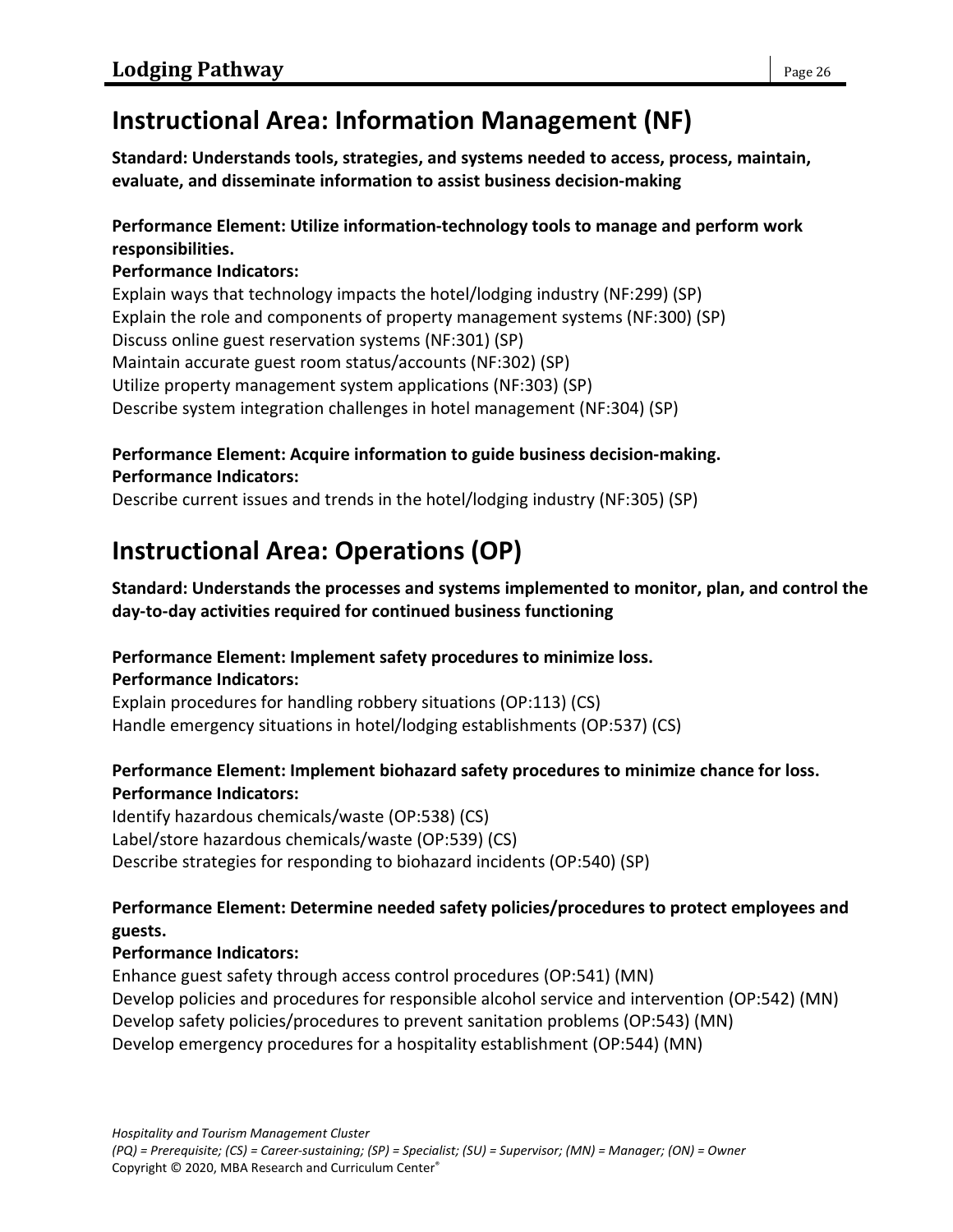### **Performance Element: Implement security policies/procedures to minimize chance for loss. Performance Indicators:**

Explain hotel security considerations (OP:545) (SP) Use key-control measures to protect guests (OP:546) (SP)

#### **Performance Element: Perform daily activities to facilitate ongoing lodging operations. Performance Indicators:**

Process deliveries (OP:547) (CS) Book and confirm room reservations (i.e., direct and indirect) (OP:548) (CS) Modify/cancel guest reservations (OP:549) (CS) Extend reservations (OP:550) (CS) Complete guest check-in procedures (OP:551) (CS) Process front-desk transactions (e.g., check cashing, valet parking, call routing, requests) (OP:552) (CS) Process guest departures (OP:553) (CS) Block group reservations (OP:554) (SP)

### **Performance Element: Implement expense-control strategies to enhance a business's financial wellbeing.**

## **Performance Indicators:**

Identify performance/productivity standards for lodging facilities (OP:556) (SP) Select and apply metrics to measure performance/productivity (OP:557) (MN)

### **Performance Element: Acquire foundational knowledge of distribution to understand its role and function.**

## **Performance Indicators:**

Describe distribution systems used in lodging (e.g., global distribution systems [GDS], intersell agencies, property direct reservation channels, central reservation system, affiliate and nonaffiliate networks, Internet, etc.) (OP:555) (CS)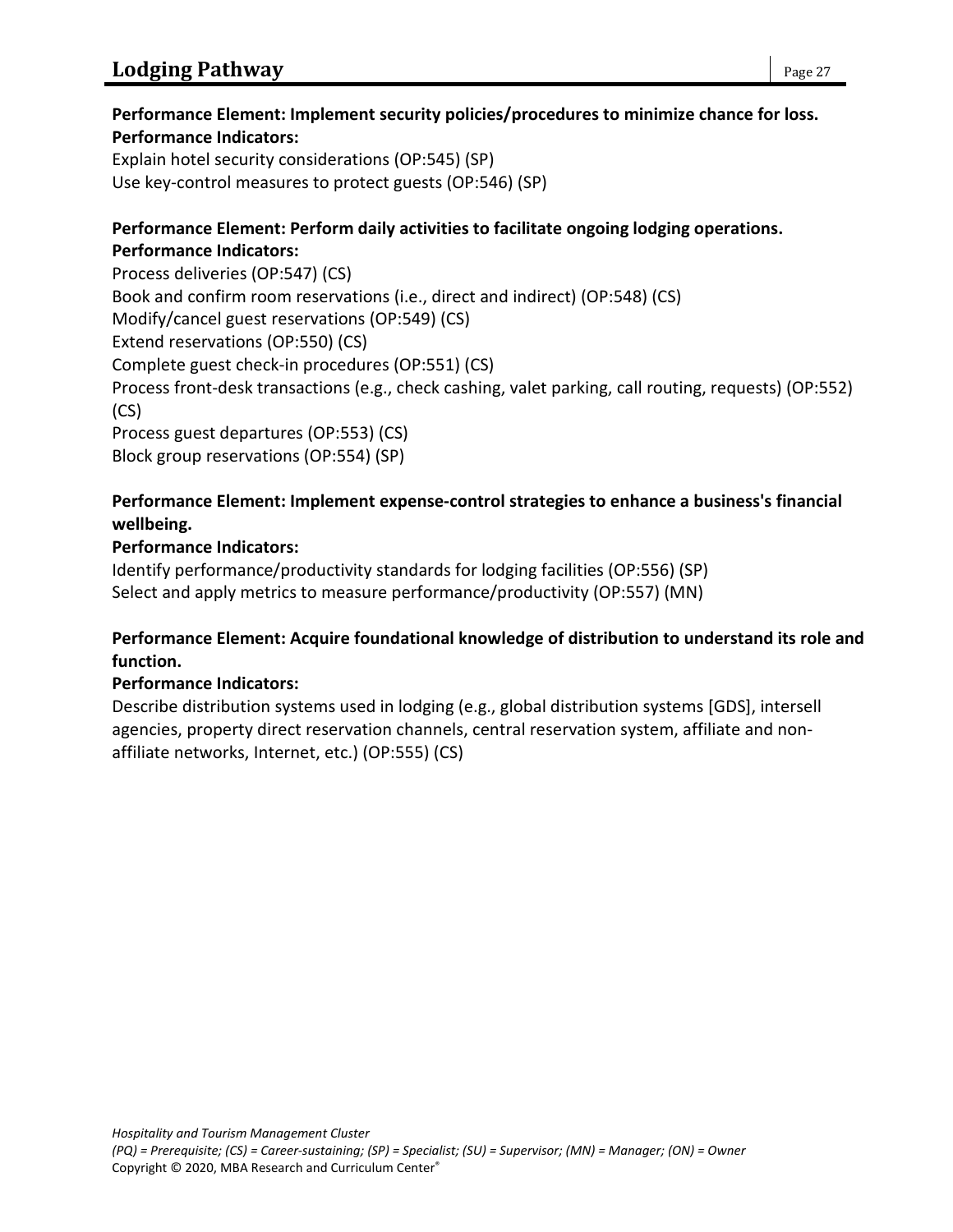### **Performance Element: Maintain property and equipment to facilitate ongoing business activities. Performance Indicators:**

Identify guest room/public area maintenance needs (OP:558) (CS) Process maintenance request (OP:559) (CS) Explain the housekeeping function (OP:560) (SP) Identify signs of pest infestations (OP:561) (SP) Describe pest control strategies (OP:562) (SP) Assign guest rooms for cleaning (OP:563) (SP) Develop pest management program (OP:564) (MN) Implement pest management program (OP:565) (MN) Assess cleanliness of guest rooms/public areas (OP:566) (MN) Create a housekeeping plan (OP:567) (MN) Schedule preventive maintenance (OP:568) (MN) Develop guest room/public area maintenance program (OP:569) (MN) Inspect guest rooms and facilities (OP:570) (MN)

### **Performance Element: Manage facilities to reduce costs and minimize social impact. Performance Indicators:**

Identify waste management opportunities (OP:494) (SP) Identify waste redirection opportunities (OP:571) (SP) Discuss strategies to manage guest use of water/energy (OP:572) (SP) Develop and maintain waste reduction program (OP:573) (MN) Develop a green cleaning program (OP:574) (MN) Develop and maintain guest usage conservation program (OP:575) (MN) Develop and maintain energy conservation program (OP:576) (MN) Develop and maintain grounds maintenance program (OP:577) (MN) Create and monitor standards for front-office operations (OP:578) (MN) Create and maintain procedures for front-office operations (OP:579) (MN) Create and monitor standards for housekeeping operations (OP:580) (MN) Create and maintain procedures for housekeeping operations (OP:581) (MN)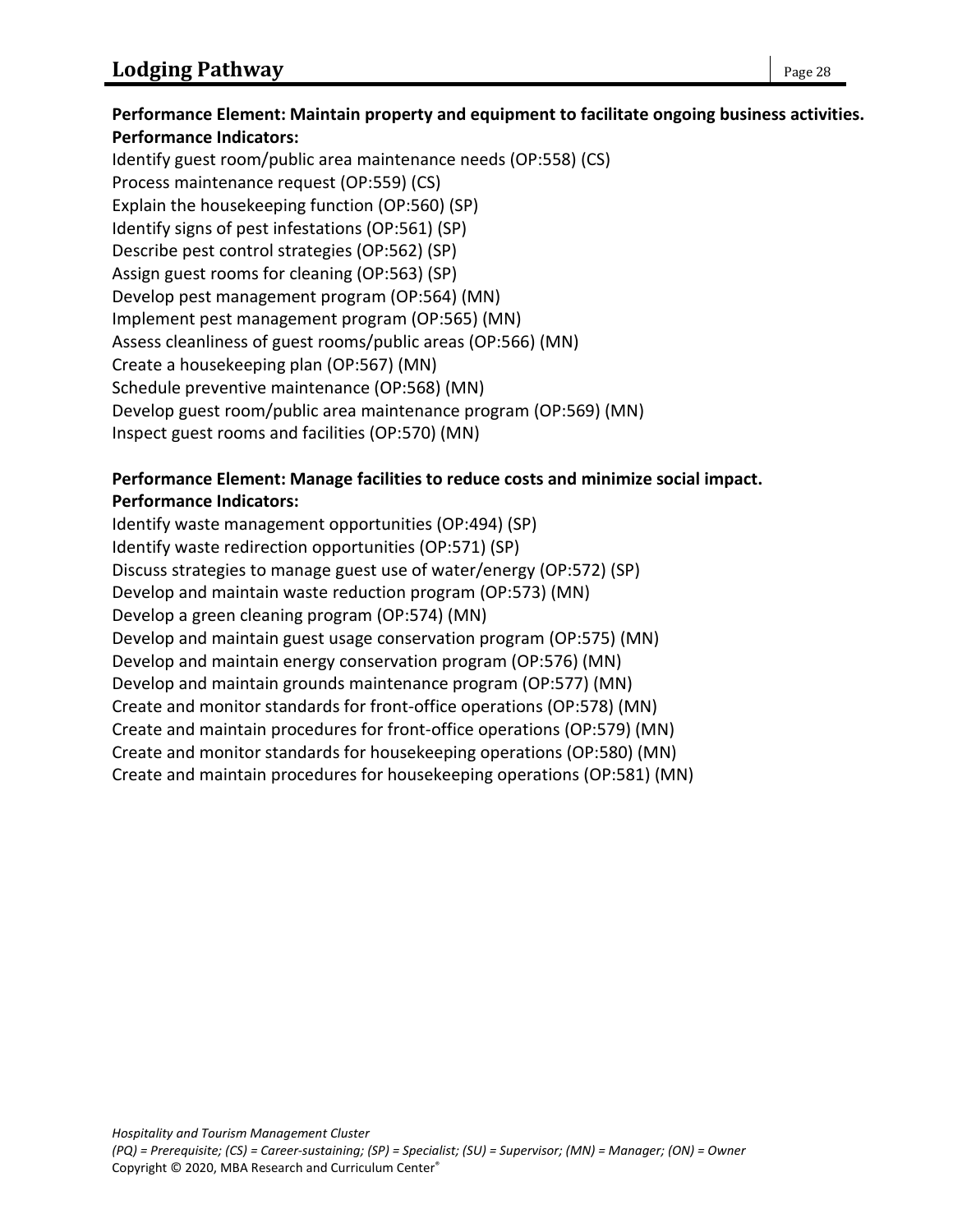# **Instructional Area: Professional Development (PD)**

## **Standard: Understands concepts, tools, and strategies used to explore, obtain, and develop in a business career**

### **Performance Element: Acquire industry knowledge to facilitate work processes. Performance Indicators:**

Describe the nature of the lodging industry (PD:355) (CS) Describe the development of the lodging industry (PD:356) (SP) Describe lodging accommodation types and classifications (PD:357) (SP) Describe levels of service in lodging establishments (PD:358) (SP) Describe the organizational structure of lodging establishments (e.g., rooms division, food and beverage division, marketing and sales division) (PD:359) (SP) Explain the nature of front office operations (PD:360) (SP) Discuss the nature of food and beverage division (PD:361) (SP) Explain the nature of back-of-the house operations (PD:362) (SP) Describe the role of hotel management companies (PD:363) (SP)

### **Performance Element: Participate in career planning to enhance job-success potential. Performance Indicators:**

Explain employment opportunities in the lodging industry (PD:364) (SP)

### **Performance Element: Utilize career-advancement activities to enhance professional development.**

### **Performance Indicators:**

Determine the services provided by professional organizations in the lodging industry (PD:365) (SP)

# **Instructional Area: Strategic Management (SM)**

**Standard: Understands tools, techniques, and systems that affect a business's ability to plan, control, and organize an organization/department**

## **Performance Element: Utilize planning tools to guide organization's/department's activities. Performance Indicators:**

Negotiate hotel management contracts (SM:099) (ON)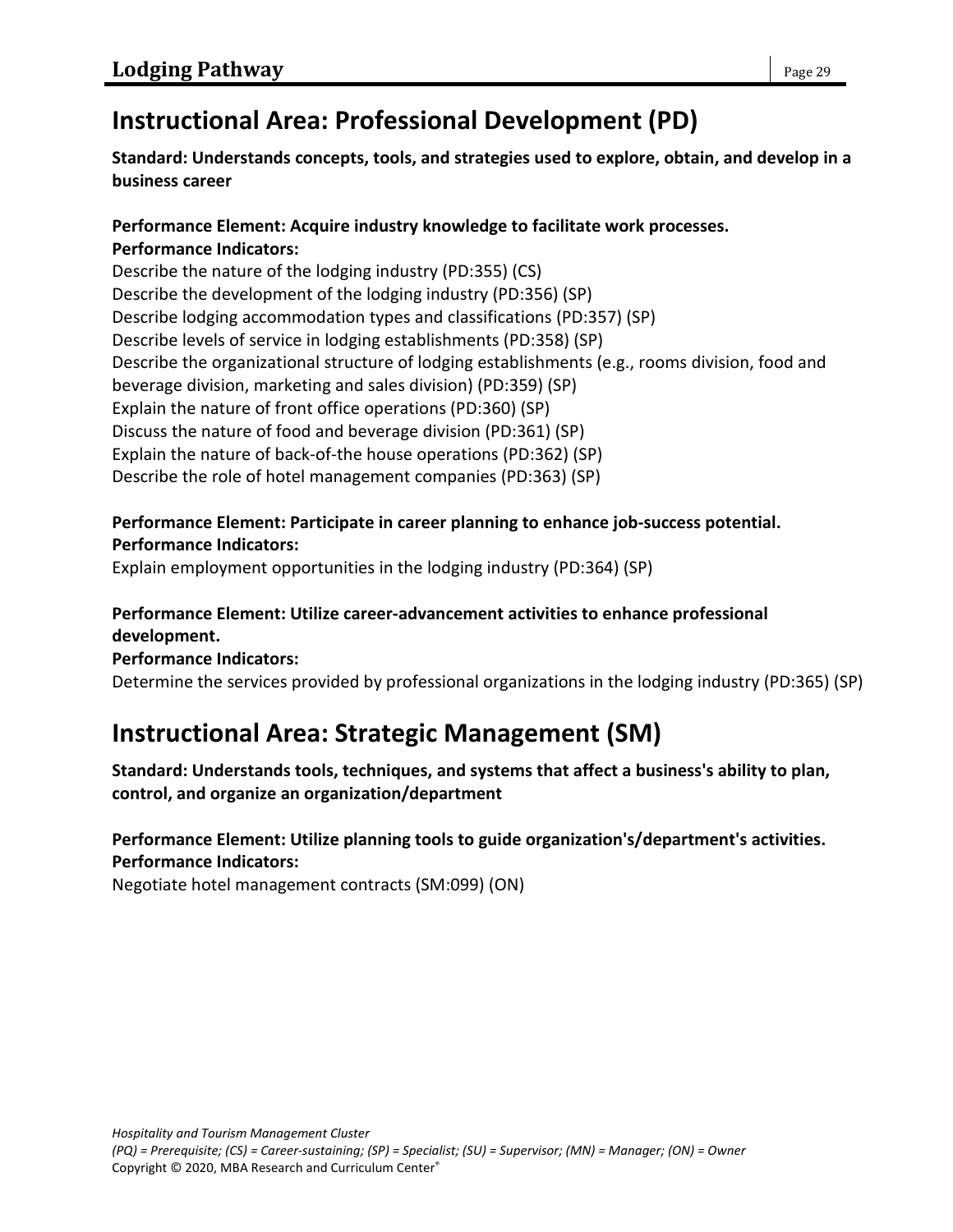# **Instructional Area: Product/Service Management (PM)**

**Standard: Understands the concepts and processes needed to obtain, develop, maintain, and improve a product or service mix in response to market opportunities and to build brand for the organization**

**Performance Element: Apply quality assurances to enhance product/service offerings. Performance Indicators:**

Describe the uses of grades and standards in lodging (PM:295) (CS) Establish service standards (PM:296) (MN)

## **Performance Element: Employ product-mix strategies to meet customer expectations. Performance Indicators:**

Explain the role of guest services (PM:297) (SP) Discuss the nature of concierge services (PM:298) (SP) Describe the purpose of guest relations (PM:299) (SP) Identify services for the establishment to offer (PM:300) (MN) Determine complementary services to provide guests (PM:301) (MN) Determine programs to offer guests (PM:302) (MN) Determine amenities to offer guests (PM:303) (MN) Coordinate amenities/services across multiple property outlets (PM:304) (MN)

## **Performance Element: Position products/services to acquire desired business image.**

**Performance Indicators:**

Identify property differentiators (PM:305) (MN)

# **Instructional Area: Channel Management (CM)**

**Standard: Understands the concepts and processes needed to identify, select, monitor, and evaluate sales channels**

## **Performance Element: Acquire foundational knowledge of channel management to understand its role in marketing.**

**Performance Indicators:**

Explain the nature and scope of channel management (CM:001, LAP-CM-002) (CS) Explain the nature of channels of distribution (CM:003, LAP-CM-003) (CS)

## **Performance Element: Manage channel activities to minimize costs and to determine distribution strategies.**

## **Performance Indicators:**

Explain the nature of channel strategies in lodging organizations (CM:023) (SP) Discuss room distribution payment models (CM:024) (SP) Select room distribution management strategies (CM:025) (MN)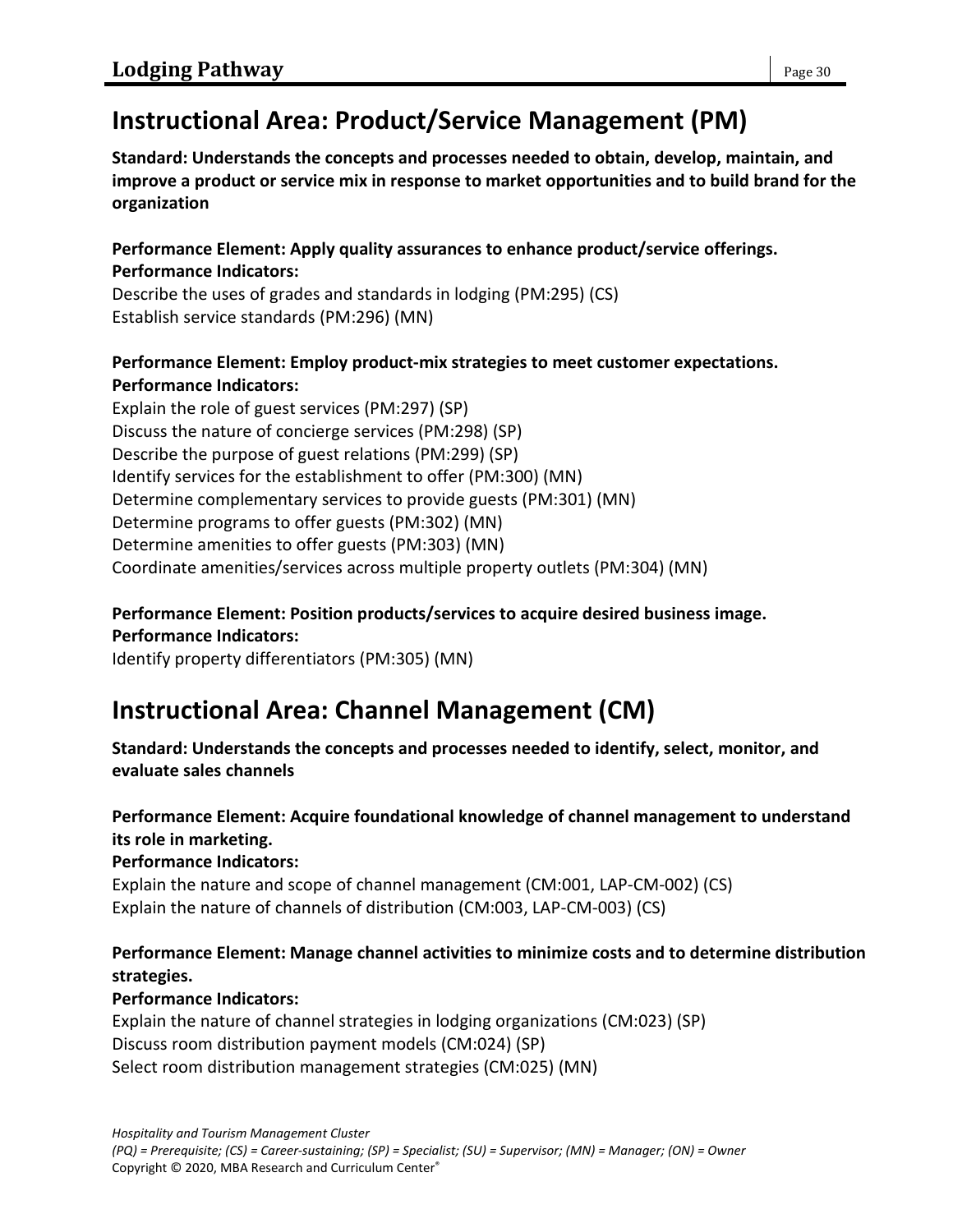# **Instructional Area: Market Planning (MP)**

**Standard: Understands the concepts and strategies utilized to determine and target marketing strategies to a select audience**

**Performance Element: Select target market appropriate for product/business to obtain the best return on marketing investment (ROMI).**

### **Performance Indicators:**

Describe lodging market segments (MP:045) (SP)

# **Instructional Area: Pricing (PI)**

**Standard: Understands concepts and strategies utilized in determining and adjusting prices to maximize return and meet customers' perceptions of value**

#### **Performance Element: Develop a foundational knowledge of pricing to understand its role. Performance Indicators:**

Explain considerations in hotel/lodging room pricing (PI:080) (SP)

## **Performance Element: Employ pricing strategies to determine optimal pricing. Performance Indicators:**

Determine room rates (PI:081) (MN) Adjust room rates (PI:082) (MN) Determine prices for bundled hotel services and accommodations (PI:083) (MN)

# **Instructional Area: Promotion (PR)**

**Standard: Understands the concepts and strategies needed to communicate information about products, services, images, and/or ideas to achieve a desired outcome**

**Performance Element: Employ sales-promotion activities to inform or remind customers of business/product. Performance Indicators:** Develop property fact book (PR:423) (SP) Prepare sales kit (PR:424) (SP)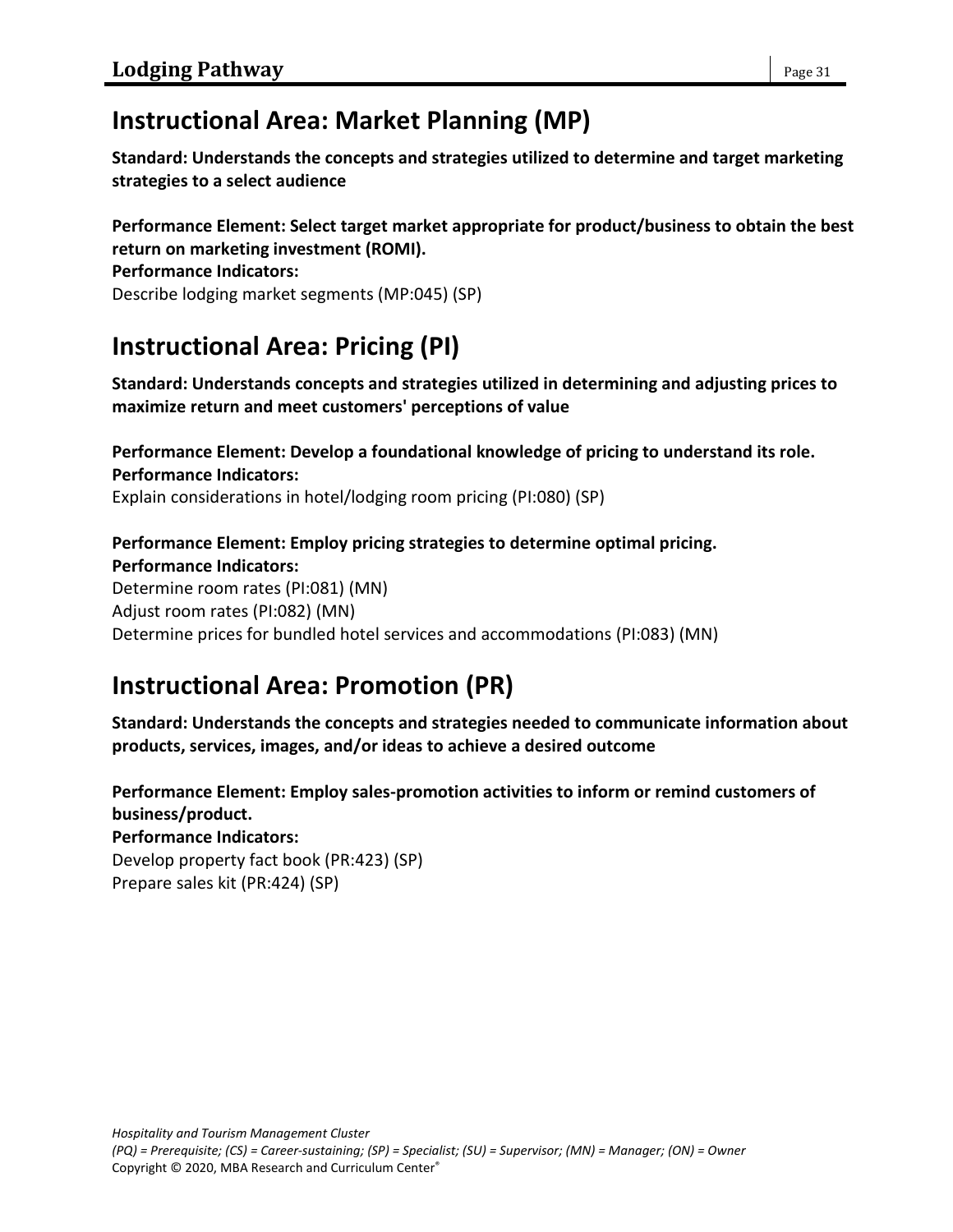# **Instructional Area: Selling (SE)**

**Standard: Understands the concepts and actions needed to determine client needs and wants and respond through planned, personalized communication that influences purchase decisions and enhances future business opportunities**

**Performance Element: Acquire product knowledge to communicate product benefits and to ensure appropriateness of product for the customer. Performance Indicators:**

Differentiate between consumer and organizational buying behavior (SE:112) (SP) Identify lodging sales opportunities (SE:494) (SP)

### **Performance Element: Acquire product knowledge to be equipped to solve customer/ client's problems.**

### **Performance Indicators:**

Acquire knowledge of property capacity/amenities (SE:491) (CS) Acquire knowledge of lodging meeting room capacity/requirements (SE:492) (CS) Acquire knowledge of food and beverage capabilities (SE:493) (CS)

## **Performance Element: Employ sales processes and techniques to enhance customer relationships and to increase the likelihood of making sales.**

### **Performance Indicators:**

Identify factors influencing customer selection of lodging property for groups/events (SE:495) (SP) Explain factors considered when determining group/event negotiation strategies (SE:496) (SP) Negotiate letters of agreement/block contracts (SE:497) (SP) Oversee fulfillment/delivery of client services (SE:498) (SP)

### **Performance Element: Plan sales activities to increase sales efficiency and effectiveness. Performance Indicators:**

Explain the nature of key account management (SE:381) (SP) Identify key accounts (SE:385) (MN) Design/Implement a key account plan (SE:376) (MN)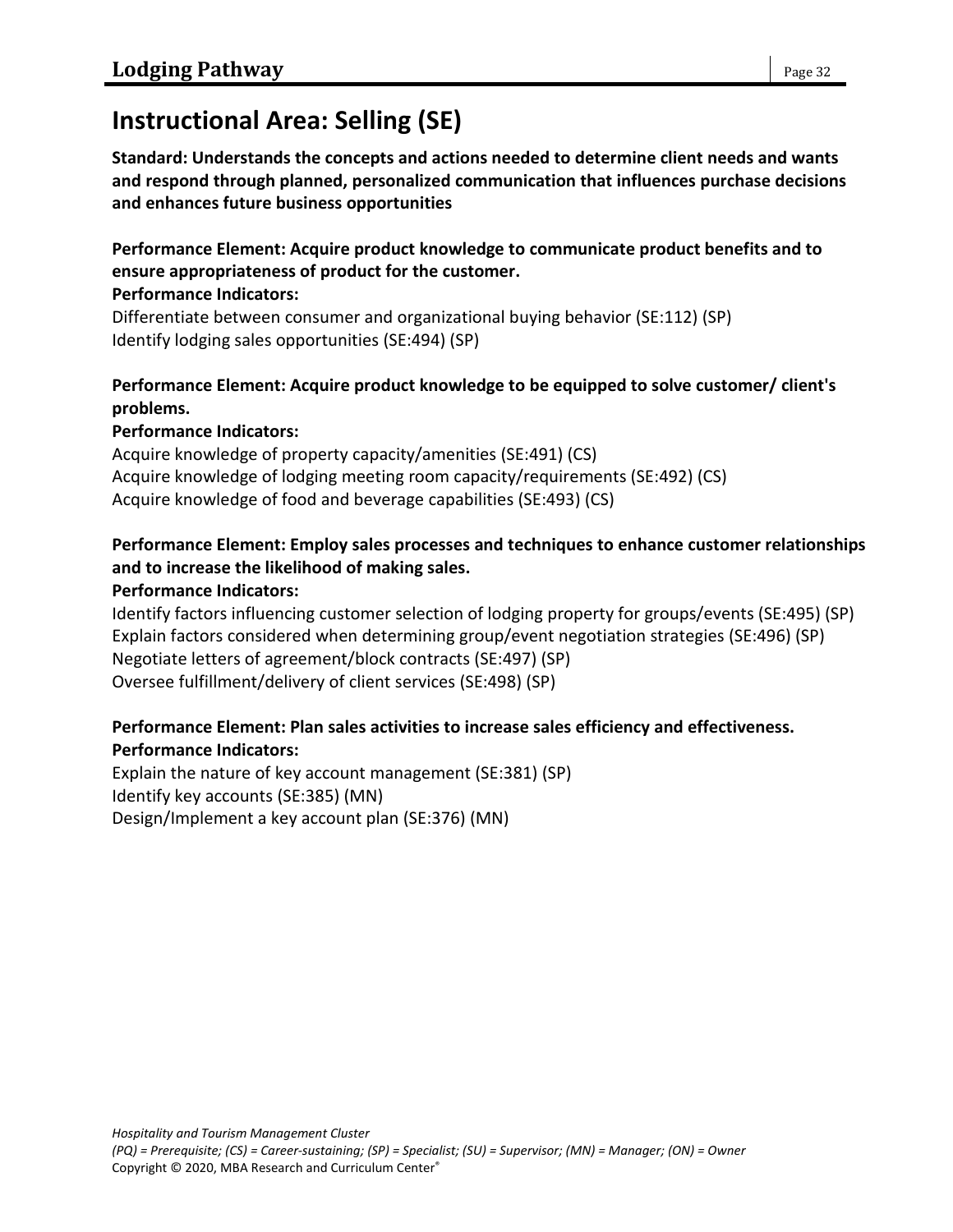# **Instructional Area: Business Law (BL)**

**Standard: Understands business's responsibility to know, abide by, and enforce laws and regulations that affect business operations and transactions**

## **Performance Element: Acquire knowledge of commerce laws and regulations to continue business operations.**

### **Performance Indicators:**

Explain the nature of regulations affecting food establishments (BL:172) (SP) Describe liability issues in food establishments serving alcohol (BL:173) (SP)

## **Performance Element: Implement compliance measures in the food industry to adhere to regulatory requirements**

### **Performance Indicators:**

Describe the nature and scope of government agencies that oversee the food industry (BL:174) (SP) Discuss local regulation of food establishments (BL:175) (SP) Identify food-safety guidelines/requirements (BL:176) (SP)

# **Instructional Area: Customer Relations (CR)**

**Standard: Understands the techniques and strategies used to foster positive, ongoing relationships with customers**

### **Performance Element: Foster positive relationships with customers to enhance company image. Performance Indicators:**

Provide table service (CR:062) (SP) Provide beverage service (CR:063) (SP) Strategically interact with customers/employees (CR:064) (MN)

## **Performance Element: Foster positive relationships with customers to enhance sales. Performance Indicators:**

Identify customer dynamics affecting food establishments (CR:065) (SP) Describe strategies for managing customer dynamics (CR:066) (SP)

# **Instructional Area: Financial Analysis (FI)**

**Standard: Understands tools, strategies, and systems used to maintain, monitor, control, and plan the use of financial resources**

## **Performance Element: Maintain cash controls to track cash flow. Performance Indicators:**

Check cashiers in/out (FI:804) (SU) Verify banks at shift end (FI:805) (SU) Complete bank deposits/records (FI:806) (SU)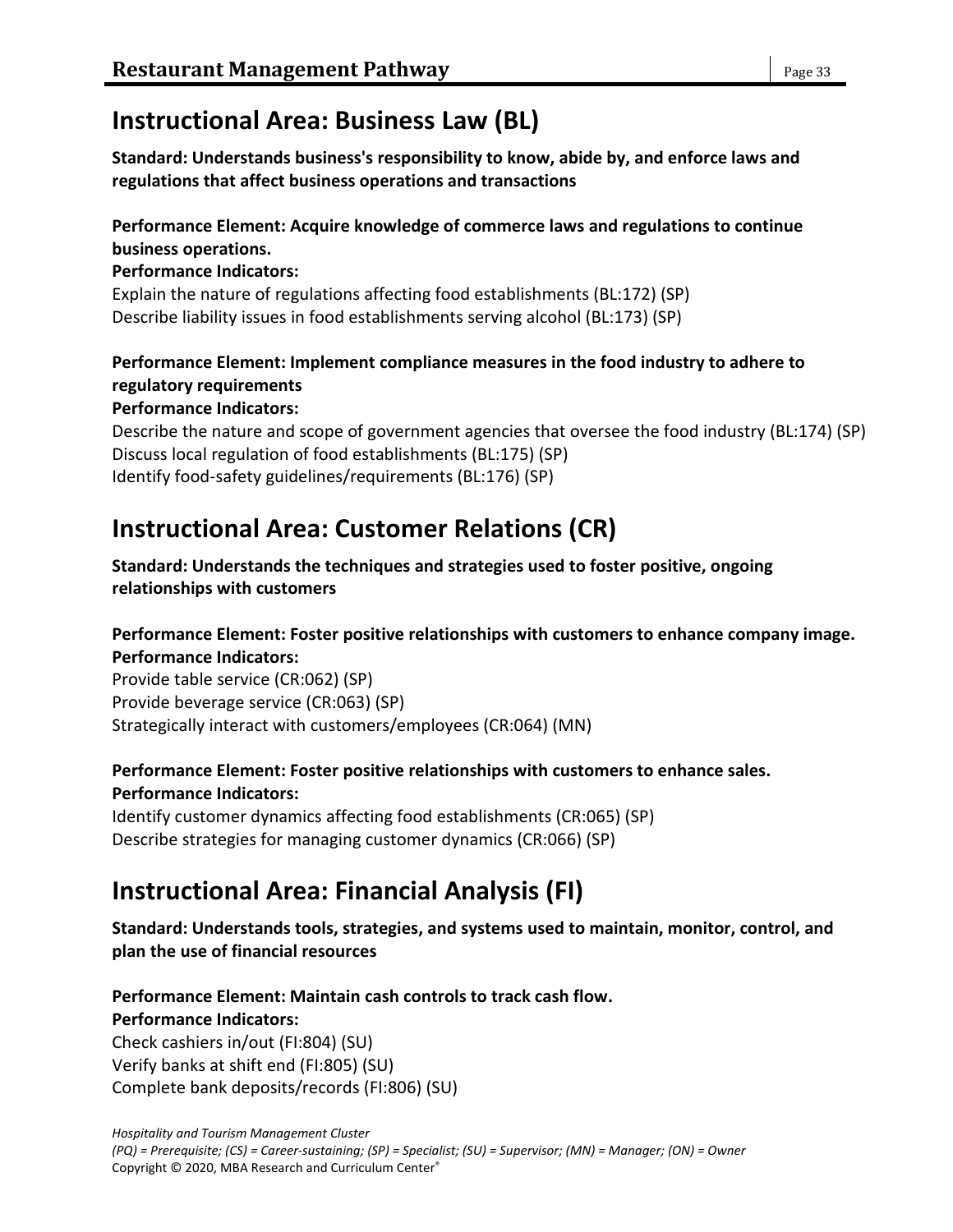**Performance Element: Understand the fundamentals of managerial accounting to aid in business decision-making. Performance Indicators:** Discuss the use of make-or-buy analysis in food establishments (FI:819) (SP) Describe factors influencing make-or-buy decisions (FI:820) (SP) Calculate food product unit costs (FI:821) (SP) Calculate food product total cost (FI:822) (SP) Calculate standard recipe yield measure (FI:823) (SP) Calculate per plate costs (FI:824) (SP) Calculate per person buffet/salad bar costs (FI:825) (SP)

## **Instructional Area: Human Resources Management (HR)**

**Standard: Understands the tools, techniques, and systems that businesses use to plan, staff, lead, and organize its human resources**

**Performance Element: Implement organizational skills to facilitate others' work efforts. Performance Indicators:**

Coordinate efforts of service teams to achieve customer service goals (HR:567) (MN)

# **Instructional Area: Marketing (MK)**

**Standard: Understands the tools, techniques, and systems that businesses use to create exchanges and satisfy organizational objectives**

**Performance Element: Acquire foundational knowledge of customer/client/business behavior to understand what motivates decision-making.**

**Performance Indicators:** Explain factors that influence customer selection of food places and menu items (MK:029) (SP)

# **Instructional Area: Information Management (NF)**

**Standard: Understands tools, strategies, and systems needed to access, process, maintain, evaluate, and disseminate information to assist business decision-making**

**Performance Element: Utilize information-technology tools to manage and perform work responsibilities.**

**Performance Indicators:** Explain the role of restaurant management systems (NF:306) (SP) Discuss online reservation systems (NF:307) (SP) Utilize restaurant management system applications (NF:308) (SP) Describe system integration challenges in restaurant management (NF:309) (SP)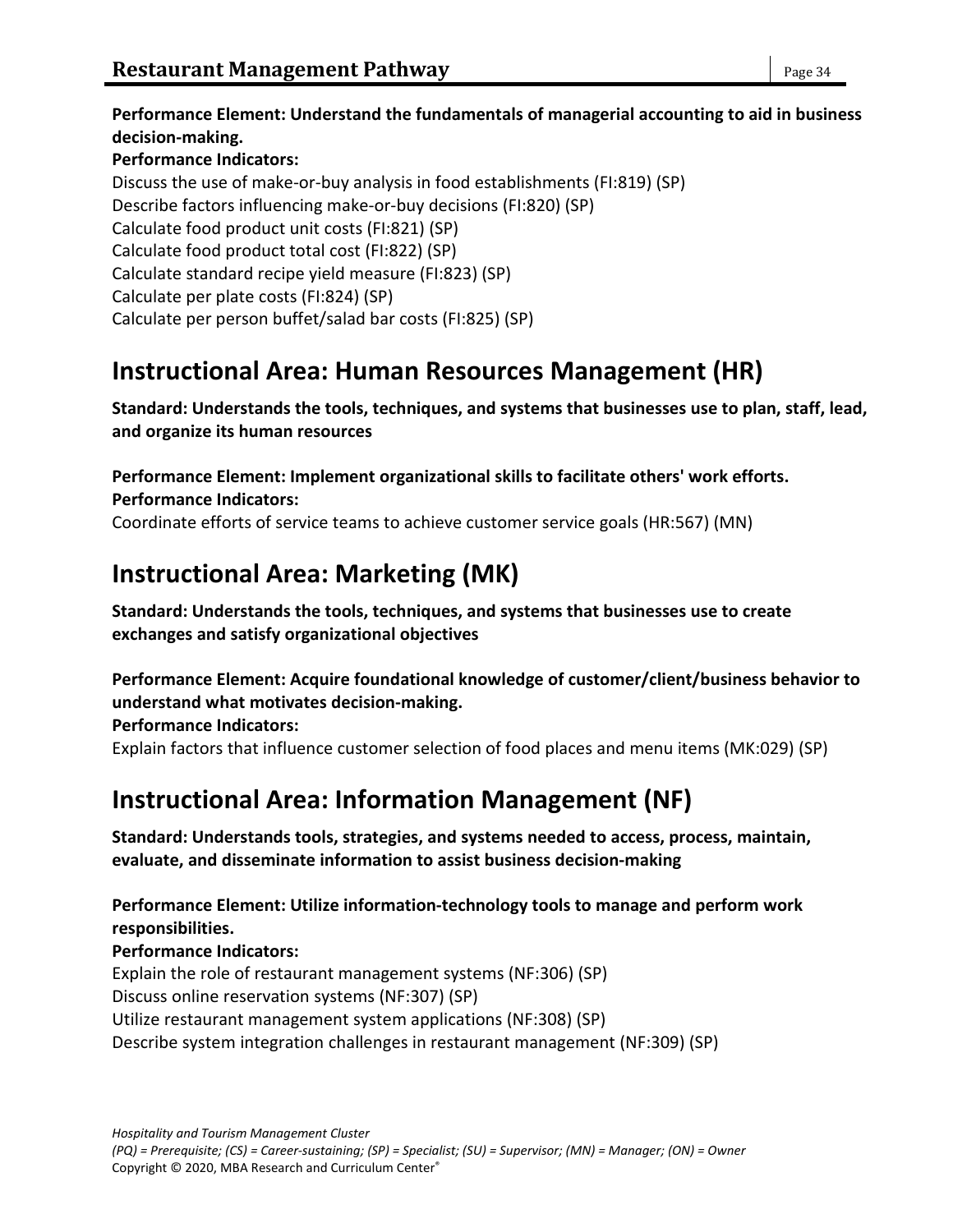### **Performance Element: Analyze trends to guide business decision-making.**

#### **Performance Indicators:**

Assess trends affecting food preparation (NF:310) (SP) Evaluate trends affecting food presentation (NF:311) (SP) Analyze trends in food habits/preferences (NF:312) (SP)

# **Instructional Area: Operations (OP)**

**Standard: Understands the processes and systems implemented to monitor, plan, and control the day-to-day activities required for continued business functioning**

## **Performance Element: Adhere to health and safety regulations to support a safe work environment.**

### **Performance Indicators:**

Discuss the role of personal hygiene in food safety (OP:582) (PQ) Identify personal health conditions that affect food safety (OP:583) (PQ) Demonstrate proper hand-washing technique (OP:584) (PQ) Use proper work attire (OP:585) (PQ) Follow safety precautions for lifting/moving materials (OP:586) (PQ) Comply with policies and procedures for handling bodily fluids (OP:587) (PQ) Explain the relationship between personal safety/sanitation and allergen exposure (OP:588) (CS)

#### **Performance Element: Implement safety procedures to minimize loss. Performance Indicators:**

Explain procedures for handling robbery situations (OP:113) (CS)

## **Performance Element: Implement restaurant safety procedures to minimize loss. Performance Indicators:**

Identify restaurants' hazardous chemicals/waste (OP:589) (CS) Label/store restaurants' hazardous chemicals/waste (OP:590) (CS) Describe strategies for responding to biohazard incidents at restaurants (OP:591) (SP) Identify physical hazards (OP:592) (SP) Assess fire hazards (OP:593) (SP) Identify fire prevention strategies (OP:594) (SP) Identify equipment safety requirements (OP:595) (SP) Analyze the cause of accidents (OP:596) (SP) Identify accident prevention strategies (OP:597) (MN) Establish fire prevention strategies (OP:598) (MN)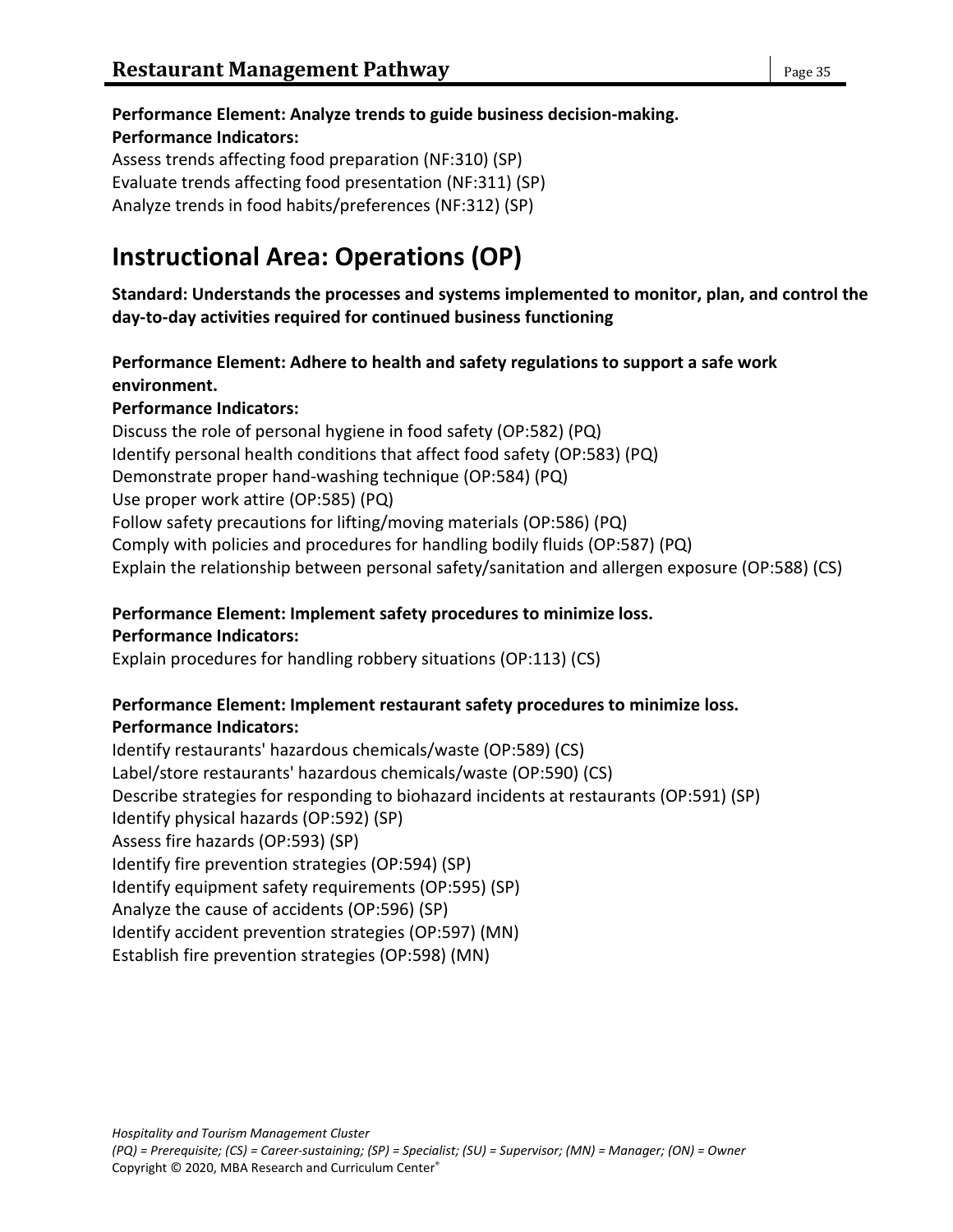**Performance Element: Implement food safety procedures to minimize chance for contamination. Performance Indicators:** Describe the nature and scope of the Hazard Analysis and Critical Control Point (HAACP) food safety management system (OP:599) (CS) Identify methods/practices used to control/eliminate food contamination (OP:600) (CS) Monitor food temperatures (OP:601) (SP) Monitor consumer self-service food stations (OP:602) (SP) Mark/label foods properly (OP:603) (SP) Store foods properly (OP:604) (SP) Identify critical control points (OP:605) (SP) Identify biological hazards (OP:606) (SP) Identify potentially hazardous foods (PHF) (OP:607) (SP) Identify time and temperature control for food safety (TCS) (OP:608) (SP) Identify temperature danger zone (TDZ) foods (OP:609) (SP) Adjust equipment/workstations to prevent cross-contamination (OP:610) (SP)

## **Performance Element: Implement quality-control processes to minimize errors and to expedite workflow.**

## **Performance Indicators:**

Identify quality-control measures in food establishments (OP:620) (SP) Utilize quality control methods in food establishments (OP:621) (SP)

### **Performance Element: Implement organizational skills to improve efficiency and work flow. Performance Indicators:**

Identify factors affecting wait time (OP:617) (SP) Describe strategies for managing table turns (OP:618) (SP) Establish process to manage wait time (OP:619) (MN)

### **Performance Element: Maintain property and equipment to facilitate ongoing business activities. Performance Indicators:**

Dispose of food and food by-products (OP:629) (CS) Distinguish among cleaning, sterilizing, and sanitizing (OP:630) (CS) Label cleaning/sanitation solutions (OP:631) (CS) Follow sanitization procedures (OP:632) (CS) Mix cleaning/sanitation solutions (OP:633) (SP) Determine cleaning requirements (OP:634) (SP) Identify signs of pest infestations (OP:561) (SP) Describe pest control strategies (OP:562) (SP) Set up and maintain commercial equipment/machines (OP:637) (SP) Break down commercial equipment/machines (OP:638) (SP) Take equipment offline until fixed (OP:639) (MN) Develop cleaning schedule (OP:640) (MN) Develop and implement pest management program (OP:641) (MN) Discuss the nature of restaurant property management (OP:642) (SP)

*Hospitality and Tourism Management Cluster*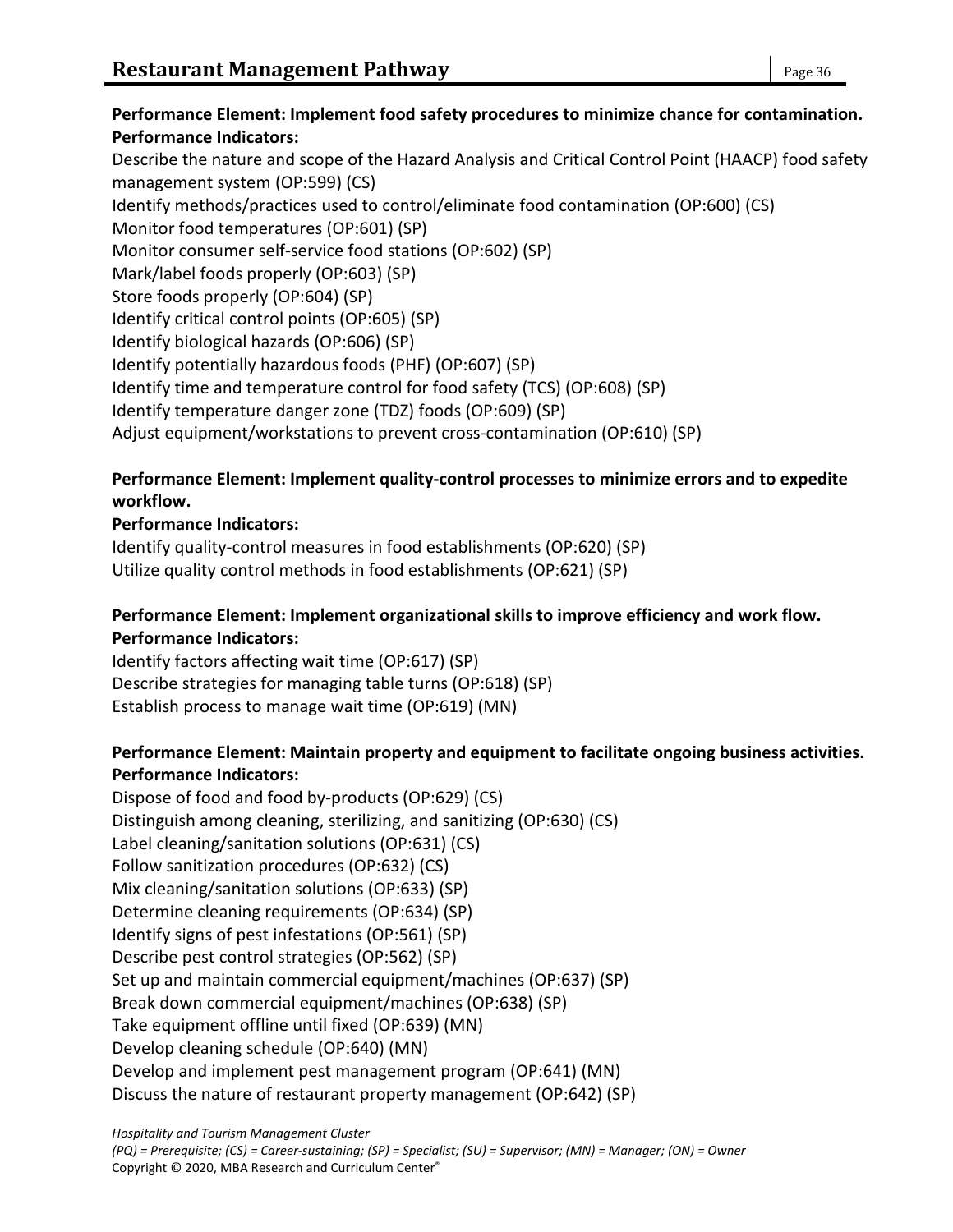### **Performance Element: Manage purchasing activities to obtain the best service/product at the least cost.**

## **Performance Indicators:**

Identify factors influencing food and beverage purchasing decisions (OP:643) (SP) Identify sustainability factors affecting the purchase of food and nonfood products (OP:644) (SP) Identify alternative sources for food products (OP:645) (SP) Determine optimal sourcing mix (OP:646) (MN)

## **Performance Element: Plan the production of a product/service to facilitate business operations. Performance Indicators:**

Explain the factors impacting a food production schedule (OP:648) (MN) Create a food production schedule/forecast (OP:649) (MN) Evaluate the effectiveness and efficiency of a food production schedule (OP:650) (MN) Develop an operational contingency plan for food production (OP:651) (MN)

## **Performance Element: Utilize inventory-control methods to minimize costs and to meet customer demand.**

## **Performance Indicators:**

Maintain inventory levels (OP:407) (CS) Describe strategies to minimize the cost of maintaining inventory (OP:489) (SP) Determine inventory shrinkage (OP:415) (SP) Plan inventory flow (turnover, lead time, peak seasons, delivery dates, etc.) (OP:418) (MN) Develop inventory management procedures (OP:647) (MN)

## **Performance Element: Determine needed safety policies/procedures to minimize chance of contamination.**

## **Performance Indicators:**

Establish safety-check procedures (OP:611) (MN) Conduct self-inspect audits (OP:612) (MN) Respond to health code violations (OP:613) (MN) Develop corrective action plans (OP:614) (MN) Implement corrective action plans (OP:615) (MN) Develop food safety program (OP:616) (MN)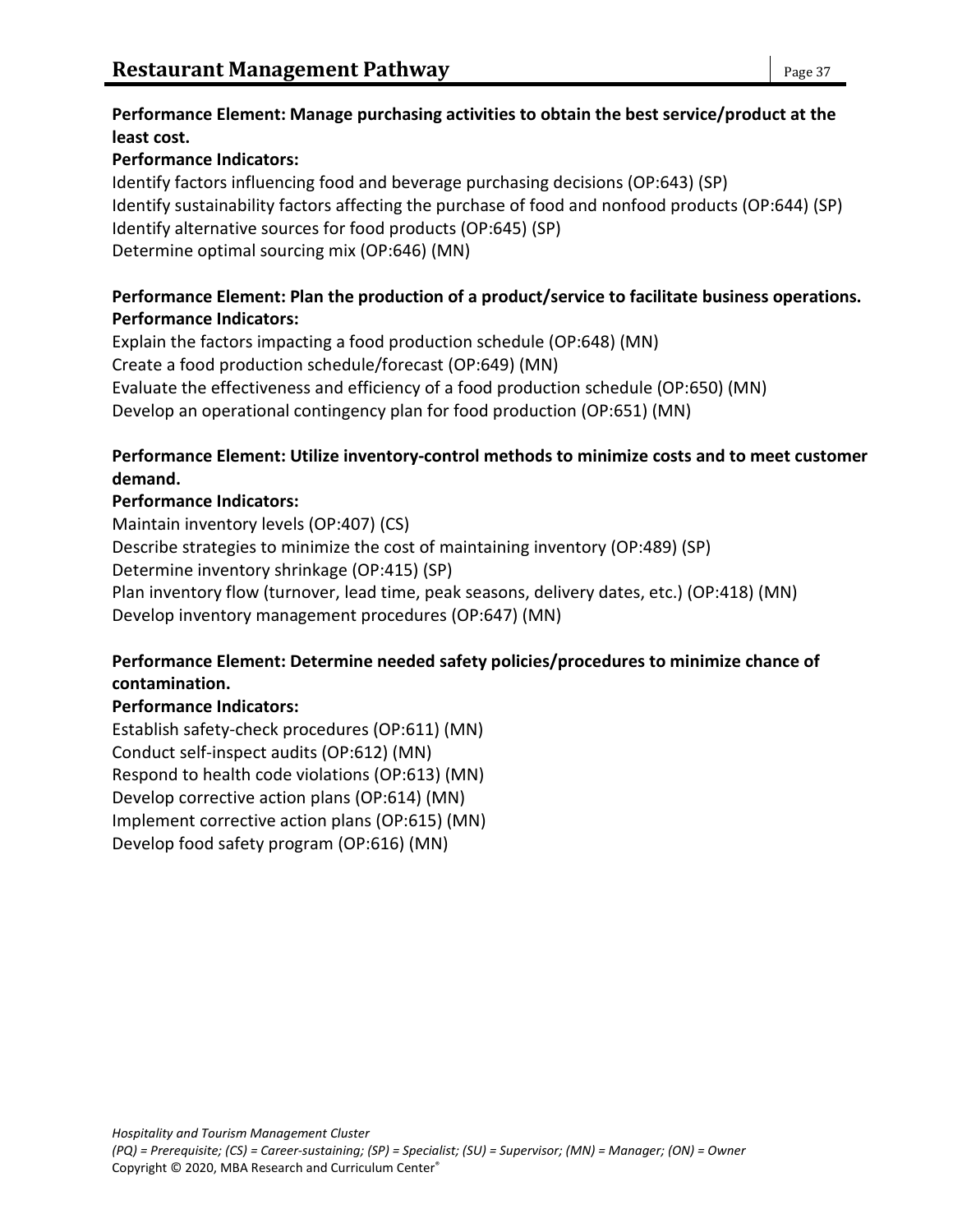**Performance Element: Implement expense-control strategies to reduce costs and to minimize social impact.**

## **Performance Indicators:**

Identify common sources of food loss (OP:622) (SP) Describe strategies for reducing food loss (OP:623) (SP) Select strategies to reduce food loss (OP:624) (MN) Develop ingredient control standards/protocols (OP:625) (MN) Develop portion control standards/protocols (OP:626) (MN) Develop food waste reduction management program (OP:627) (MN) Identify waste management opportunities at restaurant (OP:659) (SP) Develop and maintain waste reduction program at restaurant (OP:628) (MN)

# **Instructional Area: Professional Development (PD)**

**Standard: Understands concepts, tools, and strategies used to explore, obtain, and develop in a business career**

**Performance Element: Acquire industry knowledge to aid in obtaining a foundation for employment in food establishments.**

## **Performance Indicators:**

Differentiate among segments of the culinary and foodservice operations industry (PD:366) (SP) Discuss types of table service (PD:367) (SP)

Identify types of food service in different segments of the culinary and foodservice operations industry (PD:368) (SP)

Identify domestic cuisines (PD:369) (SP)

Identify international cuisines (PD:370) (SP)

Identify cuisines common to different regions (PD:371) (SP)

Identify food requirements applicable to special populations (PD:373) (SP)

## **Performance Element: Acquire knowledge of food-related illnesses and diseases to obtain a foundation for employment in food establishments.**

## **Performance Indicators:**

Explain the nature of pathogens (PD:374) (CS)

Identify types of harmful bacteria (PD:375) (CS)

Identify types of viruses (PD:376) (CS)

Identify types of parasites (PD:377) (CS)

Identify types of fungi (PD:378) (CS)

Identify types of toxins (PD:379) (CS)

Identify foodborne illnesses and their causes (PD:380) (CS)

Identify conditions affecting the rate of multiplication in bacteria (PD:381) (CS)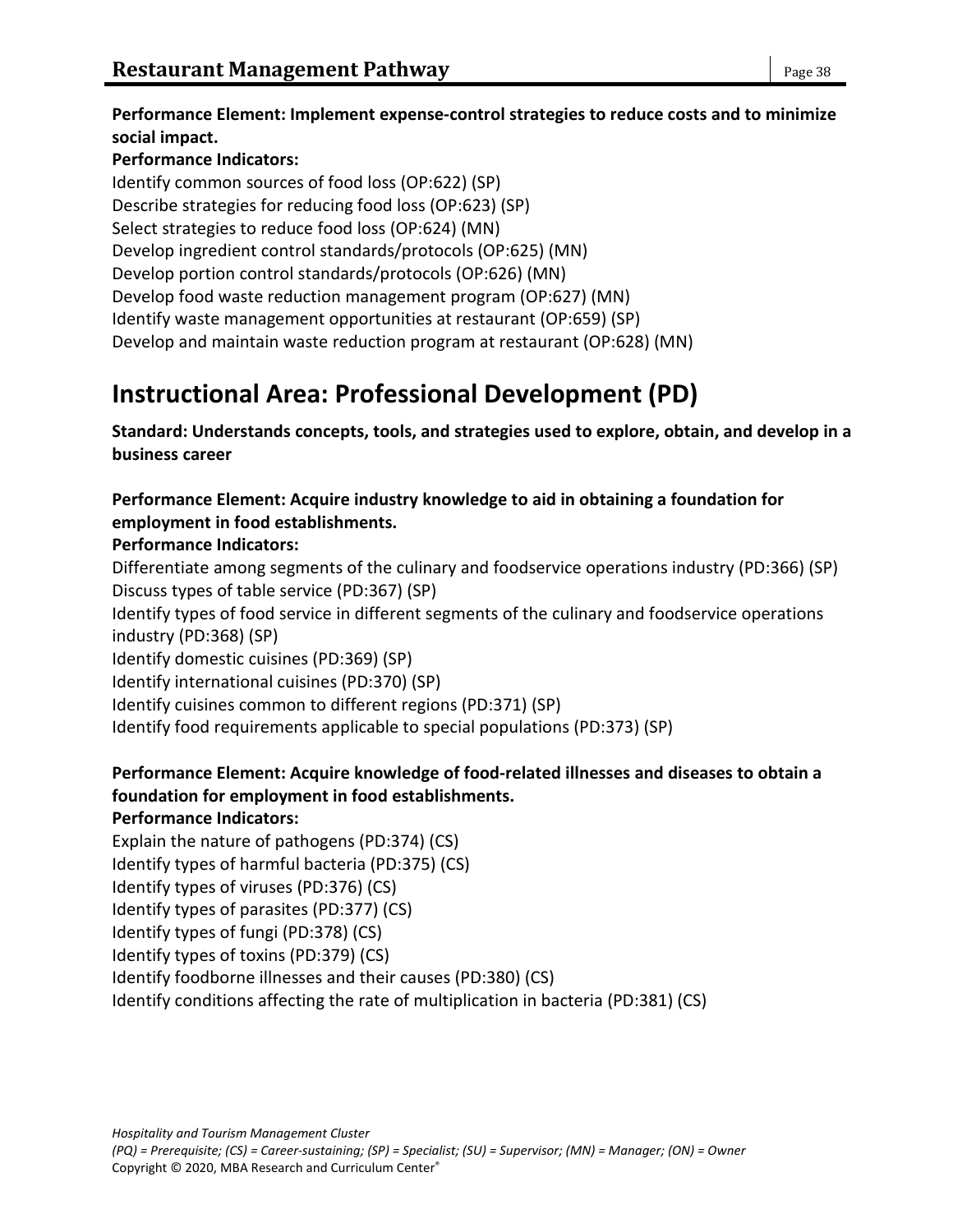## **Performance Element: Acquire foundational knowledge of allergens and intolerances to obtain a foundation for employment in food establishments.**

#### **Performance Indicators:**

Identify common food allergies (PD:382) (CS) Identify common food intolerances (PD:383) (CS) Describe consequences of exposure to food allergens (PD:384) (CS) Describe consequences of exposure to food intolerances (PD:385) (CS) Discuss strategies for preventing exposure to food allergens (PD:386) (SP)

## **Performance Element: Acquire knowledge of food safety and sanitation practices to obtain a foundation for employment in food establishments.**

### **Performance Indicators:**

Describe strategies for preventing bacteria multiplication in food (PD:387) (CS) Describe the effect of water characteristics on food safety and sanitation (PD:388) (CS) Describe the effect of food pH levels on food safety and sanitation (PD:389) (CS) Describe the effect of moisture levels of food safety and sanitation (PD:390) (CS) Identify food-safety warning signs observable during the receiving and storing processes (PD:391) (CS)

Identify food-safety warning signs observable during the storing process (PD:392) (CS) Identify food-safety warning signs observable during the serving process (PD:393) (CS) Explain the purpose of temperature probes (PD:394) (CS)

### **Performance Element: Participate in career planning to enhance job-success potential. Performance Indicators:**

Explain employment opportunities in the foodservice industry (PD:395) (CS)

### **Performance Element: Participate in career-advancement activities to enhance professional development.**

### **Performance Indicators:**

Describe culinary certifications (PD:396) (SP) Explain restaurant-management certifications (PD:397) (SP)

## **Instructional Area: Product/Service Management (PM)**

**Standard: Understands the concepts and processes needed to obtain, develop, maintain, and improve a product or service mix in response to market opportunities and to build brand for the organization**

### **Performance Element: Apply quality assurances to enhance product/service offerings. Performance Indicators:**

Describe the uses of grades and standards in foodservice (PM:306) (CS) Determine effect of changes in nutritional guidelines (PM:307) (SP)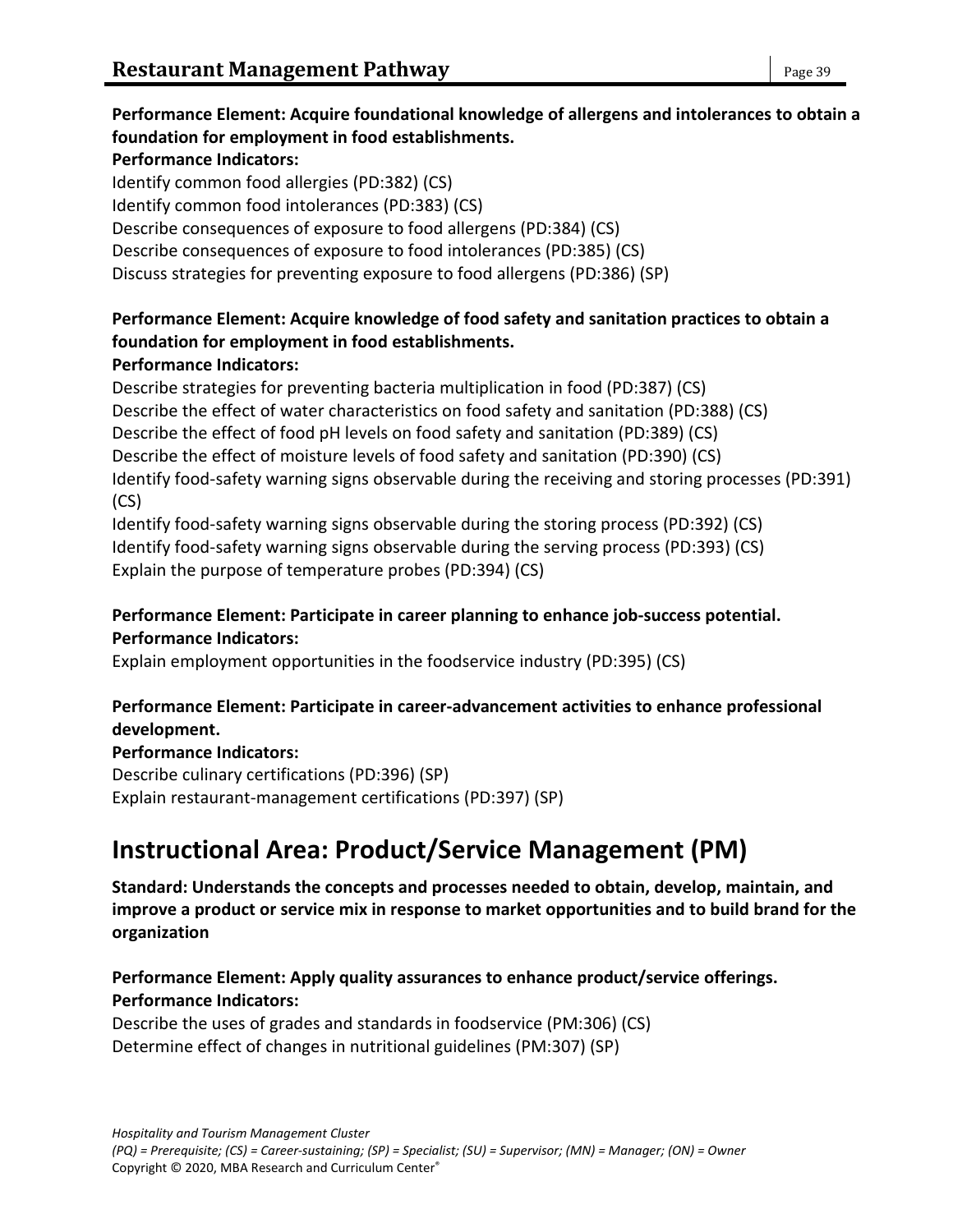## **Performance Element: Employ product-mix strategies to meet customer expectations. Performance Indicators:**

Discuss the nature of the menu as a management tool (PM:308) (SP) Describe the relationship among menu selection, operational capabilities, and brand (PM:309) (MN) Determine menu items for the restaurant to offer (PM:310) (MN) Plan menu mix (PM:311) (MN) Determine menu priorities (PM:312) (MN)

## **Performance Element: Position products/services to acquire desired business image. Performance Indicators:**

Describe foodservice branding strategies (e.g., retail-item, restaurant, in-house/signature, branded concept) (PM:313) (SP)

# **Instructional Area: Pricing (PI)**

**Standard: Understands concepts and strategies utilized in determining and adjusting prices to maximize return and meet customers' perceptions of value**

**Performance Element: Employ pricing strategies to determine optimal pricing.**

## **Performance Indicators:**

Explain considerations in meal pricing (PI:084) (SP) Determine cost of meal service (breakeven, profit margin) (PI:085) (MN) Determine menu price points (PI:086) (MN) Determine optimal menu prices (PI:087) (MN)

# **Instructional Area: Promotion (PR)**

**Standard: Understands the concepts and strategies needed to communicate information about products, services, images, and/or ideas to achieve a desired outcome**

## **Performance Element: Utilize menus to increase sales potential and build brand Performance Indicators:**

Describe the use of design principles in menu development (PR:425) (SP) Identify effective menu descriptions (PR:426) (SP) Explain the nature of effective nutritional disclosures (PR:427) (SP) Critique menu descriptions (PR:428) (MN) Develop menus for special occasions/events (PR:429) (MN) Develop menus for room service/take-out (PR:430) (MN)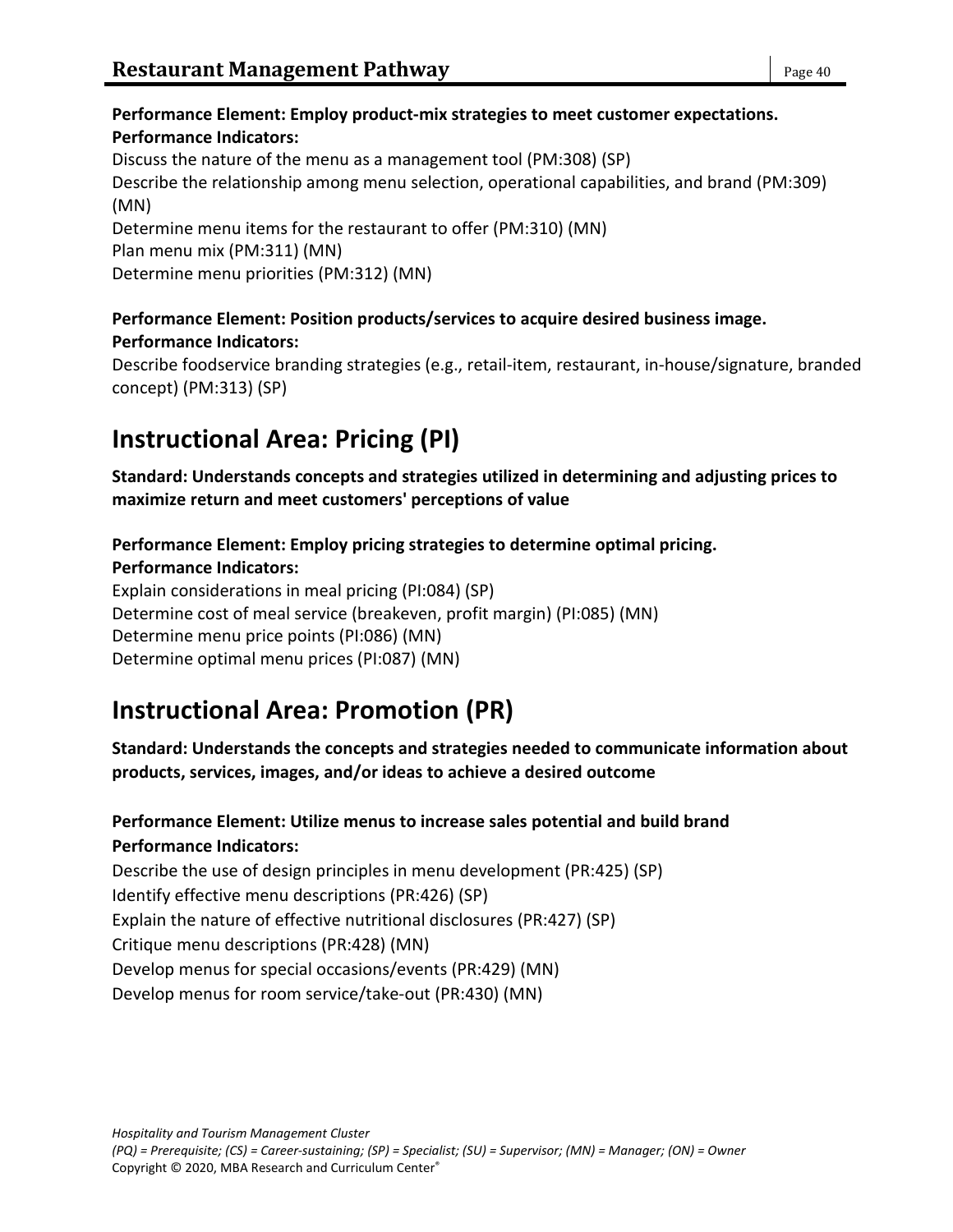# **Instructional Area: Business Law (BL)**

**Standard: Understands business's responsibility to know, abide by, and enforce laws and regulations that affect business operations and transactions**

## **Performance Element: Understand tax laws and regulations to adhere to government requirements.**

#### **Performance Indicators:**

Describe the nature of tax regulations affecting tourism (BL:177) (SP)

# **Instructional Area: Communication Skills (CO)**

**Standard: Understands the concepts, strategies, and systems used to obtain and convey ideas and information**

### **Performance Element: Write internal and external business correspondence to convey and obtain information effectively.**

### **Performance Indicators:**

Solicit event sponsors/vendors/speakers (CO:211) (SP) Write funding requests (CO:212) (SP) Respond to proposals (CO:213) (MN)

# **Performance Element: Use communication to enhance relationships.**

### **Performance Indicators:**

Use social media to enhance customer post visit experience (CO:215) (SP) Communicate with stakeholders on an ongoing basis (CO:216) (MN) Represent stakeholder interests to government agencies (CO:217) (MN)

# **Instructional Area: Customer Relations (CR)**

**Standard: Understands the techniques and strategies used to foster positive, ongoing relationships with customers**

## **Performance Element: Foster positive relationships with customers to enhance sales. Performance Indicators:**

Offer sightseeing advice (CR:068) (CS) Provide interesting or enlightening information about points of interest (CR:069) (CS) Provide service to customers with special needs (CR:070) (CS) Respond to customer feedback (CR:071) (SP) Adapt customer service to meet the customers' individual needs (CR:072) (SP) Organize excursions for visitors/travelers (CR:073) (SP)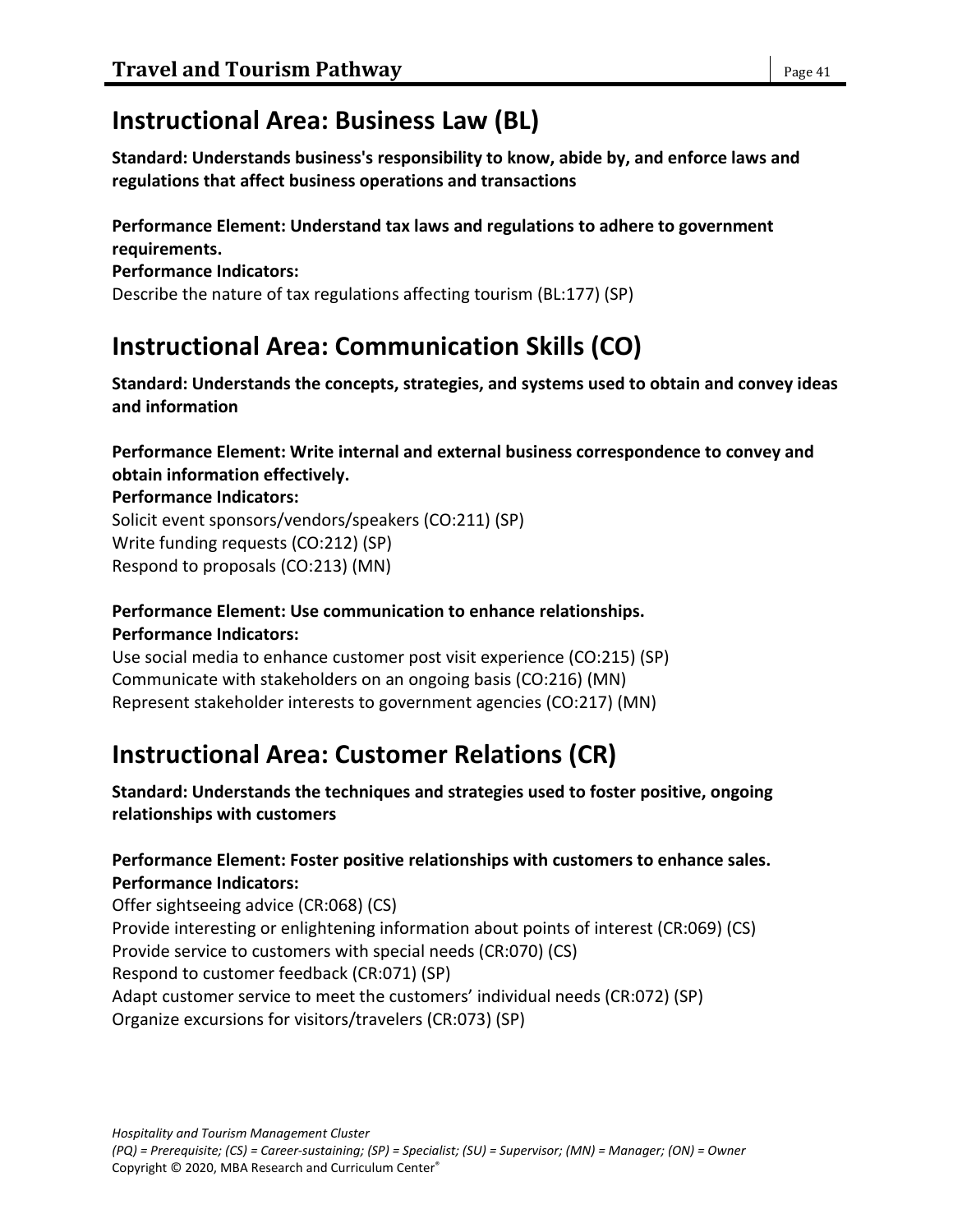## **Instructional Area: Economics (EC)**

**Standard: Understands the economic principles and concepts fundamental to business operations**

### **Performance Element: Understand the nature of business to show its contributions to society. Performance Indicators:**

Discuss the relationship between tourism assets and economic development/growth potential (EC:143) (SP)

# **Instructional Area: Emotional Intelligence (EI)**

**Standard: Understands techniques, strategies, and systems used to foster self-understanding and enhance relationships with others**

**Performance Element: Manage internal and external business relationships to foster positive interactions.**

**Performance Indicators:**

Liaise with travel providers and accommodations providers (EI:142) (SP)

## **Instructional Area: Financial Analysis (FI)**

**Standard: Understands tools, strategies, and systems used to maintain, monitor, control, and plan the use of financial resources**

**Performance Element: Implement accounting procedures to track money flow and to determine financial status.**

**Performance Indicators:** Track expenses (FI:604) (SP) Track client billing (FI:605) (MN) Perform payroll duties (i.e., compile hours, write payroll checks, distribute checks) (FI:606) (MN)

### **Performance Element: Manage financial resources to ensure solvency. Performance Indicators:**

Identify costs associated with travel/tourism packages and events (FI:826) (SP) Discuss standard payment terms/fees in travel/tourism (FI:827) (SP) Determine fee structures (FI:828) (MN) Establish payment plans (FI:829) (MN)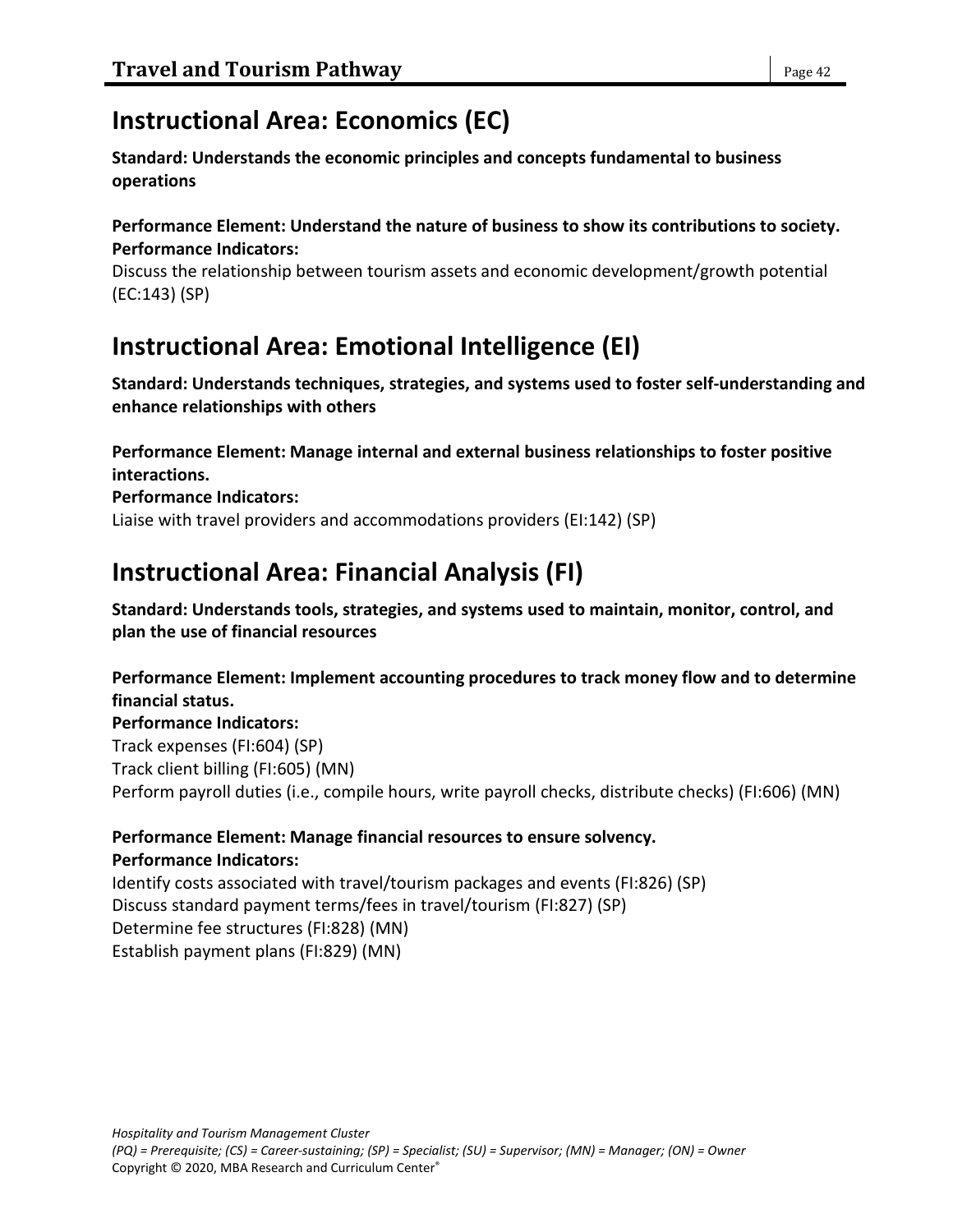## **Instructional Area: Human Resources Management (HR)**

**Standard: Understands the tools, techniques, and systems that businesses use to plan, staff, lead, and organize its human resources**

**Performance Element: Utilize techniques to staff an event/function or attraction. Performance Indicators:** Evaluate volunteer needs (HR:568) (SU) Staff volunteer positions (HR:569) (MN)

**Performance Element: Manage staff growth and development to increase productivity and promote customer/guest satisfaction Performance Indicators:** Orient volunteers (HR:560) (SU)

Coach volunteers (HR:561) (SU)

# **Instructional Area: Marketing (MK)**

**Standard: Understands the tools, techniques, and systems that businesses use to create exchanges and satisfy organizational objectives**

**Performance Element: Understand marketing's role and function in business to facilitate economic exchanges with customers.**

**Performance Indicators:**

Explain the nature of destination marketing (MK:030) (SP) Describe factors affecting travel and tourism marketing (MK:031) (SP)

## **Performance Element: Acquire foundational knowledge of customer/client/business behavior to understand what motivates decision-making.**

## **Performance Indicators:**

Explain reasons that people travel (MK:032) (CS) Describe reasons that people choose destinations (MK:033) (CS) Describe factors influencing customer willingness to travel to a destination (MK:034) (SP) Explain factors influencing convention meeting/event site appeal (MK:035) (SP)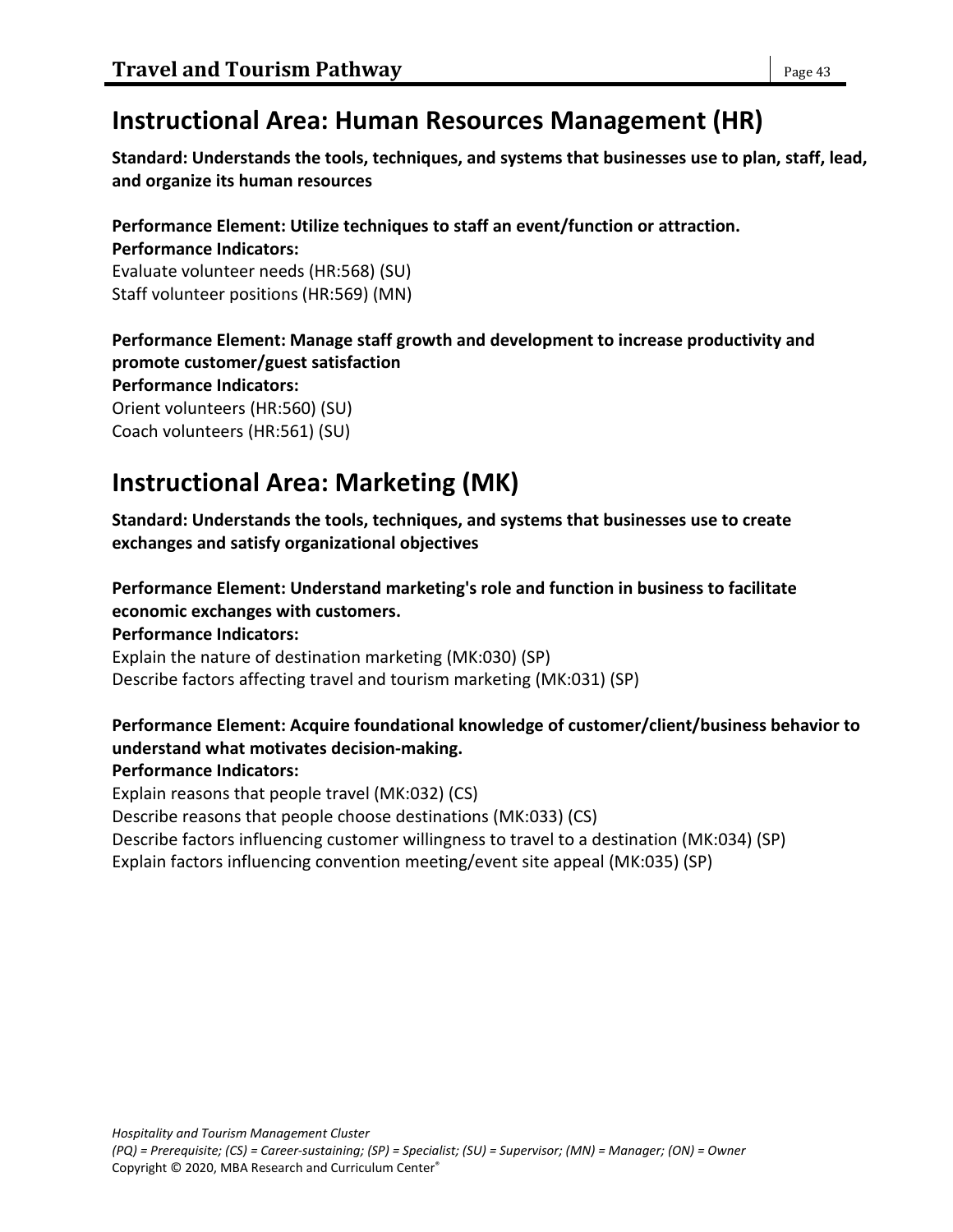# **Instructional Area: Information Management (NF)**

**Standard: Understands tools, strategies, and systems needed to access, process, maintain, evaluate, and disseminate information to assist business decision-making**

## **Performance Element: Utilize information-technology tools to manage and perform work responsibilities.**

## **Performance Indicators:**

Explain ways that technology impacts the travel and tourism industry (NF:314) (SP) Discuss the use of RFID technology in travel and tourism (NF:315) (SP) Explain travel and tourism-related apps for smartphones (NF:316) (SP) Discuss Global Distribution Systems (GDS) (NF:317) (SP)

## **Performance Element: Acquire information to guide business decision-making. Performance Indicators:**

Identify sources that provide input into tourism (NF:318) (SP) Identify issues and trends in travel and tourism (NF:319) (SP) Follow trends in the popularity of destinations and packages (NF:320) (SP) Monitor travel patterns (NF:321) (SP) Analyze industry surveys of perceptions and challenges (NF:322) (MN)

## **Performance Element: Interpret research data into information for business decision-making. Performance Indicators:**

Use tourism statistics to inventory destination product (NF:323) (MN) Assess destination's capacity using tourism statistics (NF:324) (MN)

## **Performance Element: Manage business records to maintain needed documentation. Performance Indicators:**

Create a destination management system to store data (NF:325) (SP)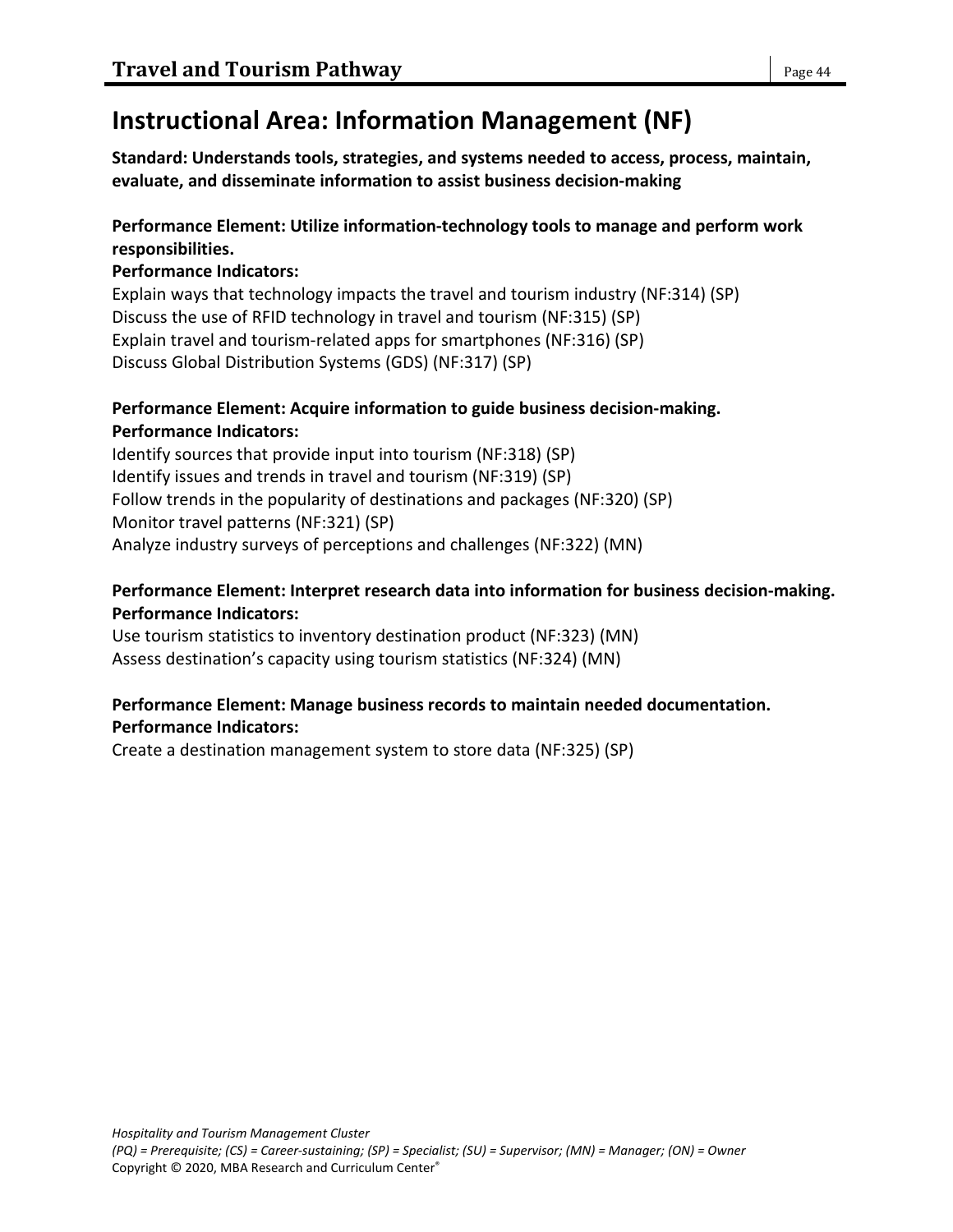# **Instructional Area: Operations (OP)**

**Standard: Understands the processes and systems implemented to monitor, plan, and control the day-to-day activities required for continued business functioning**

#### **Performance Element: Implement safety procedures to minimize loss. Performance Indicators:**

Monitor group's activities to ensure compliance with safety regulations (OP:660) (CS)

## **Performance Element: Perform daily activities to facilitate ongoing travel and tourism operations.**

## **Performance Indicators:**

Take and confirm reservations for travel and tourism services (OP:661) (SP) Book tickets with hospitality and tourism service providers (OP:662) (SP) Manage pre-booking travel processes (OP:663) (SP) Manage post-booking travel processes (OP:664) (SP) Manage currency exchange (OP:665) (SP) Organize tours (OP:666) (SP) Arrange transportation (OP:667) (SP) Arrange accommodations for travelers (OP:668) (SP) Arrange catering (OP:669) (SP)

### **Performance Element: Maintain property and equipment to facilitate ongoing business activities. Performance Indicators:**

Explain the principles of sustainable tourism development (OP:670) (SP) Assess the environmental impact of tourism (OP:671) (SP) Develop strategies to maintain attractiveness/appeal of tourism sites (OP:672) (MN) Use sustainable practices to preserve a community's heritage (OP:673) (MN) Promote sustainable practices to preserve natural/historical tourist assets (OP:674) (MN)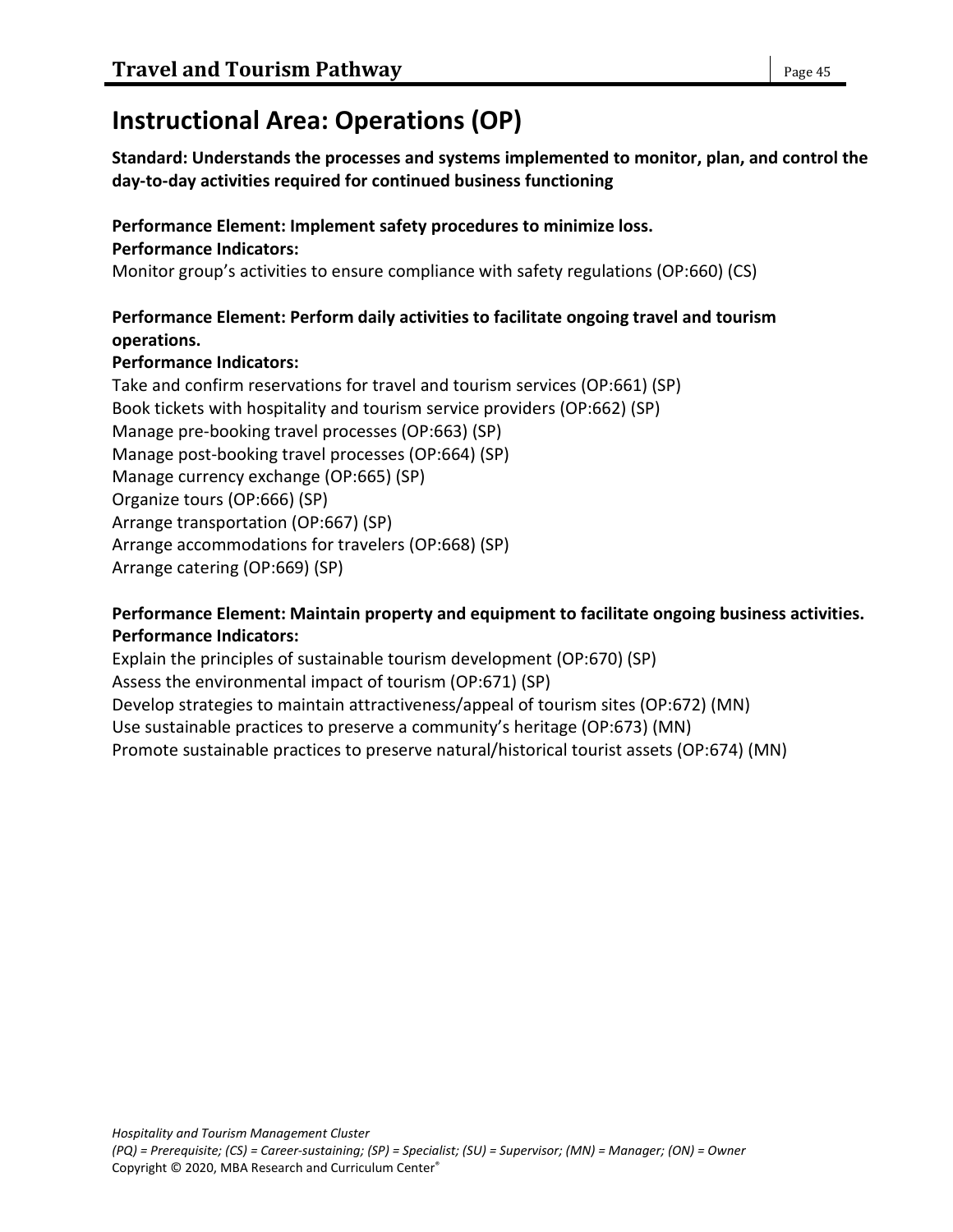# **Instructional Area: Professional Development (PD)**

## **Standard: Understands concepts, tools, and strategies used to explore, obtain, and develop in a business career**

## **Performance Element: Acquire industry knowledge to facilitate work processes. Performance Indicators:**

Explain the nature of the travel and tourism industry (PD:401) (CS) Distinguish between front office and back office operations in the travel business (PD:402) (SP) Describe types of tours (PD:403) (SP) Explain areas of specialization within the tour guide industry (e.g., historical, corporate, nature/eco, adventure, etc.) (PD:404) (SP) Describe major destination types (e.g., cultural, natural, recreational) (PD:405) (SP) Identify key travel destinations (PD:406) (SP) Identify characteristics influencing classification of destinations (PD:407) (SP) Identify attraction options/types by their destination classification (PD:408) (SP) Distinguish between traditional and sustainable tourism (PD:409) (SP) Distinguish among types of travel agencies based on services offered and their size (PD:410) (SP) Explain types of travel companies (e.g., tour organizers, tour operators, retail/travel agents, brokers, consolidators, suppliers, etc.) (PD:411) (SP) Discuss the roles and types of organizations involved in tourism marketing/promotion (PD:412) (SP) Explain the purpose and scope of the conventions and meetings industry (PD:413) (SP) Discuss the role of destination management organizations (DMOs) (PD:414) (SP) Describe the purpose/use of contracted services in travel and tourism (PD:415) (SP) Describe lodging accommodation types and classifications (PD:357) (SP) Describe levels of service in lodging establishments (PD:358) (SP) Identify transportation/travel modes used in travel and tourism (PD:416) (SP) Discuss the effect of tourism on the community (e.g., transportation systems, safety, security) (PD:417) (SP) Describe strategies to manage the effect of tourism on the community (PD:418) (MN) Determine inventory of a destination's tourism supply (PD:419) (MN)

## **Performance Element: Participate in career planning to enhance job-success potential. Performance Indicators:**

Describe employment opportunities in travel and tourism (PD:420) (CS)

## **Performance Element: Acquire knowledge of corporate governance to be aware of the restraints imposed upon finance functions.**

## **Performance Indicators:**

Discuss the importance of corporate governance in business (PD:213) (CS) Ascertain employee's role in achieving governance objectives (PD:301) (CS) Identify the factors that impact governance structures (PD:302) (SP) Describe the components of a well-governed company (e.g., board of directors, reporting, transparency, internal and external audit functions) (PD:214) (SP)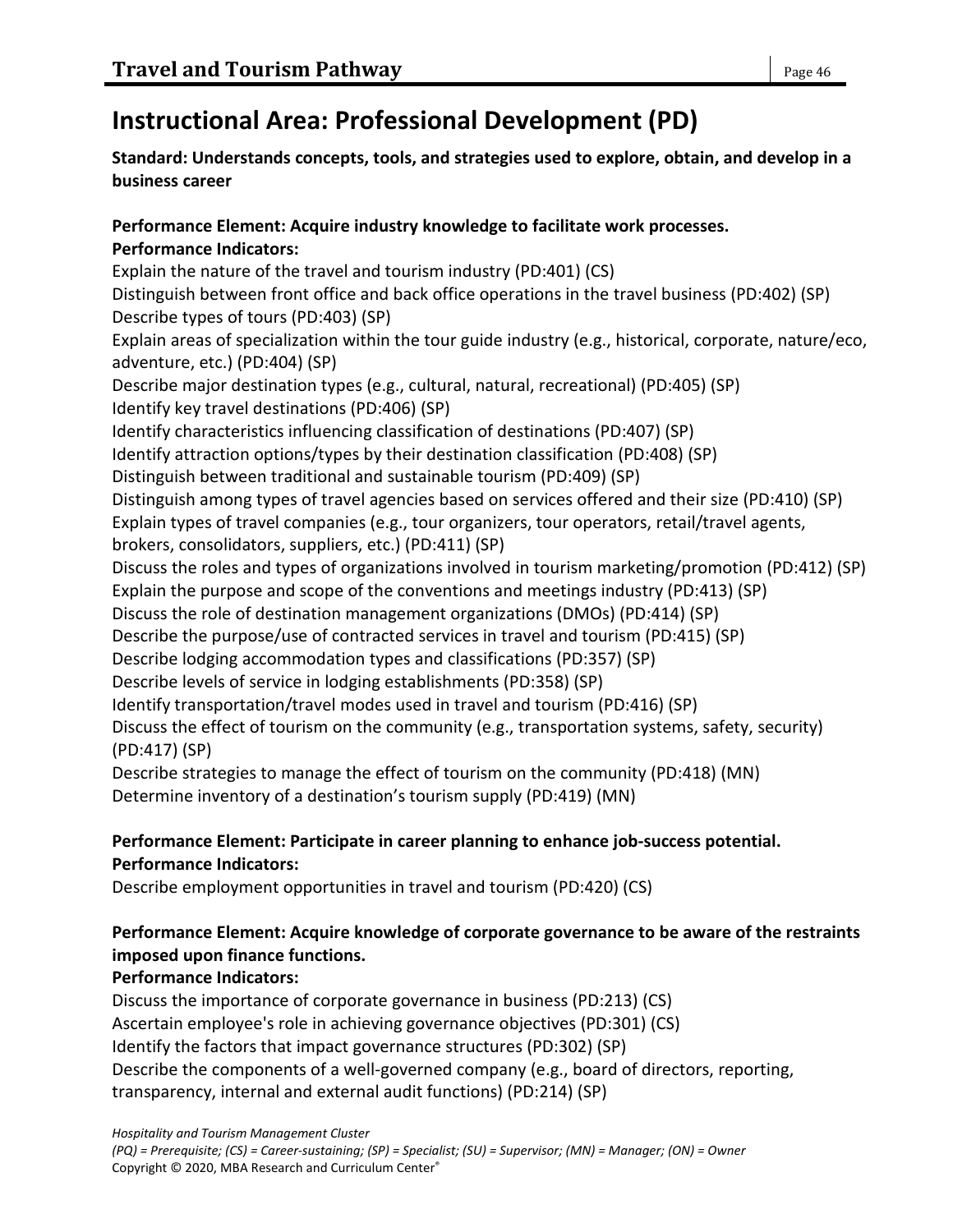# **Instructional Area: Strategic Management (SM)**

**Standard: Understands tools, techniques, and systems that affect a business's ability to plan, control, and organize an organization/department**

### **Performance Element: Utilize planning tools to guide organization's/department's activities. Performance Indicators:**

Develop destination's vision (SM:101) (MN) Determine long-term goals for tourism development (SM:102) (MN)

# **Instructional Area: Product/Service Management (PM)**

**Standard: Understands the concepts and processes needed to obtain, develop, maintain, and improve a product or service mix in response to market opportunities and to build brand for the organization**

**Performance Element: Generate product ideas to contribute to ongoing business success. Performance Indicators:**

Identify product opportunities (PM:134) (SP) Determine initial feasibility of product idea (PM:129) (MN)

## **Performance Element: Employ product-mix strategies to meet customer expectations. Performance Indicators:**

Develop travel and tourism packages to offered targeted audiences (PM:320) (MN)

#### **Performance Element: Position company to acquire desired business image. Performance Indicators:**

Maintain destination brand (PM:321) (SP) Create social-media brand identity (PM:290) (SP) Implement brand-development process (PM:291) (MN) Create brand (PM:292) (MN) Develop strategies to position corporate brands (PM:208) (MN)

# **Instructional Area: Channel Management (CM)**

**Standard: Understands the concepts and processes needed to identify, select, monitor, and evaluate sales channels**

## **Performance Element: Acquire foundational knowledge of channel management to understand its role in marketing.**

### **Performance Indicators:**

Explain the nature and scope of channel management (CM:001, LAP-CM-002) (CS) Explain the nature of channels of distribution (CM:003, LAP-CM-003) (CS)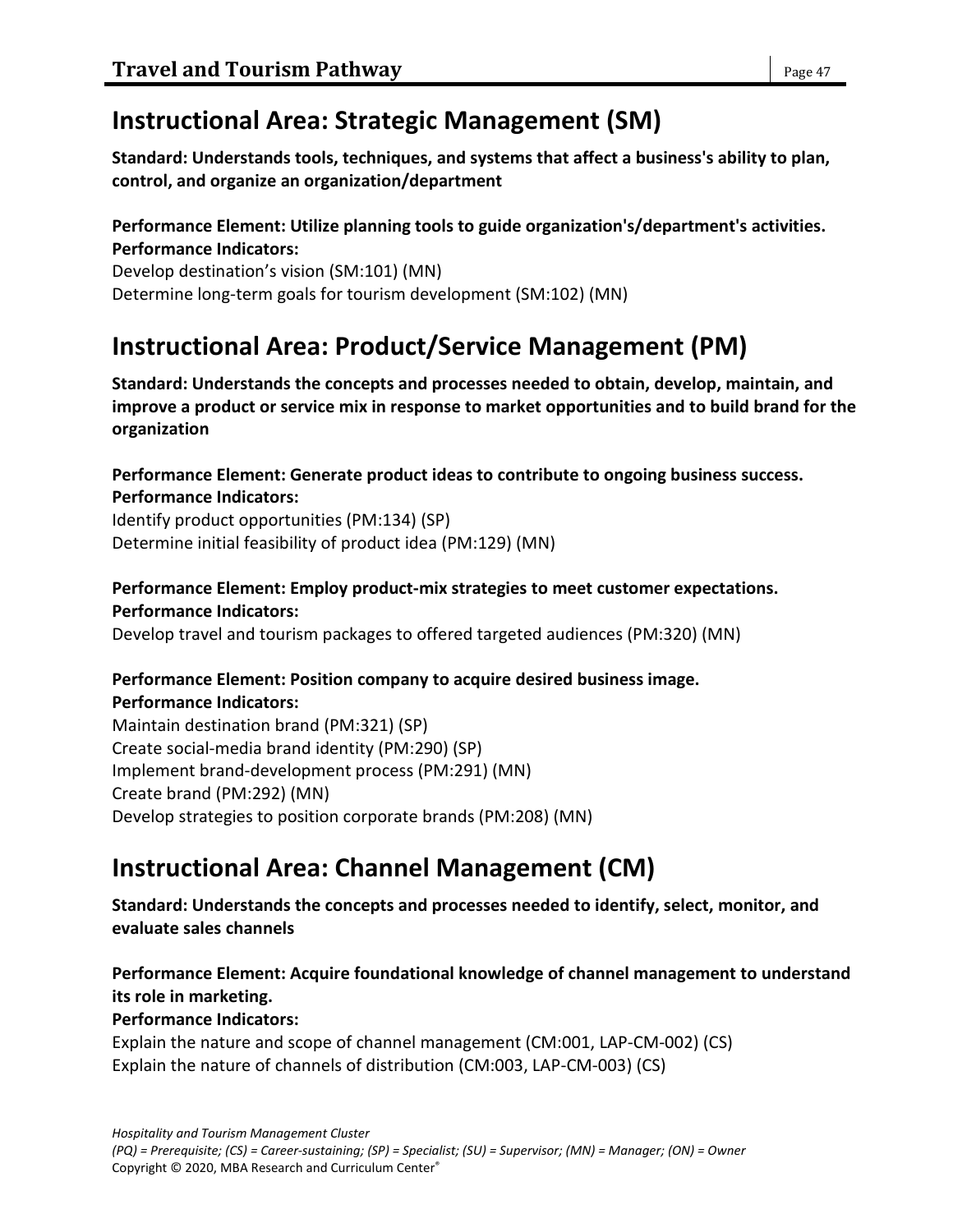**Performance Element: Manage channel activities to minimize costs and to determine distribution strategies.**

**Performance Indicators:** Explain the nature of affinity partner relationships (CM:021) (SP) Identify affinity relationship opportunities (CM:026) (SP) Negotiate affinity relationships (CM:027) (MN) Manage travel suppliers (CM:028) (MN)

# **Instructional Area: Marketing-Information Management (IM)**

**Standard: Understands the concepts, systems, and tools needed to gather, access, synthesize, evaluate, and disseminate information for use in making business decisions**

## **Performance Element: Monitor customers and potential customers to stay abreast of trends and changes that could impact business decision-making.**

**Performance Indicators:**

Monitor traveler behavior (IM:486) (SP) Monitor attitude changes among local population (IM:487) (SP)

Track public perceptions of organization (IM:488) (SP)

## **Performance Element: Develop data-collection instruments to facilitate data-collection process. Performance Indicators:**

Determine questions to ask to elicit needed data for marketing research problem/issue (IM:447) (MN)

Create simple questionnaires (e.g., types of questions, question wording, routing, sequencing, length, layout) (IM:332) (MN)

Design a visitor experience survey (IM:489) (MN)

## **Performance Element: Collect marketing-research data to answer research questions or to resolve issues.**

## **Performance Indicators:**

Administer visitor experience survey (IM:490) (SP) Conduct surveys of visitor/traveler perceptions (IM:491) (SP) Conduct visitor/traveler satisfaction surveys (IM:492) (SP) Conduct focus groups (IM:320) (MN)

### **Performance Element: Interpret research data into information for decision-making. Performance Indicators:**

Measure impact of attitude changes on the community (IM:493) (MN) Audit results of a visitor experience survey (IM:494) (MN) Determine changes in market positioning (IM:495) (MN)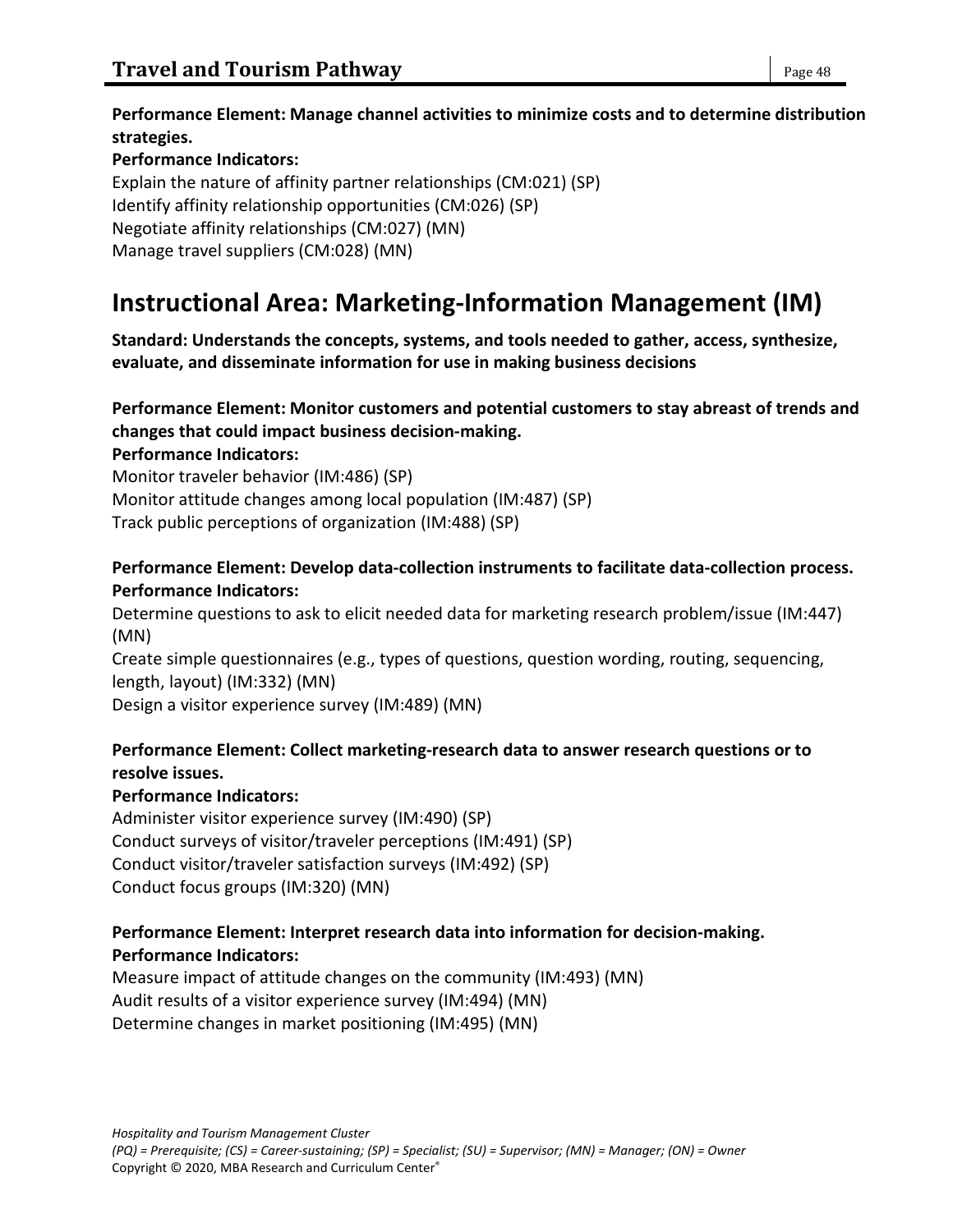## **Performance Element: Manage marketing information to guide and assess promotional activities. Performance Indicators:**

Pre-test promotional campaign (e.g., advertising, direct marketing, etc.) (IM:392) (SP)

# **Performance Element: Apply marketing information to facilitate sales-management decisions.**

**Performance Indicators:**

Conduct a test sales campaign (IM:496) (MN)

# **Instructional Area: Market Planning (MP)**

**Standard: Understands the concepts and strategies utilized to determine and target marketing strategies to a select audience**

## **Performance Element: Select target market appropriate for product/business to obtain the best return on marketing investment (ROMI).**

## **Performance Indicators:**

Describe types of travel market segments (e.g., luxury, business travel, mass market, cruise market, rail market, specialty/activity/sports markets, ski market, niche market, etc.) (MP:046) (SP) Explain segments of the tour market (e.g., mode of transport, distance to destination, length of vacation, travel season, etc.) (MP:047) (SP) Identify market segments (MP:004) (MN)

Develop customer profile (MP:031) (MN)

Select target market (MP:005) (MN)

## **Performance Element: Employ marketing-information to plan marketing activities. Performance Indicators:**

Explain the nature of marketing plans (MP:007, LAP-MP-007) (SP) Explain the role of situation analysis in the marketing planning process (MP:008) (SP) Conduct market analysis (market size, area, potential, etc.) (MP:009) (MN) Conduct SWOT analysis for use in the marketing planning process (MP:010, LAP-MP-010) (MN) Identify potential threats and improvement's to a destination's assets (MP:048) (MN) Conduct competitive analysis (MP:012) (MN) Explain the nature of sales forecasts (MP:013, LAP-MP-005) (SP) Forecast sales for marketing plan (MP:014) (MN) Set marketing goals and objectives (MP:015) (MN) Select marketing metrics (MP:016) (MN) Set marketing budget (MP:017) (MN) Develop marketing plan (MP:018) (MN)

## **Performance Element: Assess results of marketing planning to determine effectiveness of plan. Performance Indicators:**

Evaluate marketing strategies (MP:049) (MN) Determine cause of variance between actual results and marketing plan (MP:050) (MN)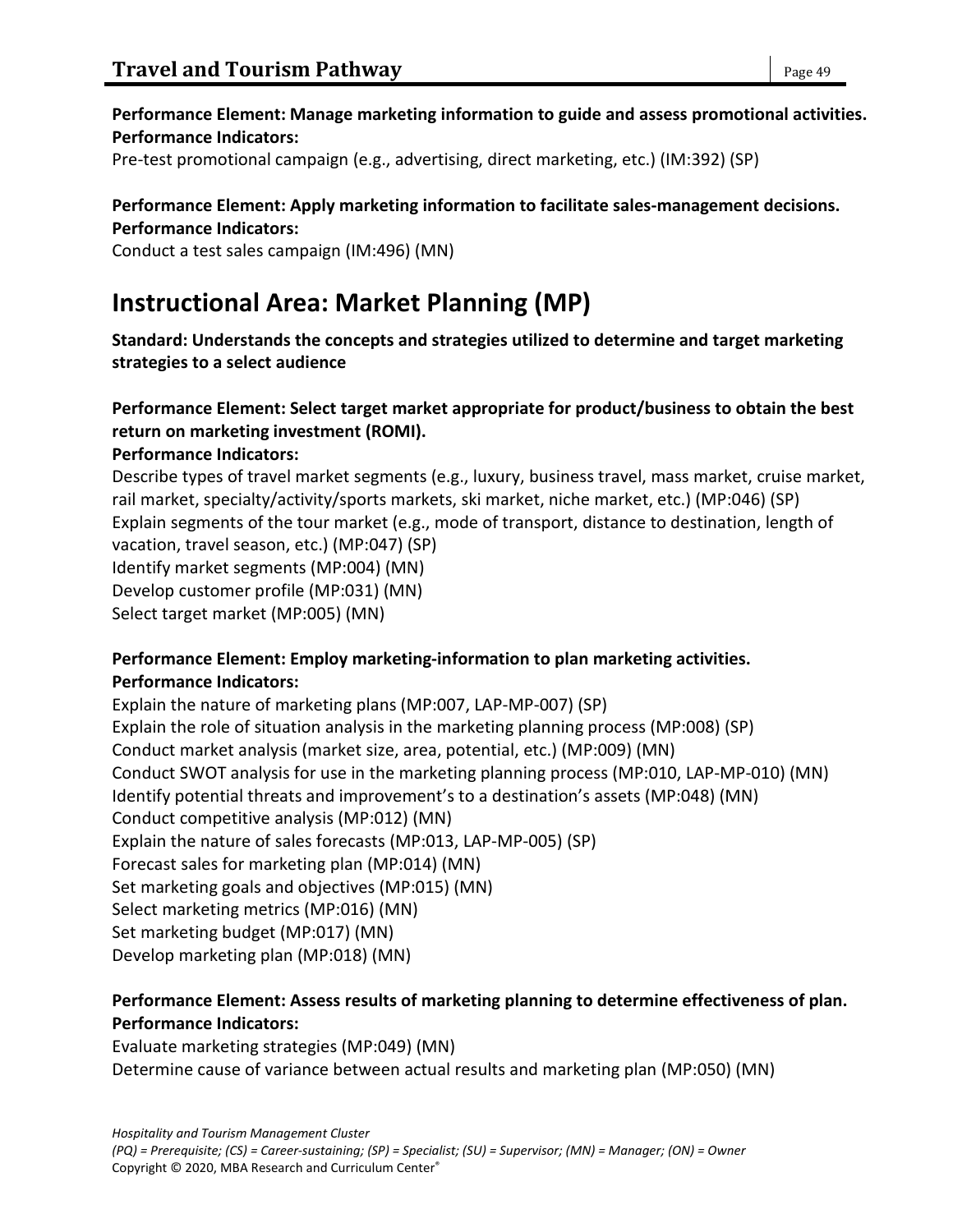## **Instructional Area: Pricing (PI)**

**Standard: Understands concepts and strategies utilized in determining and adjusting prices to maximize return and meet customers' perceptions of value**

### **Performance Element: Develop a foundational knowledge of pricing to understand its role. Performance Indicators:**

Describe considerations in travel pricing (PI:090) (SP) Discuss factors impacting the price of tours (e.g., season, exchange rates, competitive pricing, promotions, market segments, etc.) (PI:091) (SP)

## **Performance Element: Employ pricing strategies to determine optimal pricing. Performance Indicators:**

Negotiate venue charges (PI:075) (MN) Negotiate hotel/lodging rates and amenities (PI:076) (MN) Negotiate tour packages and participant activity charges (PI:077) (MN) Price complementary options (e.g., insurance, optional excursions, single occupancy, etc.) (PI:092) (MN)

# **Instructional Area: Promotion (PR)**

**Standard: Understands the concepts and strategies needed to communicate information about products, services, images, and/or ideas to achieve a desired outcome**

**Performance Element: Acquire a foundational knowledge of promotion to understand its nature and scope.**

**Performance Indicators:**

Explain the purpose of tourism promotion (PR:431) (SP)

## **Performance Element: Understand promotional channels used to communicate with targeted audiences.**

**Performance Indicators:**

Identify communication channels used in travel and tourism promotion (PR:432) (SP) Explain information points of contact within an overall tourism information system (PR:433) (SP)

### **Performance Element: Understand the use of public-relations activities to communicate with targeted audiences.**

## **Performance Indicators:**

Identify types of public-relations activities (PR:252) (SP) Discuss internal and external audiences for public-relations activities (PR:253) (SP)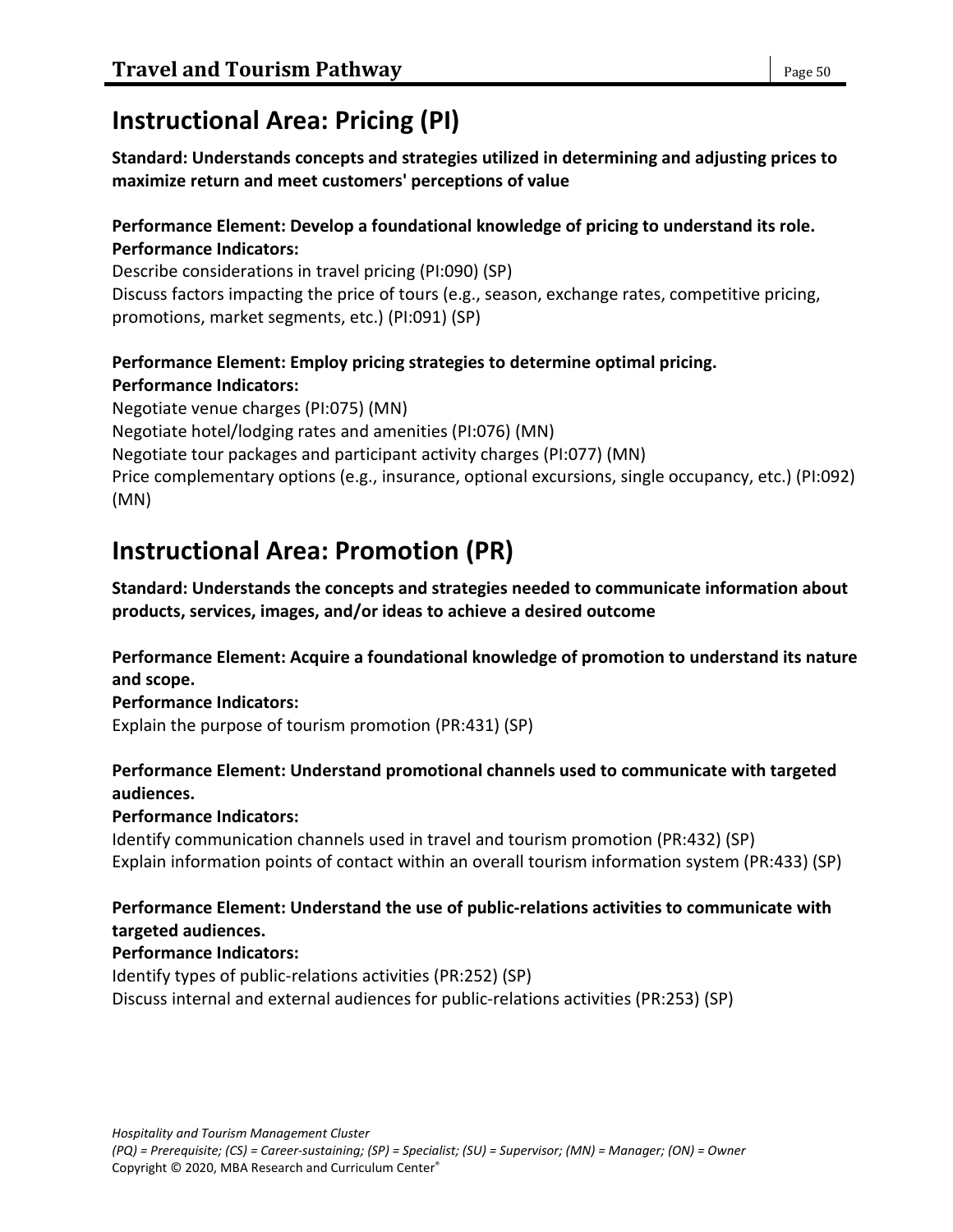### **Performance Element: Implement display techniques to attract customers and increase sales potential.**

## **Performance Indicators:**

Describe promotional displays used in travel and tourism (PR:436) (SP) Create promotional banners/signs (PR:410) (SP) Select promotional booth configurations/specifications (PR:411) (SP) Determine promotional gadgets/participation draws (PR:412) (SP) Set-up promotional space (PR:413) (SP)

## **Performance Element: Manage promotional activities to maximize return on promotional efforts. Performance Indicators:**

Track promotional activities (PR:459) (MN) Select and register website domain name (PR:460) (MN)

## **Performance Element: Understand the use of direct marketing to attract attention and to build brand.**

## **Performance Indicators:**

Discuss types of direct mail tactics (PR:301) (SP) Explain the nature of email marketing tactics (PR:165) (SP) Explain the role of business websites in digital marketing (PR:364) (SP) Explain the use of social media for digital marketing (PR:365) (SP) Describe the use of blogging for marketing communications (PR:281) (SP) Explain the use of video/images for digital marketing (PR:366) (SP) Describe mobile marketing tactics (PR:276) (SP) Explain mobile marketing applications (PR:367) (SP) Discuss the use of search-engine optimization tactics for digital marketing (PR:299) (SP)

## **Performance Element: Develop content for use in marketing communications to create interest in product/business/idea.**

## **Performance Indicators:**

Identify effective promotional headlines (PR:400) (SP) Explain the use of storytelling in promoting tourism (PR:437) (SP) Discuss effective print promotional content (PR:414) (SP) Describe effective electronic promotional content (PR:415) (SP) Write promotional content for use on the website (PR:416) (SP) Write promotional content for use in social media (PR:417) (SP) Repurpose promotional content for use in multiple platforms (PR:418) (SP) Develop promotional messages for targeted audience (PR:419) (MN) Develop promotional messages for affinity partners (PR:438) (MN)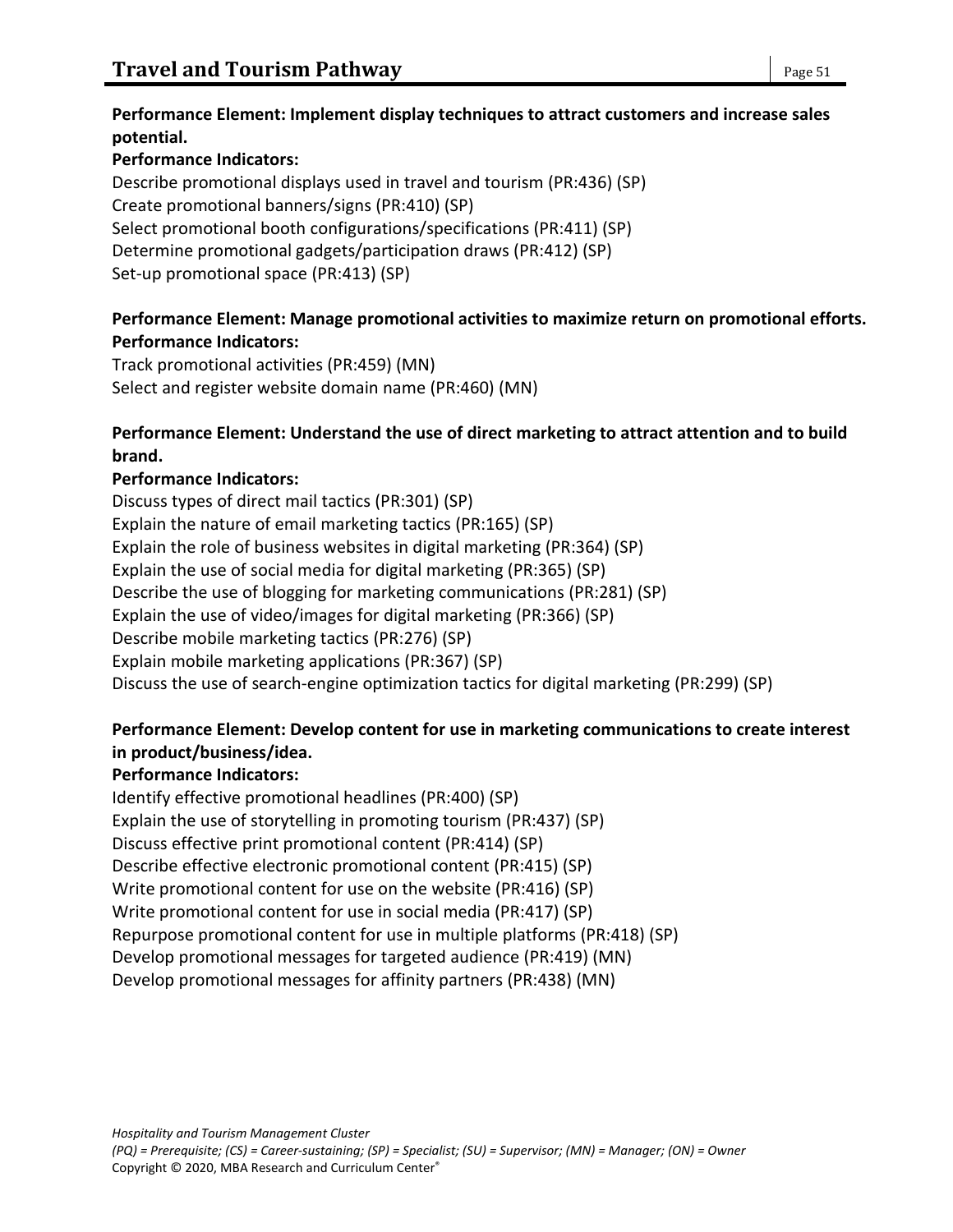### **Performance Element: Participate in company's community outreach involvement to foster a positive company image and to meet other professionals. Performance Indicators:**

Participate in community outreach activities (PR:341) (SP) Support government initiatives for hospitality and tourism (PR:434) (SP) Host appreciation functions for travel and tourism professionals (PR:435) (MN)

### **Performance Element: Understand how a website presence can be used to promote business/product.**

### **Performance Indicators:**

Explain website-development process (PR:328) (SP) Identify strategies for attracting targeted audience to website (PR:333) (SP) Identify technologies to improve website ranking/positioning on search engines/directories (PR:278) (MN) Explain website linking strategies (PR:327) (MN) Identify website design/components (PR:336) (MN)

### **Performance Element: Develop promotional materials to gain attention, interest, and action of clients.**

### **Performance Indicators:**

Develop promotional brochures for travel and tourism (PR:439) (SP)

### **Performance Element: Manage media planning and placement to enhance return on marketing investment.**

### **Performance Indicators:** Calculate media costs (PR:009) (SP) Select advertising media (PR:010) (MN) Buy ad space/time (PR:104) (SP) Develop a media plan (includes budget, media allocation, and timing of ads) (PR:285) (MN)

#### **Performance Element: Utilize publicity to inform stakeholders of business activities. Performance Indicators:**

Cultivate media relationships (PR:185) (SP) Develop community partnerships (PR:440) (SP) Conduct familiarization (FAM) tours (PR:441) (SP) Plan familiarization (FAM) tours (PR:442) (MN) Obtain publicity (PR:055) (MN)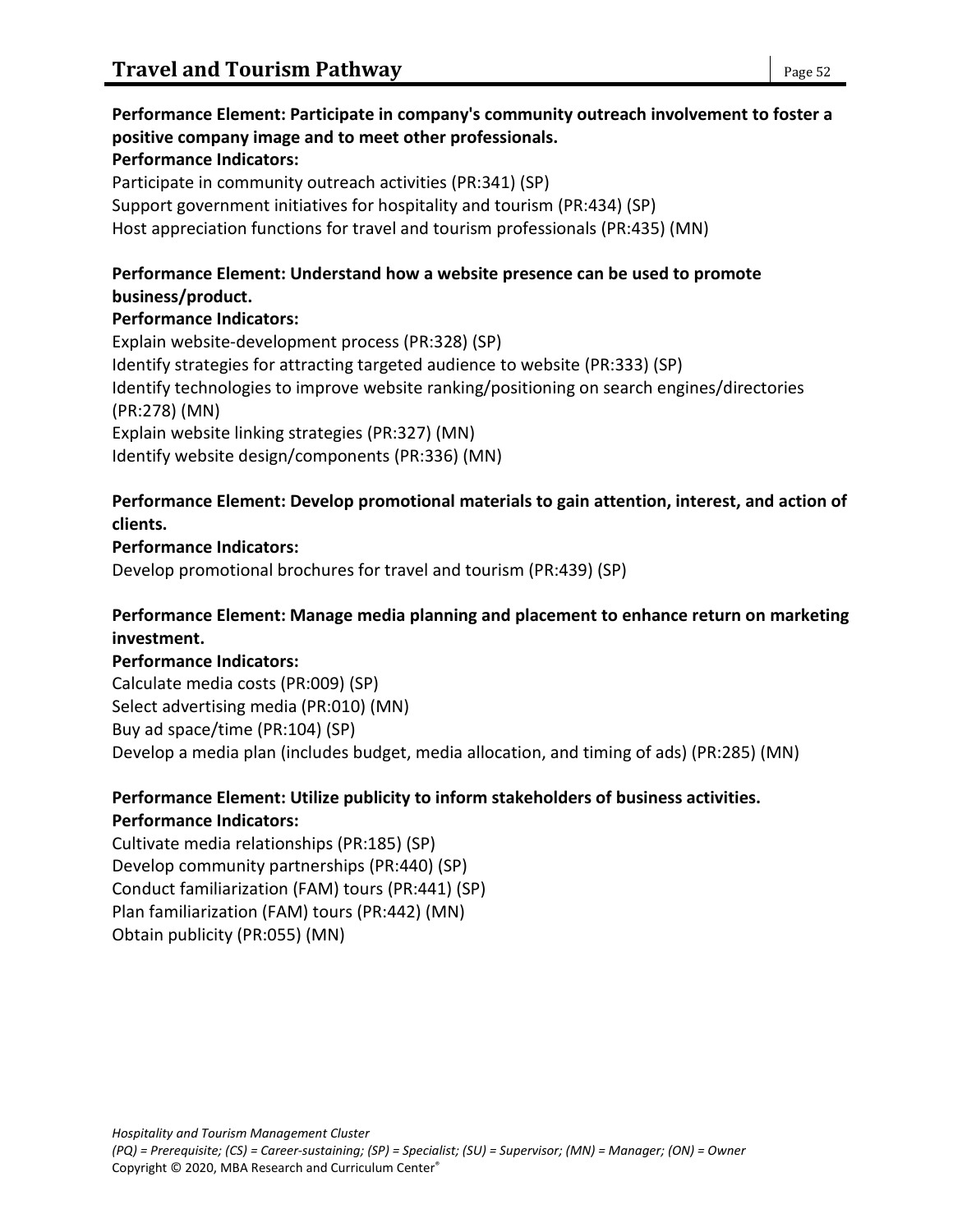## **Performance Element: Employ sales-promotion activities to inform or remind customers of business/product.**

## **Performance Indicators:**

Explain considerations in designing sales-promotion materials for use in travel and tourism (PR:443) (SP)

Identify considerations used to evaluate trade show/exposition participation (PR:444) (SP) Participate in the design of collateral materials to promote special events/tours (PR:445) (SP) Set up cross-promotions of events/tours (PR:446) (SP)

Participate in trade shows/expositions to showcase tourism assets/services (PR:447) (SP) Organize and promote contest (PR:448) (MN)

Recruit members to a destination management organization (PR:449) (MN)

Develop strategy for creating a special event to promote a tour/travel package (PR:450) (MN)

## **Performance Element: Develop marketing/creative briefs to apprise staff and client of promotional strategy.**

## **Performance Indicators:**

Discuss the use of marketing/creative briefs (PR:297) (SP) Prepare marketing/creative briefs (PR:345) (MN)

## **Performance Element: Plan marketing communications to maximize effectiveness and to minimize costs.**

## **Performance Indicators:**

Explain the nature of marketing communications calendars (PR:451) (SP) Develop marketing communications calendars (PR:452) (SP) Develop and maintain a visitor information program (PR:453) (MN) Select social-media channels (PR:454) (MN) Explain the use of destination web portals (PR:455) (MN) Develop a tourist information strategy (PR:456) (MN) Develop a social-media campaign (PR:457) (MN)

## **Performance Element: Implement and monitor promotional activities to maximize return on promotional efforts.**

## **Performance Indicators:**

Monitor user-generated content (UGC) (PR:393) (SP) Manage comments on digital channels (PR:458) (SP) Manage day-to-day content on social platforms (PR:396) (MN)

#### **Performance Element: Utilize public-relations strategies to create positive image of organization/company.**

## **Performance Indicators:**

Plan a public-relations strategy (PR:405) (MN)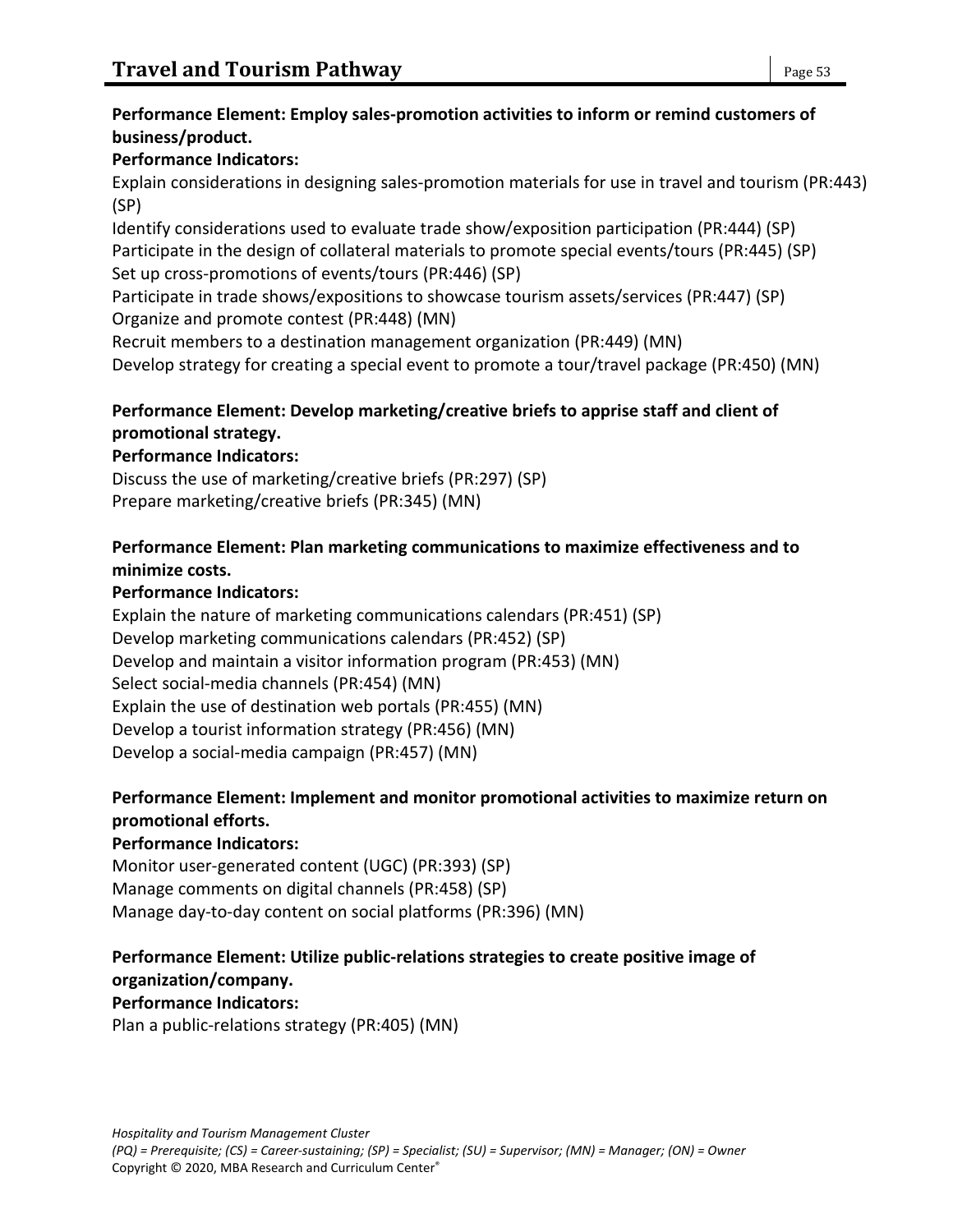# **Instructional Area: Selling (SE)**

**Standard: Understands the concepts and actions needed to determine client needs and wants and respond through planned, personalized communication that influences purchase decisions and enhances future business opportunities**

**Performance Element: Acquire product knowledge to communicate product benefits and to ensure appropriateness of product for the customer.**

### **Performance Indicators:**

Identify travel and tour plan options (SE:505) (SP) Visit local attractions (SE:506) (SP) Participate in familiarization (FAM) tours (SE:507) (MN)

## **Performance Element: Acquire product knowledge to be equipped to solve customer/ client's problems.**

## **Performance Indicators:**

Identify local attractions/events (SE:501) (CS) Discuss key travel destinations in major geographical regions (SE:502) (CS) Explain the nature of a region's geophysical/landscape/aesthetic features (SE:503) (CS) Describe a region's sociocultural environment (SE:504) (CS)

## **Performance Element: Perform pre-sales activities to facilitate sales presentation. Performance Indicators:**

Prospect for customers (SE:001, LAP-SE-001) (SP) Conduct pre-trip research (SE:508) (SP)

## **Performance Element: Employ sales processes and techniques to enhance customer relationships and to increase the likelihood of making sales.**

## **Performance Indicators:**

Discuss motivations of travelers (SE:509) (SP) Build rapport and credibility with prospect (SE:483) (SP) Determine client's tourism motives for use in offering recommendations (SE:510) (SP) Research tourism options fitting client motives (SE:511) (SP) Propose tourism experiences (SE:512) (SP) Recommend individual/group travel arrangements (SE:513) (SP) Recommend individual/group attractions/events/entertainment (SE:514) (SP) Sell packaged travel and tourism products (SE:515) (SP) Propose individual/group itineraries (SE:516) (SP)